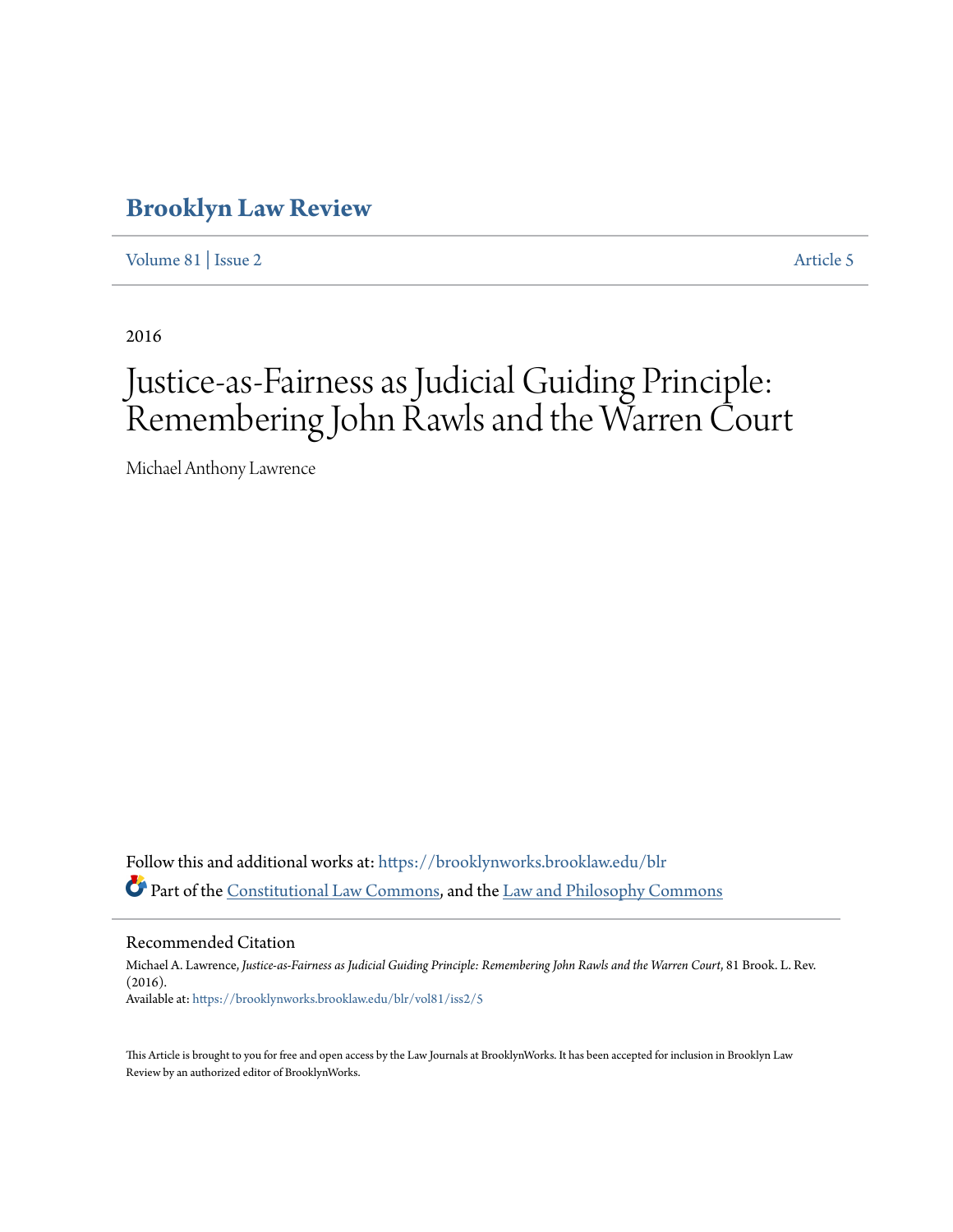## Justice-as-Fairness as Judicial Guiding Principle

### REMEMBERING JOHN RAWLS AND THE WARREN COURT

#### *Michael Anthony Lawrence*†

"I am glad to be going to the Supreme Court because now I can help the less fortunate, the people in our society who suffer, the disadvantaged." 1

#### **INTRODUCTION**

Seventeen individuals have served as Chief Justice of the U.S. Supreme Court since the Constitution's ratification in 1789. The decade-and-a-half period when Earl Warren served as the fourteenth Chief Justice (1953-1969) was marked by numerous landmark rulings in the areas of racial justice, criminal procedure, reproductive autonomy, First Amendment freedom of speech, association, and religion, voting rights, and more. These decisions led to positive, fundamental changes in the lives of millions of less advantaged Americans who had been historically disfavored because of their race, nationality, gender, socioeconomic class, or political views. The legacy of the Warren Court is one of an institution committed to "a dedication in the law to the timeless ideals of 'human dignity, individual rights, and fair play, and [a] recognition that the best of us have no more rights or freedoms than the worst of us.'" <sup>2</sup> For its efforts, the

<sup>†</sup> Professor, Michigan State University College of Law; Author, *Radicals in Their Own Time: Four Hundred Years of Struggle for Liberty and Equal Justice in America* (2011); Co-Author, *Model Problems and Outstanding Answers: Constitutional Law* (2013). The author thanks the Michigan State University College of Law Research Librarians, especially Jane Meland and Barbara Bean, for their research assistance.

<sup>&</sup>lt;sup>1</sup> ED CRAY, CHIEF JUSTICE: A BIOGRAPHY OF EARL WARREN 255 (1997).

<sup>2</sup> Harry N. Scheiber, *The Warren Court, American Law, and Modern Legal Cultures*, *in* EARL WARREN AND THE WARREN COURT: THE LEGACY IN AMERICAN AND FOREIGN LAW 1, 26 (Harry N. Scheiber ed., 2007) [hereinafter EARL WARREN AND THE WARREN COURT].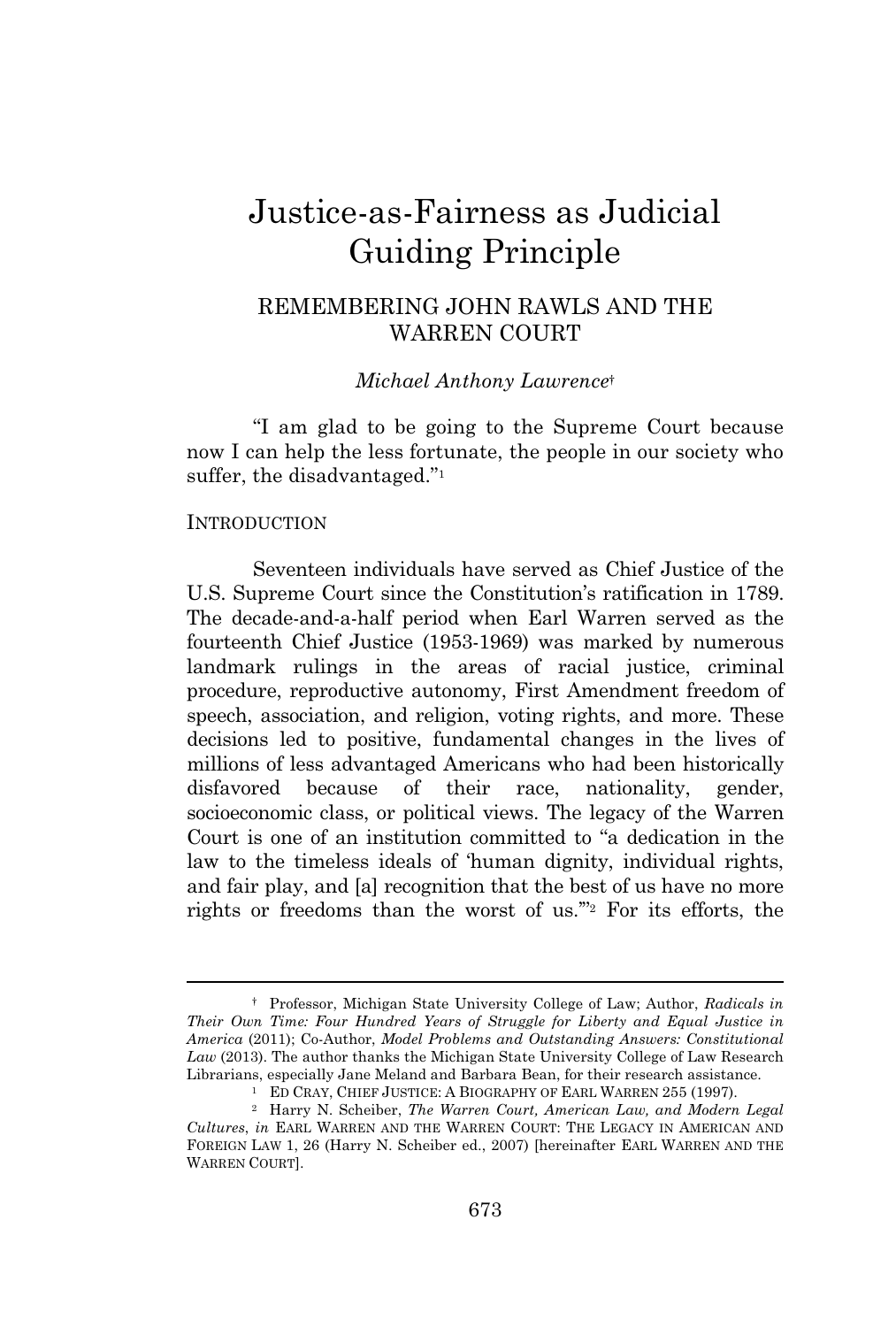Warren Court is considered by some to be the greatest high court in the nation's history.<sup>3</sup>

At the same time, many Warren Court decisions were hugely controversial, upsetting the settled expectations of those who benefited from long-entrenched governmental biases and practices. The ubiquitous "Impeach Earl Warren" billboards seen throughout the countryside during the late 1950s and the 1960s reflected the underlying efforts of laissez-faire conservatives to overturn aspects of the New Deal, which began a quarter century earlier.<sup>4</sup> The intensity of the political opposition to the Court's newfound commitment to fairness and equality was matched only by the infamous pre-Civil War *Dred Scott* case a full century earlier.<sup>5</sup> To this day and through the decades, conservative jurists, academics, and others have bemoaned the Warren Court's "lawlessness" and lack of principle.<sup>6</sup>

Ultimately, such criticisms proved wanting. By demonstrating a consistent concern for the plight of less advantaged, less favored members of American society, the Warren Court was, to the contrary, *highly* principled in exercising its full powers to achieve fairness and equal protection for all, regardless of a person's status in society. We should demand nothing less from government, which exists, after all, to serve the people—*all* the people.

The Warren Court's practice of using its power of equity to achieve fair outcomes closely resembles, at its core, the "justiceas-fairness" approach promoted in John Rawls's monumental 1971 work, *A Theory of Justice.*<sup>7</sup> At its simplest, Rawls suggested that in order to achieve a just (or "fair") society, decision-makers should operate from the original position of equality behind a socalled veil of ignorance, where they have no idea of their own personal circumstances, in order to promote a just society. If the individual decision-maker herself knows she *might* be among the persons most negatively affected by a proposed or possible decision, she is much more likely—operating in her own selfinterest—to "hedge her bets" and make a decision that is fair to all. By applying this approach, the interests of less advantaged, more vulnerable members of society are adequately considered,

<sup>5</sup> *Id.*

<sup>3</sup> *See infra* Section II.A.2.

<sup>4</sup> Scheiber, *supra* note 2, at 19.

<sup>6</sup> *See, e.g.*, David A. Strauss, *The Common Law Genius of the Warren Court*, 49 WM. & MARY L. REV. 845, 847-48 (2007) (citing ALEXANDER M. BICKEL, THE MORALITY OF CONSENT 120 (1975)); Philip B. Kurland, *Foreword: "Equal in Origin and Equal in Title to the Legislative and Executive Branches of the Government*,*"* 78 HARV. L. REV. 143, 145 (1964).

<sup>7</sup> JOHN RAWLS, A THEORY OF JUSTICE (rev. ed. 1999).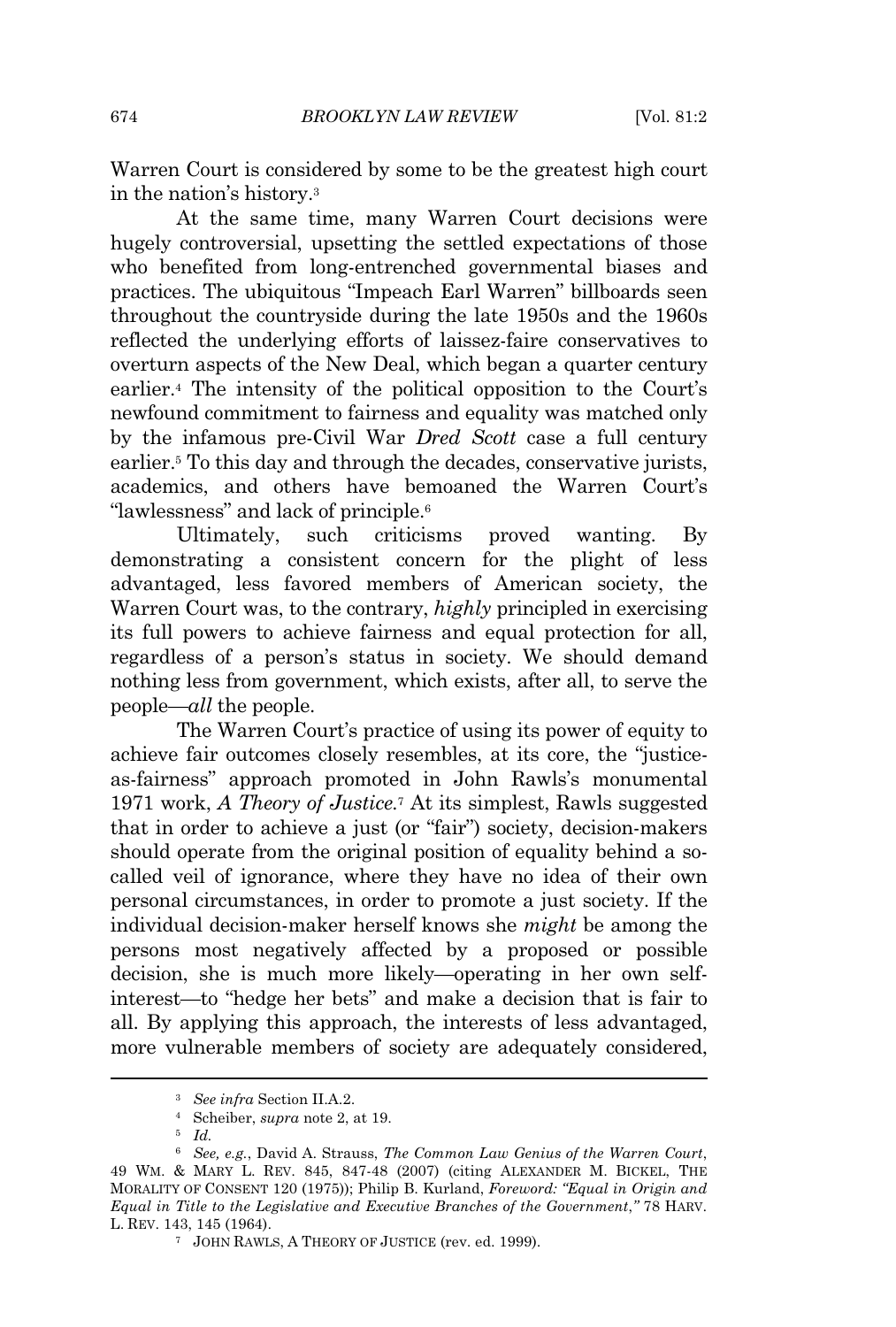promoting the justice-as-fairness principle of equal opportunity for all, including the least privileged.

Of course, Earl Warren and the Warren Court did not adopt justice-as-fairness reasoning per se*,* since Rawls had not yet published *A Theory of Justice* by the time Warren left the Court in 1969. Nonetheless, principles of fairness and equal opportunity underlie both the Warren Court's jurisprudence and Rawls's theory of justice.<sup>8</sup> Not incidentally, the same core principles guide notions of public virtue,<sup>9</sup> a concept vital to the founding generation, and the Golden Rule's ancient mandate, long recognized by all of the world's major religious and moral authorities as to "do unto others as you would have them do unto you." <sup>10</sup> This article proposes that judicial adherence to the core principles expressed in these various sources would result in a markedly more just society—which should be the ultimate goal for any legitimate system of justice.

This article is divided into three parts. Part I explains John Rawls's justice-as-fairness theory and how it has resonated in legal and constitutional theory. Part II discusses the Warren Court's equity-based jurisprudence and its profound impact on creating a more just America. This part also discusses the constitutional bases for the Warren Court's decisions, principally with respect to the Fourteenth Amendment's Equal Protection and Due Process Clauses. Part III then discusses the Warren Court's legacy and how its jurisprudence embraced broader concepts of human rights and public virtue. The article concludes by suggesting that the essentially Rawlsian justice-asfairness approach could serve as a useful normative ideal for judicial decisionmaking.

#### I. JOHN RAWLS'S *A THEORY OF JUSTICE*

The year 1971 marked the publication of *A Theory of Justice*<sup>11</sup> by political philosopher John Rawls.<sup>12</sup> *A Theory of Justice* "is a modern classic .... [I]ts impact on contemporary legal

<sup>8</sup> Perhaps the timing of Rawls's book, written as it was at essentially the same time as Earl Warren wrapped up his Chief Justiceship, indicates that Rawls was influenced by the Warren Court's jurisprudence.

<sup>9</sup> *See infra* Section III.B.2.

<sup>10</sup> The Golden Rule dates to antiquity. Homer identified the idea: "Welcome the coming, speed the parting guest!" *See* HOMER, THE ODYSSEY 31 (Robert Fagles trans., Penguin Books 1997).

<sup>11</sup> RAWLS, *supra* note 7.

<sup>12</sup> Rawls is considered for his work on *A Theory of Justice* and subsequent publications to be "the most important political philosopher of the twentieth century" by many. Luke M. Milligan, *A Theory of Stability: John Rawls, Fetal Homicide, and Substantive Due Process*, 87 B.U. L. REV. 1177, 1180 (2007).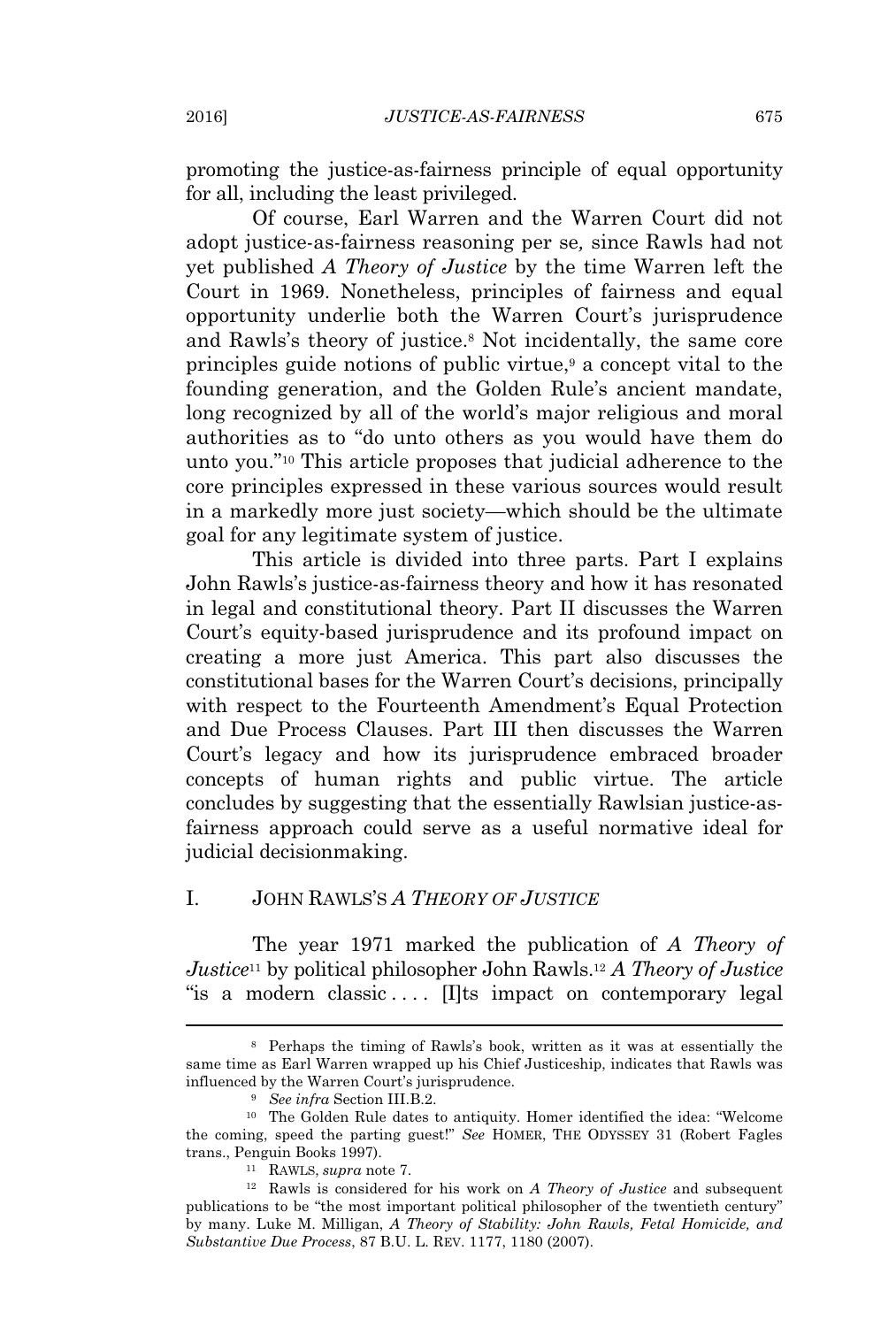thinking has been profound," writes one legal scholar.<sup>13</sup> Widely cited in law review articles and court opinions, the book has provided a unifying approach for many theorists and jurists seeking to elevate basic fairness as an integral component of any concept of justice.<sup>14</sup>

Political philosophers are similarly laudatory. "[P]olitical philosophers now must either work within Rawls' theory or explain why not,"<sup>15</sup> says one. Another adds, "[f]or us in late twentieth century America,' . . . [Rawls's approach] 'is our vision, the theory most thoroughly embodied in the practices and institutions most central to our public life.'" <sup>16</sup> More broadly, Rawls's work has permeated American society at large, much of which is sympathetic to the basic thesis that "justice is fairness."<sup>17</sup>

Rawls himself explained that his purpose in writing *A Theory of Justice* was to offer an alternative framework for the concept of "justice" that was superior to the utilitarian approaches that had dominated for the past several centuries and had operated largely to the detriment of more egalitarian systems of justice.<sup>18</sup> Specifically, "the animating philosophical idea in *A Theory of Justice* is that utilitarianism does not take rights seriously, and that not taking rights seriously is a grave defect, so we need a theory of justice that better fits our core convictions about ways people must not be treated." 19

<sup>15</sup> Milligan, *supra* note 12, at 1180 (quoting ROBERT NOZICK, ANARCHY, STATE, AND UTOPIA 183 (1974)).

<sup>16</sup> Jesse Furman, *Political Illiberalism: The Paradox of Disenfranchisement and the Ambivalences of Rawlsian Justice*, 106 YALE L.J. 1197, 1200 (1997) (quoting Michael J. Sandel, *The Procedural Republic and the Unencumbered Self*, 12 POL. THEORY 81, 82 (1984)); *see also* Stephen M. Griffin, *Political Philosophy Versus Political Theory: The Case of Rawls*, 69 CHI.-KENT L. REV 691, 691 (1994) (rebutting some political theorists who criticized Rawls's theory as irrelevant to the real world of politics).

<sup>17</sup> Milligan, *supra* note 12, at 1180; *see also* Peter F. Lake, *Liberalism Within the Limits of the Reasonable Alone: Developments of John Rawls' Political Philosophy, Its Political Positivism, and the Limits on Its Applicability*, 19 VT. L. REV. 603, 603-05 (1995) (stating that Rawls "set in motion a powerful and inspirational force . . . *A Theory of Justice* . . . [provides an] alternative to various forms of utilitarianism, including . . . law and economics").

<sup>18</sup> RAWLS, *supra* note 7, at xviii.

<sup>19</sup> Richard J. Arneson, *Rawls Versus Utilitarianism in the Light of* Political Liberalism, *in* THE IDEA OF A POLITICAL LIBERALISM: ESSAYS ON RAWLS (Victoria Davion & Clark Wolf eds., 2000). *But see* Michael I. Swygert & Katherine Earle Yanes, *A Unified*

<sup>13</sup> Lawrence B. Solum, *Situating Political Liberalism*, 69 CHI.-KENT L. REV. 549, 550 (1994).

<sup>14</sup> *Id.*; *see also* Anita L. Allen, *Social Contract Theory in American Case Law*, 51 FLA. L. REV. 1, 2 n.4 (1999) ("[Rawls's] theory has been widely discussed, criticized, and applied in diverse scholarly legal and philosophical circles." (citations omitted)); Stephen M. Griffin, *Reconstructing Rawls's Theory of Justice: Developing a Public Values Philosophy of the Constitution*, 62 N.Y.U. L. REV. 715, 776 (1987) (stating that "[s]urely one of the reasons for the enthusiastic reception of Rawls's theory among legal scholars is that it was perceived as a theory that justified many aspects of the American constitutional tradition").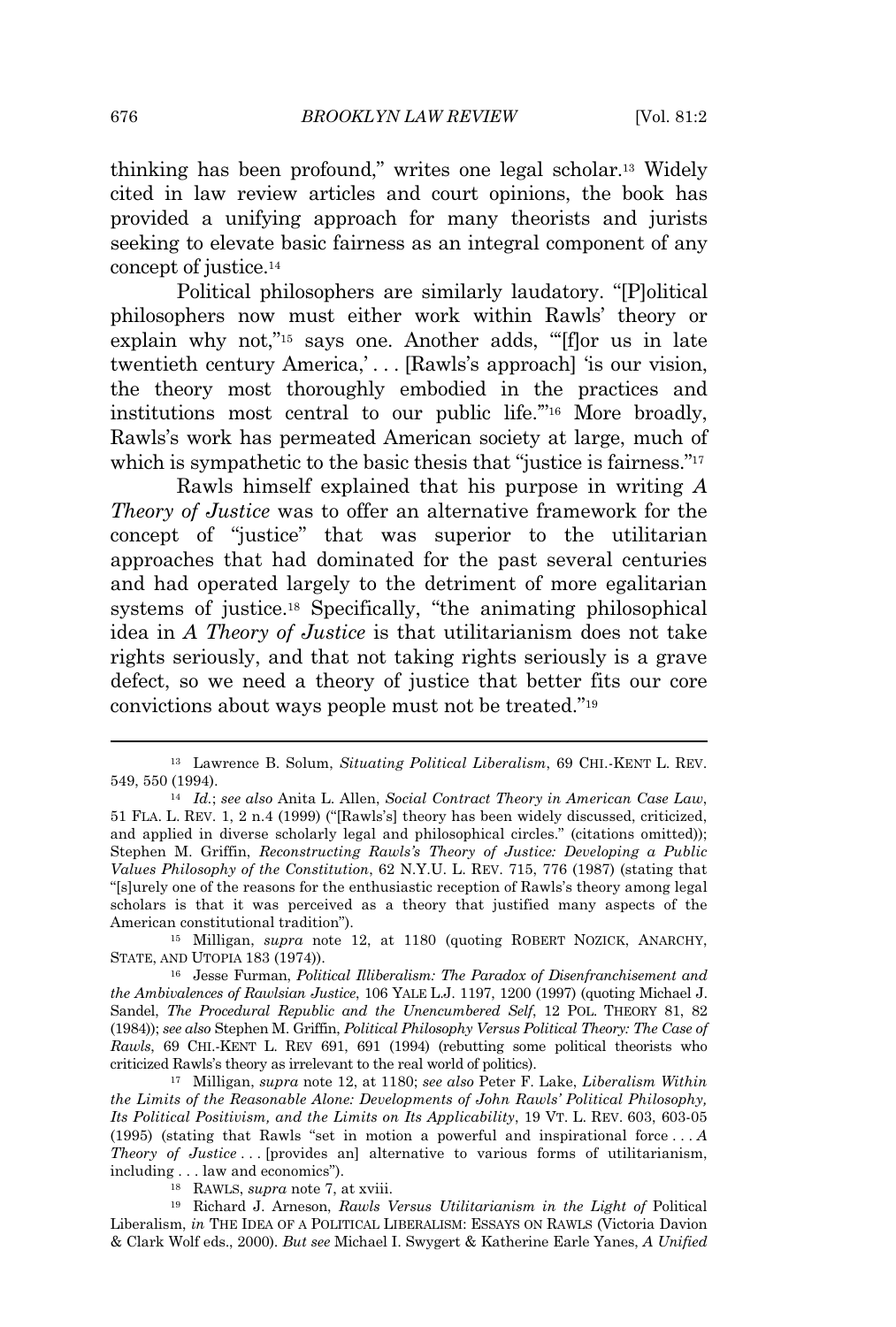To that end, Rawls sought to further develop social contract theory as originally conceived by the Enlightenment theorists John Locke, Jean-Jacques Rousseau, and Immanuel Kant.<sup>20</sup> To Rawls, the social contract requires that certain principles of justice, premised on basic fairness, be applied to society's institutions to determine whether those institutions are just. Society's institutions establish the basic rules regulating civil and criminal procedure, property, the market economy, and the family.<sup>21</sup>

#### *A. Justice-as-Fairness*

Rawls's *A Theory of Justice* identifies social justice as that which exists in an ideal society where individual citizens engage with each other on the egalitarian bases of mutual respect and cooperative reciprocity.<sup>22</sup> Rawls explains that "justice as fairness [is] a theory of justice that generalizes and carries to a higher level of abstraction . . . the [concept of] social contract." <sup>23</sup> At its root, the theory posits an initial position of equality which is "designed to lead to an original agreement on principles of justice." 24

This justice-as-fairness formulation is composed of two core principles: first, "equal basic liberty," <sup>25</sup> and second, the principle combining "fair equality of opportunity" and the "difference principle." <sup>26</sup> These are principles that reasonable, free people,

- <sup>23</sup> RAWLS, *supra* note 8, at 3.
- <sup>24</sup> *Id.*
- <sup>25</sup> *Id.* at 53; *see infra* note 29 and accompanying text.
- <sup>26</sup> RAWLS, *supra* note 7, at 53; *see infra* notes 33-34 and accompanying text.

*Theory of Justice: The Integration of Fairness into Efficiency*, 73 WASH. L. REV. 249, 251 (1998) (suggesting that justice as fairness and utilitarianism are in fact reconcilable because "justice as [fairness] and justice as efficiency [utilitarianism] both theoretically result from a consensus. Although each model has its own conditions for bargaining, these rules can be selectively combined into a single model" (footnote omitted)).

<sup>20</sup> RAWLS, *supra* note 7, at xviii; *see also* Samuel Freeman, *Introduction: John Rawls—An Overview*, *in* THE CAMBRIDGE COMPANION TO RAWLS 6-9 (Samuel Freeman ed., 2003) (relating Rawls's theory to Lockean and Kantian thought); S.A. Lloyd, *Relativizing Rawls*, 69 CHI-KENT L. REV. 709, 735 (1994) (arguing that Rawls's body of work withstands criticisms of failing to consider accepted philosophical methods of argument); Griffin, *supra* note 14, at 727-28 (explaining Rawls's suggestion that determining what is fair in everyday life requires "considering the justice of the basic structure [of society and the social contract] itself" (quoting John Rawls, *Kantian Constructivism in Moral Theory*, 77 J. PHIL. 515, 551 (1980))).

<sup>21</sup> Freeman, *supra* note 20, at 3.

<sup>22</sup> Responding to critics of Rawls who claim the theory attempts to "level" all people, it is the notion of cooperative reciprocity and mutual respect, "not the ideal of redressing undeserved inequalities of welfare, resources, or luck, that is at the foundation of Rawls's view." Freeman, *supra* note 20, at 9; *see also* Nancy Perkins Spyke, *The Instrumental Value of Beauty in the Pursuit of Justice*, 40 U.S.F. L. REV. 451, 461 (2006) (stating that while "Rawls modified his theory, . . . he never wavered from the ideals of reciprocity and mutual respect").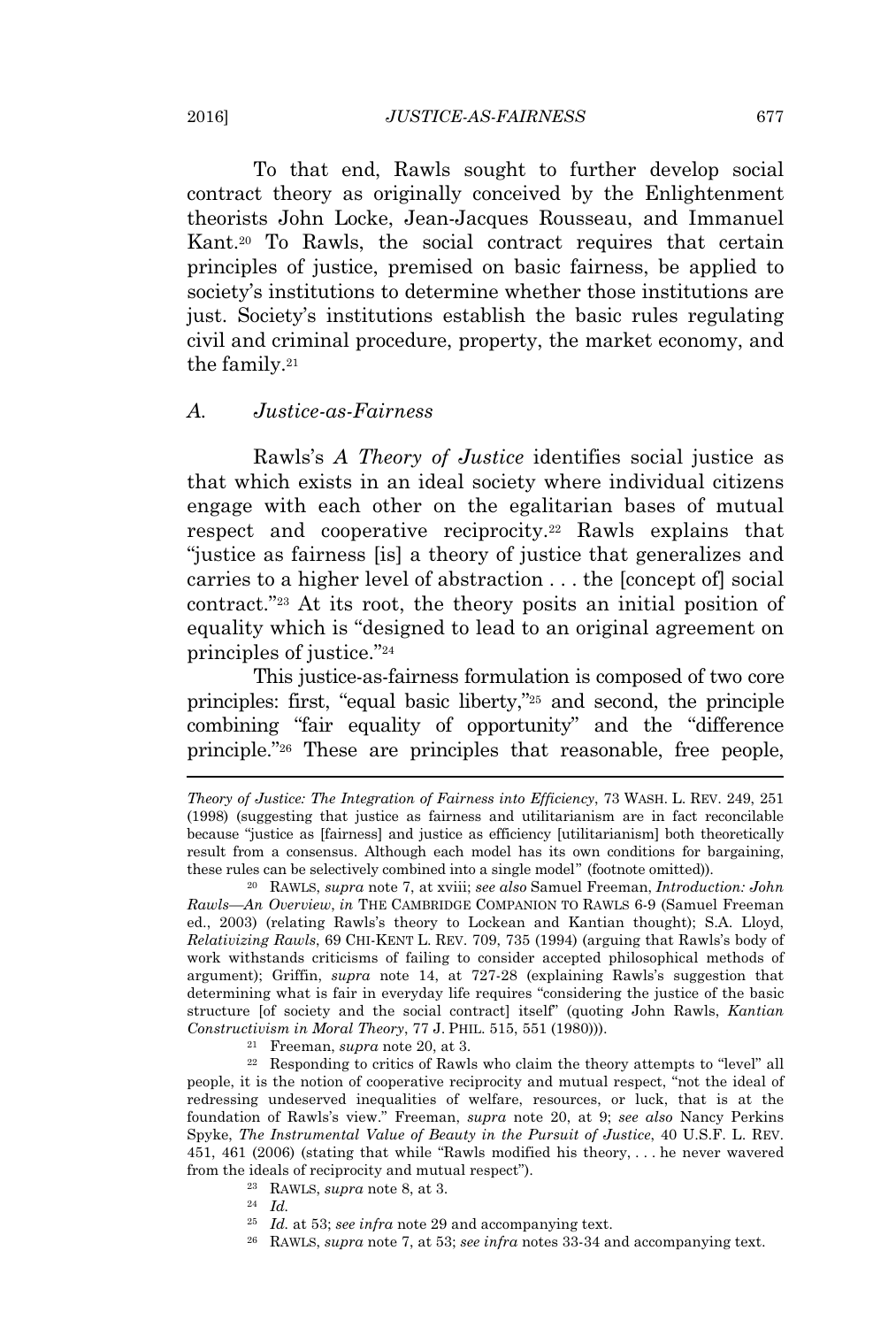looking out for their own interests "would accept in an *initial position of equality*" with others.<sup>27</sup> Taken together, Rawls explains, the principles advance "values of equal protection and civil liberty; fair equality and opportunity; social equality and reciprocity."<sup>28</sup>

Under the first principle of equal basic liberty, "each person is to have an equal right to the most extensive scheme of basic liberties compatible with a similar scheme of liberties for others." <sup>29</sup> In this context, basic liberties include, in addition to political liberty, "freedom of speech and assembly; liberty of conscience and freedom of thought, freedom of the person, which includes freedom from psychological oppression and physical assault and dismemberment (integrity of the person); the right to hold personal property and freedom from arbitrary arrest and seizure." 30

Notably, in its attempts to draw constitutional parameters for democratic government, Rawls's first principle resembles J.S. Mill's principle of liberty.<sup>31</sup> Like Mill's "harm principle"—which states that "the only purpose for which power can be rightfully exercised over any member of a civilised community, against his will, is to prevent harm to others" <sup>32</sup>—Rawls's conception of an expansive set of basic liberties captures the sentiment famously expressed by U.S. Supreme Court Justice Louis Brandeis in 1928, "The makers of our Constitution . . . conferred, as against the government, the right to be let alone—the most comprehensive of rights and the right most valued by civilized men." 33

<sup>31</sup> Freeman, *supra* note 20, at 4. Basic liberties do not include such matters as the "freedom to enter contracts of all kinds, to own weapons, or to accumulate, use, and dispose of productive resources as one pleases." *Id.*

<sup>27</sup> RAWLS, *supra* note 7, at 10 (emphasis added).

<sup>28</sup> Milligan, *supra* note 12, at 1202 (quoting JOHN RAWLS, JUSTICE AS FAIRNESS: A RESTATEMENT 189-90 (Erin Kelly ed., 2001)).

<sup>29</sup> RAWLS, *supra* note 7, at 53.

<sup>30</sup> *Id.*; *see also* Freeman, *supra* note 20, at 4 ("Freedom and integrity of the person" includes "freedom of movement, occupation, and choice of careers, and a right to personal property."); Milligan, *supra* note 12, at 1201-02 (stating that Rawls's basic liberties are "the principles that all parties at the original position can agree are necessary for political justice; they tend to include, among others, freedom of religion and the protection of one's physical integrity" (footnote omitted)).

<sup>32</sup> JOHN STUART MILL, ON LIBERTY 13 (Stefan Collini ed., Cambridge Univ. Press 1989) (1859) ("[There is but] one very simple principle, as entitled to govern absolutely the dealings of society with the individual in the way of compulsion and control, . . . that the sole end for which mankind are warranted, individually or collectively, in interfering with the liberty of action of any of their number, is self-protection. That the only purpose for which power can be rightfully exercised over any member of a civilised community, against his will, is to prevent harm to others. . . . The only part of the conduct of any one, for which he is amenable to society, is that which concerns others. In the part which merely concerns himself, his independence is, of right, absolute. Over himself, over his own body and mind, the individual is sovereign.").

<sup>33</sup> Olmstead v. United States, 277 U.S. 438 (1928) (Brandeis, J., dissenting).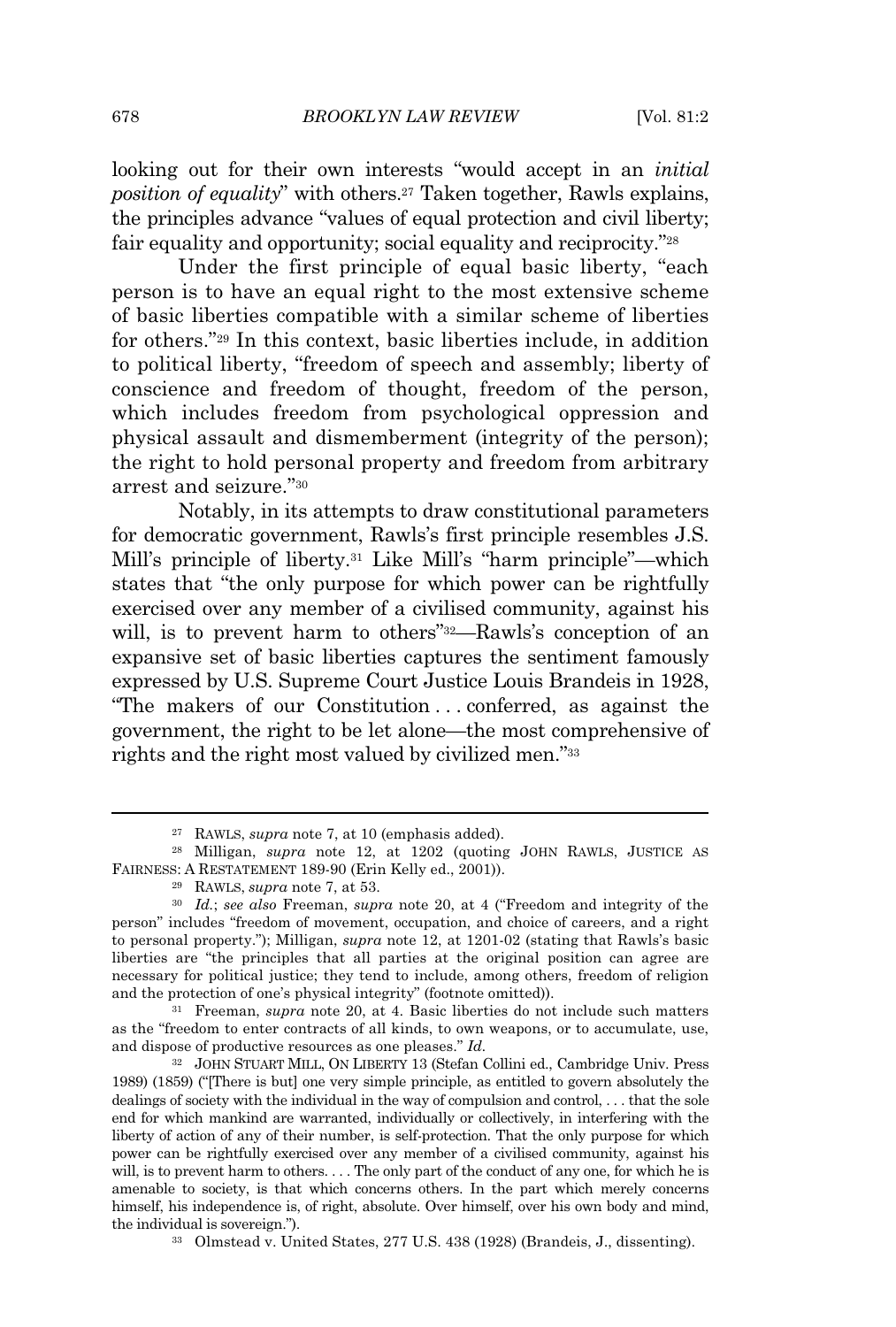The second principle states that "social and economic inequalities are to be arranged so that they are both (a) reasonably expected to be to everyone's advantage [fair equality of opportunity], and (b) attached to positions and offices open to all [difference principle]." <sup>34</sup> In other words, social primary goods (such as wealth, income, opportunity, and liberty) may be distributed unequally only if such distribution advantages the least favored.<sup>35</sup> The difference principle has been especially controversial, largely because of this last part—that inequalities are tolerated only insofar as they advantage the least favored. Some have characterized the difference principle's staunchlyegalitarian approach as overly radical.<sup>36</sup> Others respond that the second principle in fact seeks to provide equal *opportunities* for all, which would not actually result in radical redistributions.<sup>37</sup>

Under Rawls's hypothetical "original position of equality," people should imagine themselves in an unknowing state when making decisions affecting other people—that is, they should imagine themselves as operating from behind a "veil of ignorance." <sup>38</sup> No one knows one's own social status, wealth, intelligence, fortune, natural skill, and the like.<sup>39</sup> Indeed, the decision-maker may be among the least advantaged and least fortunate. Because "no one is able to design principles to favor his particular condition, the principles of justice are the result of a fair agreement or bargain." <sup>40</sup> In such a scenario, decisionmakers who do not know how they themselves are situated with respect to a given matter will be more likely to make decisions that are fair to all, including the least privileged.<sup>41</sup>

<sup>41</sup> Reasonable minds will differ regarding what is adequate consideration for the least privileged. Some would require more, others less. This article suggests that the

<sup>34</sup> RAWLS, *supra* note 7, at 53, 87; *see also* Wenar, Leif, John Rawls *(Stanford Encyclopedia of Philosophy/Winter 2013 Edition)*, STAN. ENCYCLOPEDIA PHIL. (Sept. 24, 2012), plato.stanford.edu/archives/win2013/entries/rawls [http://perma.cc/4VNK-37KM] (paraphrasing Rawls's two principles).

<sup>35</sup> *See* Lawrence B. Solum, *To Our Children's Children's Children: The Problems of Intergenerational Ethics*, 35 LOY. L.A. L. REV. 163, 182 (2001). Rawls supplements the theory with two priority rules: "Priority of Liberty" (wherein the first principle of equal political liberty takes priority over the second principle of socioeconomic equality) and "Priority of Justice over Efficiency and Welfare." *Id.* at 180-81; Freeman, *supra* note 20, at 5.

<sup>36</sup> Griffin, *supra* note 14, at 739.

<sup>&</sup>lt;sup>37</sup> *Id.* at 739, 740, 742 (stating that "[t]he second principle of justice . . . reduce[s] inequalities resulting from social circumstances and natural endowment . . . not by restricting the natural endowment of the more favored, but by improving the circumstances of those less favored by employing the talents of all in a system of mutual benefit").

<sup>38</sup> RAWLS, *supra* note 7, at 11.

<sup>&</sup>lt;sup>39</sup> *Id.* They are allowed to know, however, that they are "heads of families and as such are interested in their families' share of primary social goods." April L. Cherry, *Social Contract Theory, Welfare Reform, Race, and the Male Sex-Right*, 75 OR. L. REV. 1037, 1057 (1996).

<sup>40</sup> RAWLS, *supra* note 7, at 11.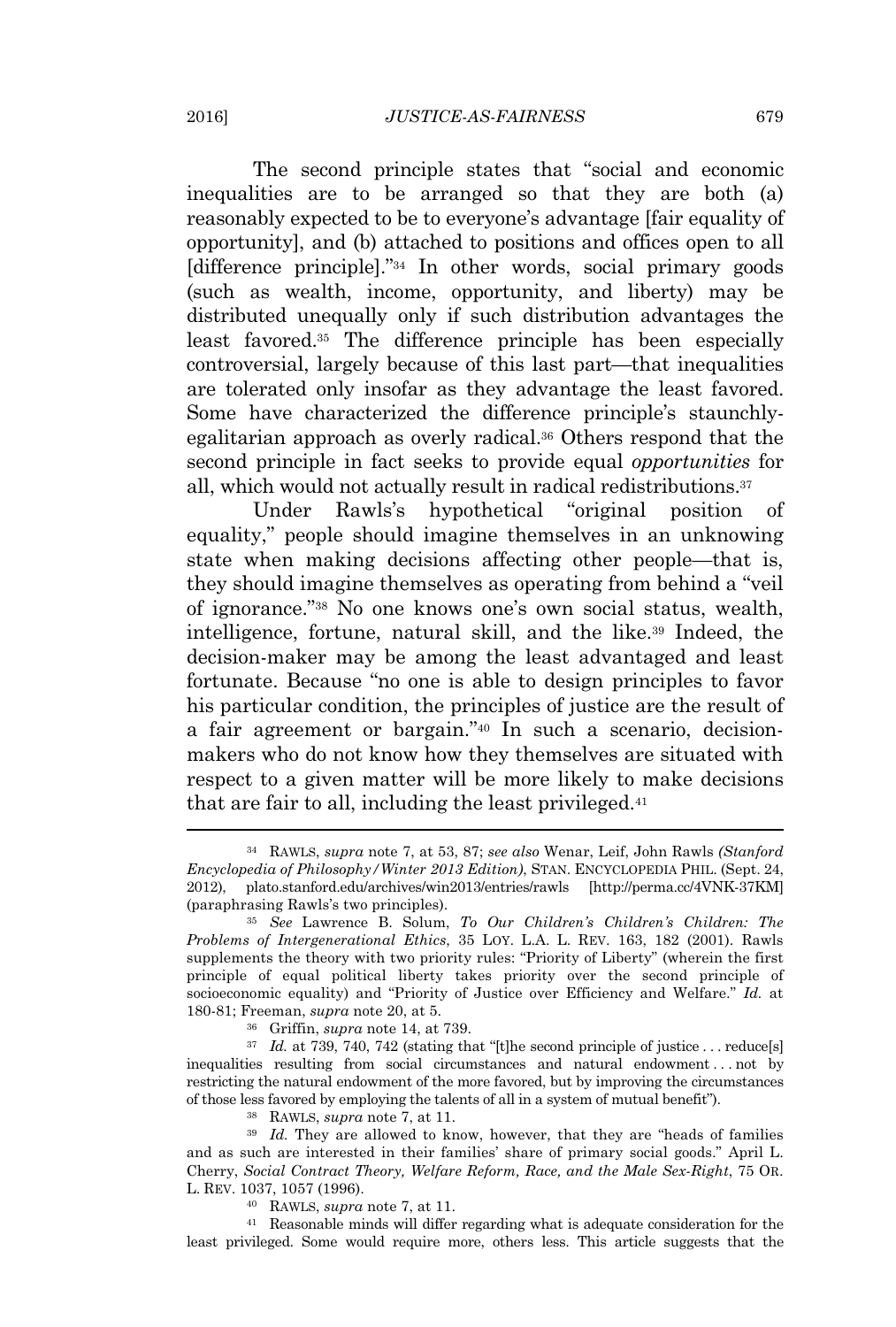#### *B. Rawls and the Constitution*

Since its unveiling in 1971, Rawls's justice-as-fairness theory has received copious attention across disciplines, including law.<sup>42</sup> Since any legal discussion inevitably traces back to the Constitution, it is appropriate to consider justice-as-fairness in constitutional terms.<sup>43</sup>

Rawls stated, "The historical experience of democratic institutions and reflection on the principles of constitutional design suggest that a practicable scheme of liberties can indeed be found." <sup>44</sup> Principles of constitutional design protect certain liberties (primarily through the Bill of Rights and Fourteenth Amendment in the United States); however, longstanding constitutional practice has developed a "practicable scheme" whereby those liberties are, while protected, not absolute. Rawls accepts that some limits on basic constitutional rights are acceptable to the extent that those limits fit within a larger coherent rights framework. For example, "[r]ules of order and 'time, place, and manner' regulations are all appropriate. Rights

consideration should provide, at a minimum, subsistence support allowing the least privileged to enjoy a life of basic human dignity. In later years, Rawls published several additional works, including *Political Liberalism* (1996) and *Justice as Fairness: A Restatement* (2001), which largely responded to criticisms of various aspects of *A Theory of Justice.* Some of the more recent legal commentary assessing Rawls's subsequent work describes a theory that is arguably considerably less robust than that originally envisioned in *A Theory of Justice*. *See, e.g.*, Frank I. Michelman, *Rawls on Constitutionalism and Constitutional Law, in* THE CAMBRIDGE COMPANION TO RAWLS 398 (2003) (suggesting that under Rawls's revised theory, such matters as providing basic governmental structure or securing core liberties may be resolved through a process of judicial review within constitutional law, but that other matters, such as the operation of difference principles, would instead be resolved through the political process). *But see, e.g.*, George Klosko, *Rawls's Argument from Political Stability*, 94 COLUM. L. REV. 1882-83 (1994) (stating that even after Rawls's subsequent works, "certain fundamental ideas [are still] seen as implicit in the public political culture of a democratic society").

<sup>42</sup> *See supra* notes 12-18 and accompanying text; *see also, e.g.*, Elizabeth A. Pendo, *Substantially Limited Justice?: The Possibilities and Limits of a New Rawlsian Analysis of Disability-Based Discrimination*, 77 ST. JOHN'S L. REV. 225, 235 (2003) (stating, "Rawls is often cited in legal literature, and legal scholars have applied his methodology to a wide range of issues including welfare rights, tax policy, campaign finance, and employment discrimination law" (footnote omitted)).

<sup>43</sup> Rawls suggested:

The constitution is not what the Court says it is. Rather, it is what the people acting constitutionally through the other branches eventually allow the Court to say it is. A particular understanding of the constitution may be mandated to the Court by amendments, or by a wide and continuing political majority, as it was in the case of the New Deal.

JOHN RAWLS, POLITICAL LIBERALISM 237-38 (1993); *see also* Bruce A. Antkowiak, *Saving Probable Cause*, 40 SUFFOLK U. L. REV. 569, 605 (2007) (quoting and discussing Rawls's commentary on the Constitution).

<sup>44</sup> John Rawls, The Basic Liberties and Their Priority, The Tanner Lectures on Human Values at the University of Michigan (Apr. 10, 1981), http://tannerlectures.utah. edu/\_documents/a-to-z/r/rawls82.pdf [http://perma.cc/N5L7-SKM3]*.*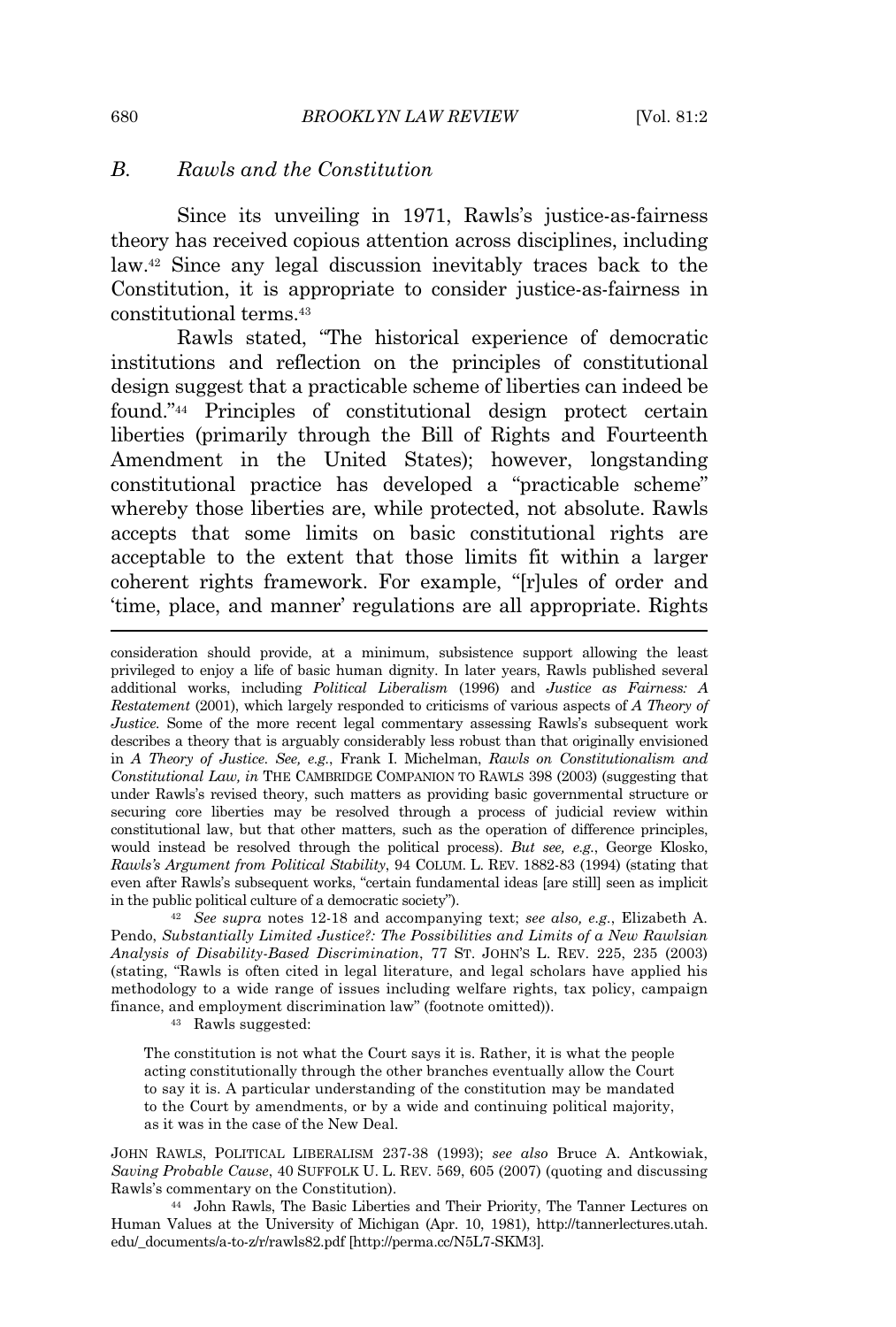may also be restricted, which is to say they may be limited for the purpose of securing an even more extensive system of rights." 45

#### 1. Rawls Applied

Scholars have applied Rawls's justice-as-fairness approach to a variety of legal topics. Criminal law and procedure, for example, lend themselves well to Rawlsian analysis. This area of law—the process for trying defendants and punishing convicted offenders—involves the most serious and intrusive exercises of governmental power vis-à-vis the individual citizen. If the criminal justice system's legitimacy is to be accepted, citizens must believe the system is in fact fair and just. This raises a conundrum, however, "[f]or wouldn't any citizens, finding themselves convicted of crimes and facing punishment, simply withhold their agreement as to the just and fair nature of the contemplated penalty, whatever its character?" 46

Rawlsian analysis helps resolve this difficulty by allowing us to evaluate a penalty as measured against Rawls's two principles of justice in order to understand its underlying values. "The role of a political conception of justice . . . is not to say exactly how these questions are to be settled, but to set out a framework of thought within which they can be approached." <sup>47</sup> In other words, while Rawlsian analysis may not answer the question of what the law should say, it at least offers an approach for assessing what the law actually does say.

This Rawlsian analysis has been applied in a number of other legal contexts as well. For example, Rawlsian principles are helpful in discussing matters of intergenerational justice. Traditional social contract theory encounters difficulty when applied to justice between generations, since it is problematic to suggest that the yet unborn are able to "consent" in any meaningful way to the terms of any particular agreement or arrangement. By contrast, the very abstractness of Rawls's original position analysis allows it to circumvent the sorts of knotty issues raised in this context by traditional social contract theory.<sup>48</sup>

<sup>45</sup> Griffin, *supra* note 14, at 764. According to Griffin, "Rawls envisions two sorts of cases: restrictions on the rights of political participation to protect other rights . . . , and restrictions of an emergency nature necessary to protect the entire system of rights in time of war or other constitutional crisis. Both cases are familiar enough in our constitutional law." *Id.*; *see also* Freeman, *supra* note 20, at 5 ("[B]asic liberties can be limited only for the sake of maintaining other basic liberties.").

<sup>46</sup> Sharon Dolovich, *Legitimate Punishment in Liberal Democracy*, 7 BUFF. CRIM. L. REV. 307, 314 (2004).

<sup>47</sup> JOHN RAWLS, JUSTICE AS FAIRNESS: A RESTATEMENT 12 (Erin Kelly ed., 2001).

<sup>48</sup> Solum, *supra* note 35, at 207-08; *see also* Lawrence Zelenak, *Does Intergenerational Justice Require Rising Standards of Living?*, 77 GEO. WASH. L. REV. 1358,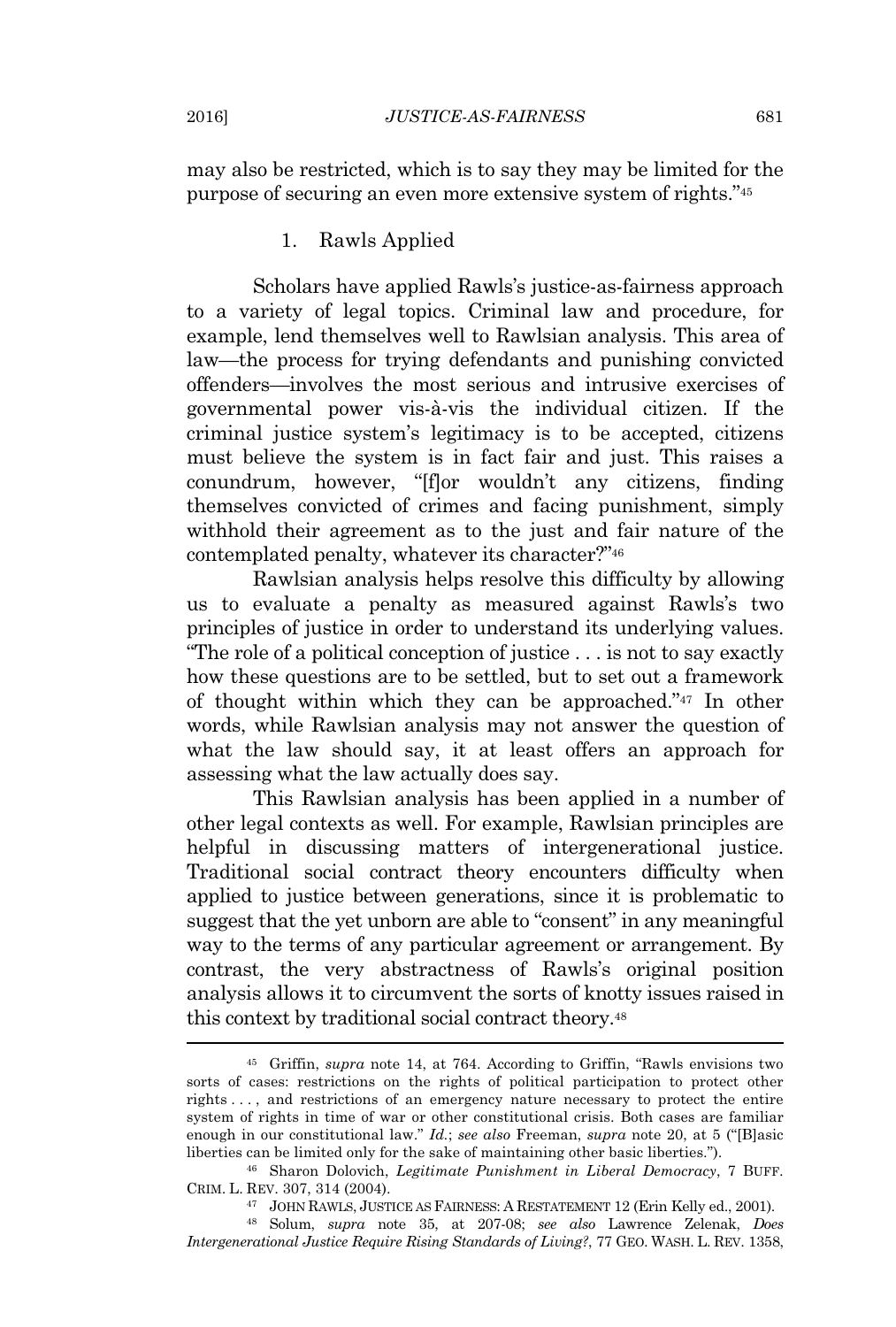Intergenerational justice also implicates matters of the environment and sustainability. One may usefully extend the veil of ignorance hypothetical to the issue of intergenerational resource conservation.

[W]here members of society are ignorant about which generation they would be born into, they would in the original position, agree upon rules that ensure a condition of "permanent livability;" one that assures that sufficient resources are available for the sustenance of each succeeding generation.<sup>49</sup>

It only stands to reason that when people begin to think more carefully about how they might personally be affected in the future by present-day harmful environmental practices, they will be more likely to support efforts to ameliorate the damage today. For instance, regarding foreign policy, including selfdefense and the state, from behind the veil of ignorance, we can consider whether preemptive strikes may be justified in the face of potentially imminent attacks.<sup>50</sup>

Another area where Rawlsian analysis proves helpful is in assessing the law's fairness, over time, to women.<sup>51</sup> Even a cursory inquiry exposes the failure of the U.S. constitutional regime to provide for gender equality over the past two centuries.<sup>52</sup> While gender equality has markedly improved over

<sup>52</sup> *See, e.g.*, United States v. Virginia, 518 U.S. 515, 531 (1996) (Justice Ginsburg, writing for the Court, stated that "[t]hrough a century plus three decades and

<sup>1363 (2009)</sup> (stating that according to Rawls's just savings principle, "[e]ach generation must . . . put aside in each period of time a suitable amount of real capital accumulation" (quoting JOHN RAWLS, A THEORY OF JUSTICE 285 (1971))); *see, e.g.*, Dawn C. Nunziato, *Justice Between Authors*, 9 J. INTELL. PROP. L. 219, 222 (2002) ("Regulated by a principle of intergenerational savings [in copyright law], individual[ ] [authors] within each generation are obliged to forgo immediate gains that are available to them where necessary to protect the interests of future generations.").

<sup>49</sup> Alhaji B.M. Marong, *From Rio to Johannesburg: Reflections on the Role of International Legal Norms in Sustainable Development*, 16 GEO. INT'L ENVTL. L. REV. 21, 42 (2003).

<sup>50</sup> Kimberly Kessler Ferzan, *Self-Defense and the State*, 5 OHIO ST. J. CRIM. L. 449, 466 (2008) (asking, rhetorically, "Behind the veil of ignorance, would not we all agree to limited, humane preemptive strikes for the safety of all?" (quoting Stephen J. Morse, *Neither Desert Nor Disease*, 5 LEGAL THEORY 265, 296 (1999))).

<sup>51</sup> *A Theory of Justice* has been criticized for its insensitivity to gender concerns. "[I]n 1971, [Rawls] did not explicitly list gender as one of the unknowns behind the veil of ignorance." Catherine Powell, *Lifting our Veil of Ignorance: Culture, Constitutionalism, and Women's Human Rights in Post-September 11 America*, 57 HASTINGS L.J. 331, 338 (2005); *see also* Marion Smiley, *Democratic Citizenship v. Patriarchy: A Feminist Perspective on Rawls*, 72 FORDHAM L. REV. 1599, 1601-02 (2004) (identifying feminist concerns as "first, that that the methodology underlying Rawls's Original Position individuation and abstraction—privileges men over women by undermining the values of care and relationship; second, that individuals behind the Veil of Ignorance cannot produce principles of justice that are powerful enough to challenge the patriarchal family; and third, that Rawls's insistence on a Veil of Ignorance takes away from black women and other women of color in particular the racial and cultural identities necessary to both their moral agency and their personal integrity" (footnotes omitted)).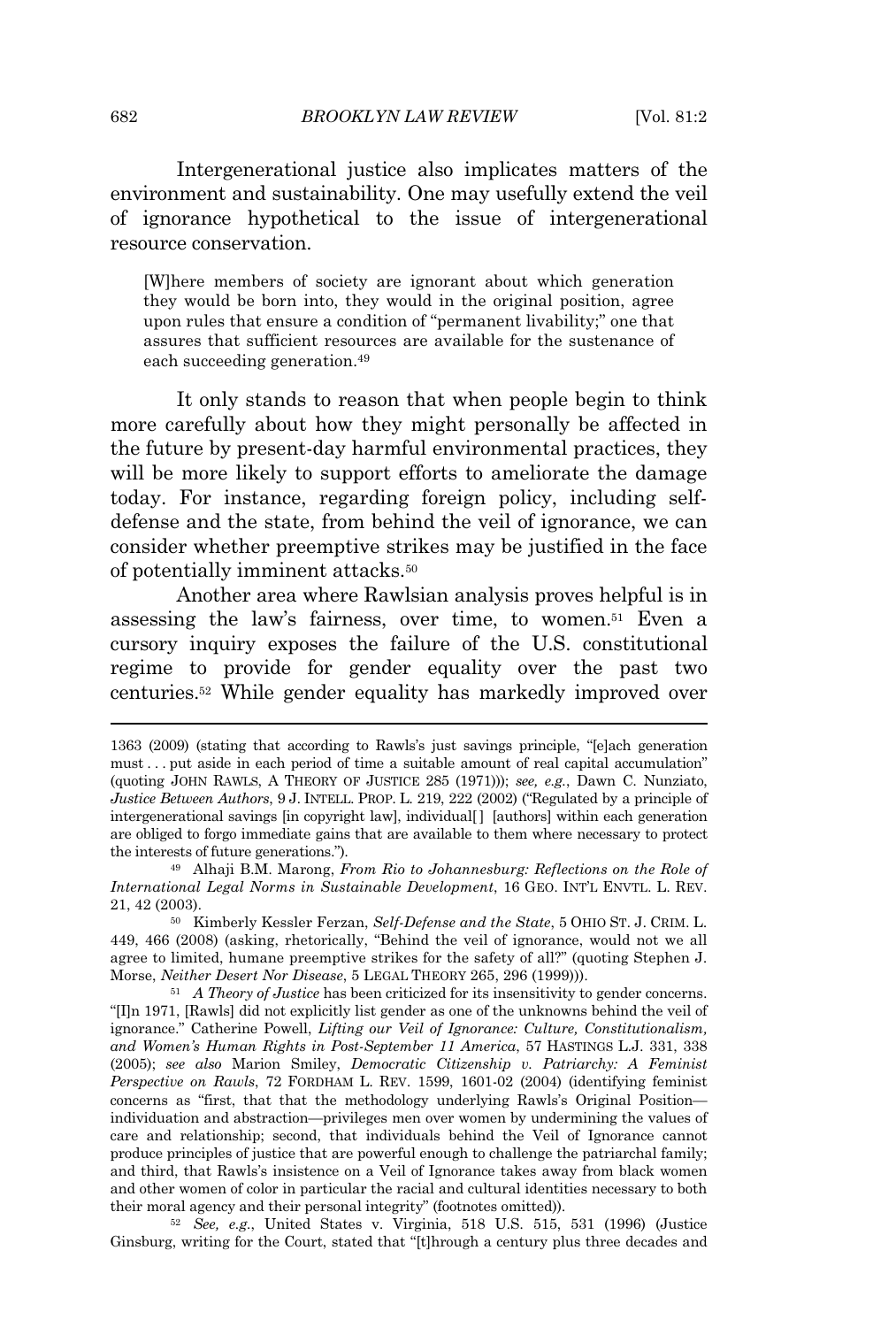the past 40 years, work still remains to be done. This work is aided by approaching gender questions from behind a Rawlsian veil of ignorance, where male and female decision-makers are unaware of their gender, and therefore protect, in their own selfinterest, the interests of the less privileged (female) class—in case they themselves happen to be among the disadvantaged class.<sup>53</sup>

#### 2. Judicial Review

How does the doctrine of judicial review fare under Rawlsian analysis? Since the early days of the Republic, as enunciated first by Chief Justice John Marshall in *Marbury v. Madison*, <sup>54</sup> judicial review—the judiciary's review of the actions of the equal, elected legislative and executive branches—has become an indispensable feature of American constitutionalism.<sup>55</sup> Even so, in principle, judicial review is controversial. It arguably offends basic democratic principles for an unelected group of judges to be able to override the actions of duly elected legislative

<sup>54</sup> Marbury v. Madison, 5 U.S. 137 (1803).

<sup>55</sup> The doctrine of judicial review is regarded by some as nothing short of America's greatest contribution to constitutional theory. As Professor Bickel puts it,

*Marbury v. Madison . . .* exerts an enormous magnetic pull. It is, after all, a great historic event, a famous victory; and it constitutes, even more than victories won by arms, one of the foundation stones of the Republic. It is hallowed. It is revered. If it had a physical presence, like the Alamo or Gettysburg, it would be a tourist attraction; and the truth is that it very nearly does have and very nearly is.

ALEXANDER BICKEL, THE LEAST DANGEROUS BRANCH: THE SUPREME COURT AT THE BAR OF POLITICS 74 (1962); *see also* Richard H. Fallon, Jr., Marbury *and the Constitutional Mind: A Bicentennial Essay on the Wages of Doctrinal Tension*, 91 CALIF. L. REV. 1, 5 (2003) (stating, "*Marbury* not only represents the fountainhead of judicial review, but also furnishes the canonical statement of the necessary and appropriate role of courts in the constitutional scheme").

more of [our nation's] history, women did not count among voters composing 'We the People'; not until 1920 did women gain a constitutional right to the franchise. And for a half century thereafter, it remained the prevailing doctrine that government, both federal and state, could withhold from women opportunities accorded men so long as any 'basis in reason' could be conceived for the discrimination." (footnote omitted) (citation omitted)).

<sup>53</sup> Powell, *supra* note 51, at 338 (stating that "the principles selected behind a veil of ignorance would be more consistent with CEDAW [Convention on the Elimination of All Forms of Discrimination Against Women] than the sex equality paradigm that has developed through judicial interpretation of the U.S. Constitution"). While Rawls himself was agnostic on the topic of abortion, "he nonetheless left behind a coherent theoretical model with which to analyze the justness of policy determinations." Milligan, *supra* note 12, at 1181. Regarding other possible topical areas, "[S]ome . . . have argued that disability fares well under a Rawlsian analysis because, similar to the decision makers in the original position, no one knows if or when he or she might become disabled . . . ." Pendo, *supra* note 42, at 244; *see also* Karen Halverson Cross, *Converging Trends in Investment Treaty Practice*, 38 N.C. J. INT'L L. & COM. REG. 151, 154-55 (2012) (explaining Rawlsian analysis in the context of international investment treaty practices, commenting that negotiating states "are moving closer to the 'original position'").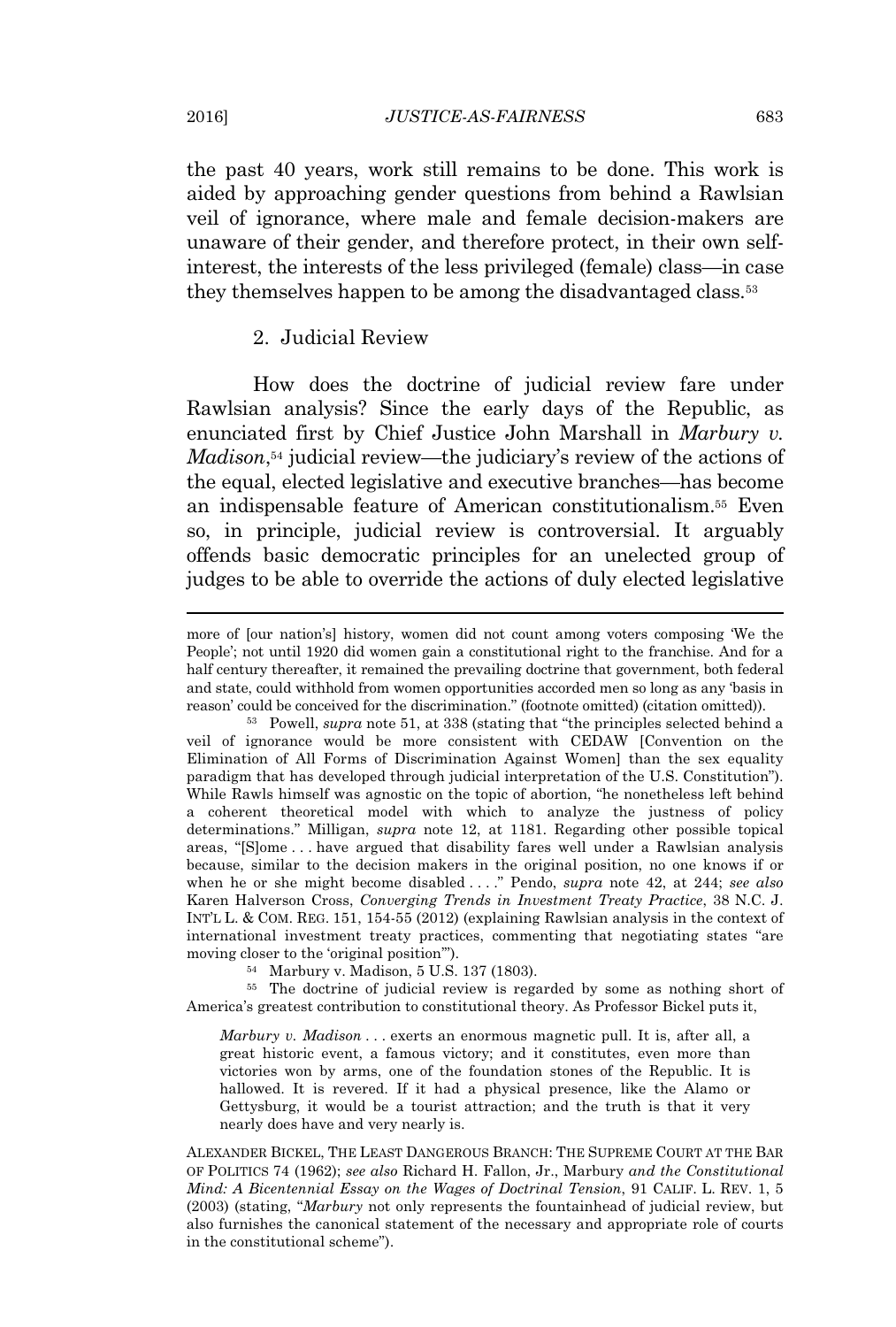and executive officials. Many have expressed this concern, including Judge Learned Hand, who vocally favored democratic institutions and principles over the "countermajoritarianism" inherent in America's practice of broad judicial review.

[I]t would be most irksome to be ruled by a bevy of Platonic Guardians, even if I knew how to choose them, which I assuredly do not. If they were in charge, I should miss the stimulus of living in a society where I have, at least theoretically, some part in the direction of public affairs.<sup>56</sup>

On the other hand, there are ample reasons why the Constitution subjects majoritarian democracy to judicial review. Courts are able to give more protection to disfavored individuals or minorities who, by definition, are not well represented in a majoritarian political process. Moreover, judicial review is able to protect core principles and lasting values that might tend to get lost or minimized in the heat-of-the-moment intensity of political conflict.<sup>57</sup> Judicial review offers, in short, an important check on majorities that would, whether because of their own inherent biases, reactionary political responses, or any other reason, oppress minorities.

Indeed, the Founders themselves were well aware of the perils of leaving the people's liberties to the whims of direct and elected majorities. James Madison, arguing in support of the passage of the Bill of Rights before the First Congress, said, "independent tribunals of justice will consider themselves in a peculiar manner the guardians of those rights; they will be an impenetrable bulwark against every assumption of power in the [l]egislative or [e]xecutive [branches]." <sup>58</sup> In a letter to a French correspondent, Thomas Jefferson averred, "[t]he laws of the land, administered by upright Judges, would protect you from any exercise of power unauthorized by the Constitution of the United States." <sup>59</sup> And Alexander Hamilton commented, in *Federalist 78*, as paraphrased by Rebecca Brown, that "the judiciary was entrusted with the primary responsibility for guarding the value

<sup>56</sup> LEARNED HAND, THE BILL OF RIGHTS 73 (1958); *see also* BICKEL, *supra* note 55, at 18 ("[N]othing . . . can alter the essential reality that judicial review is a deviant institution in the American democracy.").

<sup>57</sup> Archibald Cox, *The Independence of the Judiciary: History and Purposes*, 21 U. DAYTON L. REV. 565, 572-73 (1996) (stating that "courts will be a great deal firmer and wiser than legislatures in interpreting constitutional guarantees which protect essential liberty"); *see also* Eugene V. Rostow, *The Democratic Character of Judicial Review*, 66 HARV. L. REV. 193, 197 (1952) ("The task of democracy is not to have the people vote directly on every issue, but to assure their ultimate responsibility for the acts of their representatives, elected or appointed.").

<sup>58</sup> 1 ANNALS OF CONG. 439 (Joseph Gales ed., 1834).

 $59$  1 CHARLES WARREN, THE SUPREME COURT IN UNITED STATES HISTORY 259-60 (1924) (quoting Jefferson, VIII, letter to Archibald H. Rowan, Sept. 26, 1798).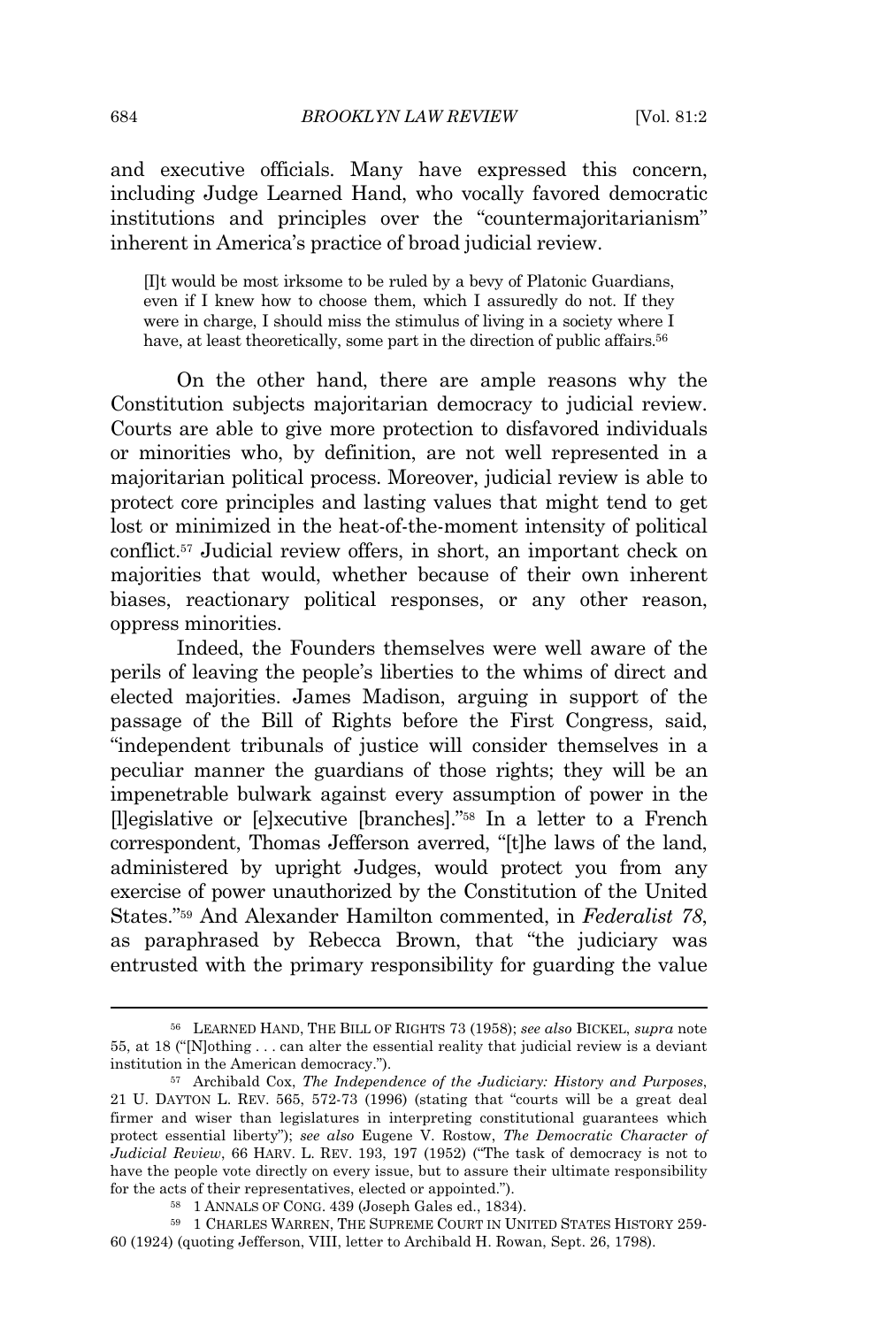that underlay the entire constitutional structure: The courts were expected to commit to 'inflexible and uniform adherence to the rights of the Constitution, and of individuals...."<sup>60</sup> Such statements by Madison and Hamilton, primary architects of the U.S. Constitution and principle authors of the *Federalist Papers* not to mention statements by Jefferson, primary draftsman of the Declaration of Independence—demonstrate judicial review's strong pedigree within the American constitutional tradition.

Under Rawlsian analysis, the doctrine of judicial review is neither inherently favored nor disfavored. In Rawls's view, the legitimacy of any governmental system—whether it involves pure majority rule, a more complex constitutional system with legislative, executive, and judicial branches, or some other arrangement—ultimately depends on whether the system provides adequate protections for the principles of equal basic liberty and fair equality of opportunity described in the justiceas-fairness formulation.<sup>61</sup>

One thing that *is* possible to say about a Rawlsian perspective of judicial review is that it views the judiciary as better suited than the legislature to effectuate a fair outcome approximating that which would be achieved if decided from behind a veil of ignorance. Whereas legislative efforts would likely involve complicated formulations and exceptions that would test even the most able legislature, constitutional equal protection and due process analysis lends itself more easily to an inquiry into basic fairness. Judges are sworn to act impartially and fairly in the administration of justice—the very same sorts of behaviors required of those who would act from behind a Rawlsian veil of ignorance.<sup>62</sup>

In sum, Rawls's theory provides strong support for the legitimacy of judicial review within the U.S. constitutional system. Whatever means best accomplish the end of protecting equal liberty and fair equality of opportunity—including judicial review—they are justified.<sup>63</sup>

<sup>60</sup> Rebecca L. Brown, *Accountability, Liberty, and the Constitution*, 98 COLUM. L. REV. 531, 571 (1998) (quoting THE FEDERALIST No. 78, at 441 (Alexander Hamilton) (Isaac Kramnick ed., 1987)).

<sup>61</sup> Griffin, *supra* note 14, at 774.

<sup>62</sup> *Id.* ("Of course, the courts cannot play the same role as the legislature in guaranteeing the system of rights. The courts cannot enact legislation or act on their own to create cases. Further, Rawls makes it clear that no branch of government has a monopoly on constitutional interpretation.").

<sup>63</sup> *Id.* at 775.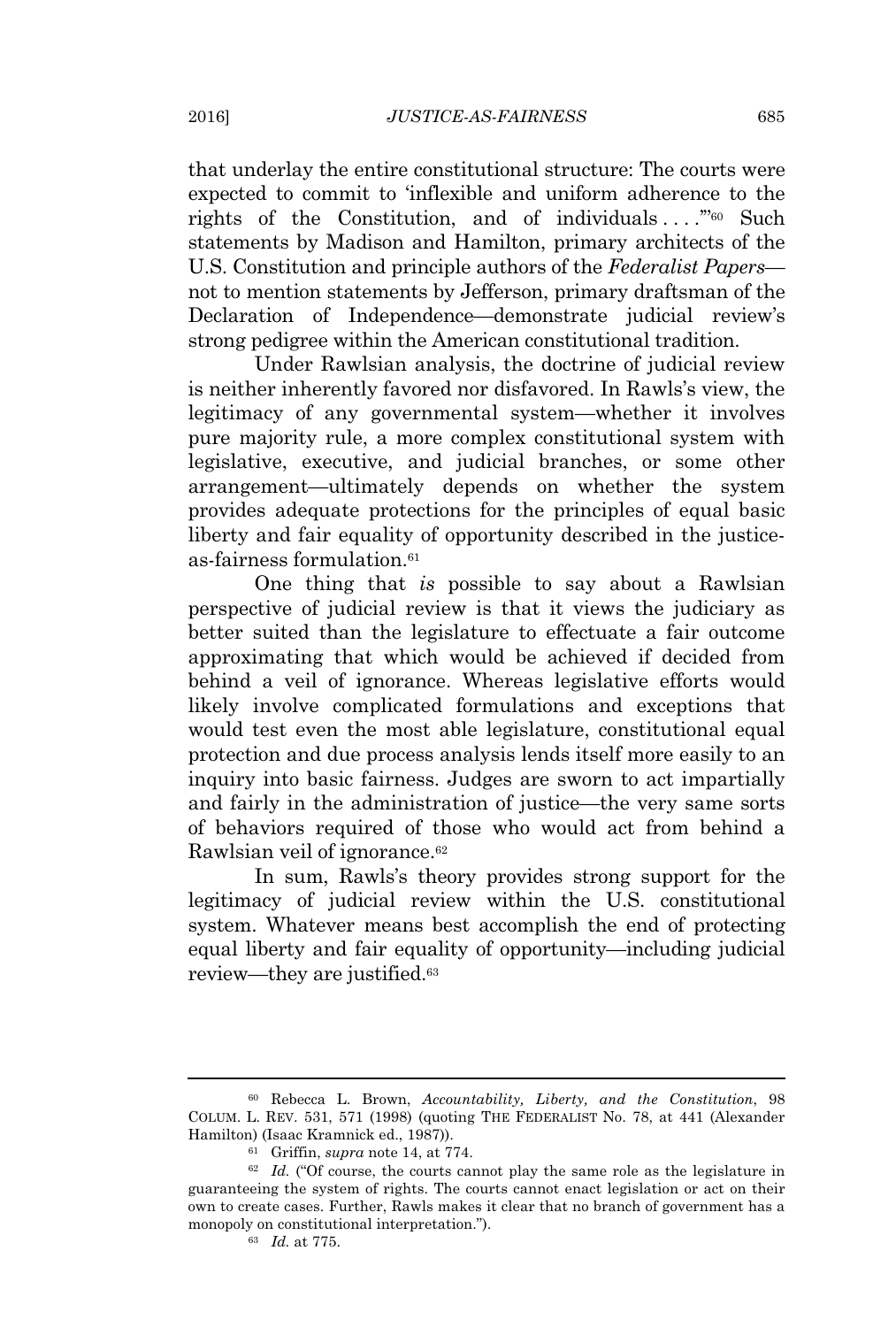#### II. THE WARREN COURT

Several hundred feet from the Tomb of the Unknowns at the Arlington National Cemetery, about a half-mile from John F. Kennedy's eternal flame, rests the grave of Earl Warren. The tombstone reads:

Where there is injustice, we should correct it; where there is poverty, we should eliminate it; where there is corruption, we should stamp it out; where there is violence we should punish it; where there is neglect, we should provide care; where there is war, we should restore peace; and wherever corrections are achieved we should add them permanently to our storehouse of treasures.<sup>64</sup>

This statement of Warren's personal philosophy, made in 1972 toward the end of his life, provides insight into how Warren approached his work as Chief Justice of the Supreme Court from 1953 to 1969. The Warren Court holds a special place in American history for its bold interpretations of the Constitution's mandates for fairness and equality for all. Indeed, the sheer scope of the Warren Court's influence approaches that of the foundational early-nineteenth-century Marshall Court.<sup>65</sup>

Over the course of 16 years, the Warren Court ended de jure racial segregation, broadened protections for criminal defendants, enhanced voting rights, bolstered freedom of the press and freedom of speech, halted the witch hunts for communists, and more.<sup>66</sup> Unphased by the firestorms of controversy its decisions created throughout the nation, the Court was resolute in its movement toward greater fairness and equal justice. In adopting broad readings of the Fourteenth Amendment's Equal Protection and Due Process Clauses, the Court embraced a new conception of individual rights based on core principles of human dignity.<sup>67</sup>

The Warren Court also substantially considered individual rights as protected by the First Amendment's grant of freedom of speech, including in the context of protests involving civil rights groups, the anti-Vietnam War movement, and church-state relations.<sup>68</sup> Regarding speech, the Justices bolstered protection of

<sup>64</sup> JIM NEWTON, JUSTICE FOR ALL: EARL WARREN AND THE NATION HE MADE 516-17 (2006); *see also Arlington National Cemetery Map*, ARLINGTON CEMETERY, https://upload.wikimedia.org/wikipedia/commons/0/07/Arlington\_National\_Cemetery\_ map\_-\_2013.jpg [http://perma.cc/2HZB-CMD8] (last visited Mar. 4, 2016) (showing the relationship of Warren's grave to the cemetery's other landmarks, including President Kennedy's flame and the Tomb of the Unknowns).

<sup>65</sup> Scheiber, *supra* note 2, at 1.

<sup>66</sup> NEWTON, *supra* note 64, at 11.

<sup>67</sup> Scheiber, *supra* note 2, at 20.

<sup>68</sup> *Id.*; *see also infra* notes 224-248 and accompanying text (discussing the Warren Court's First Amendment jurisprudence).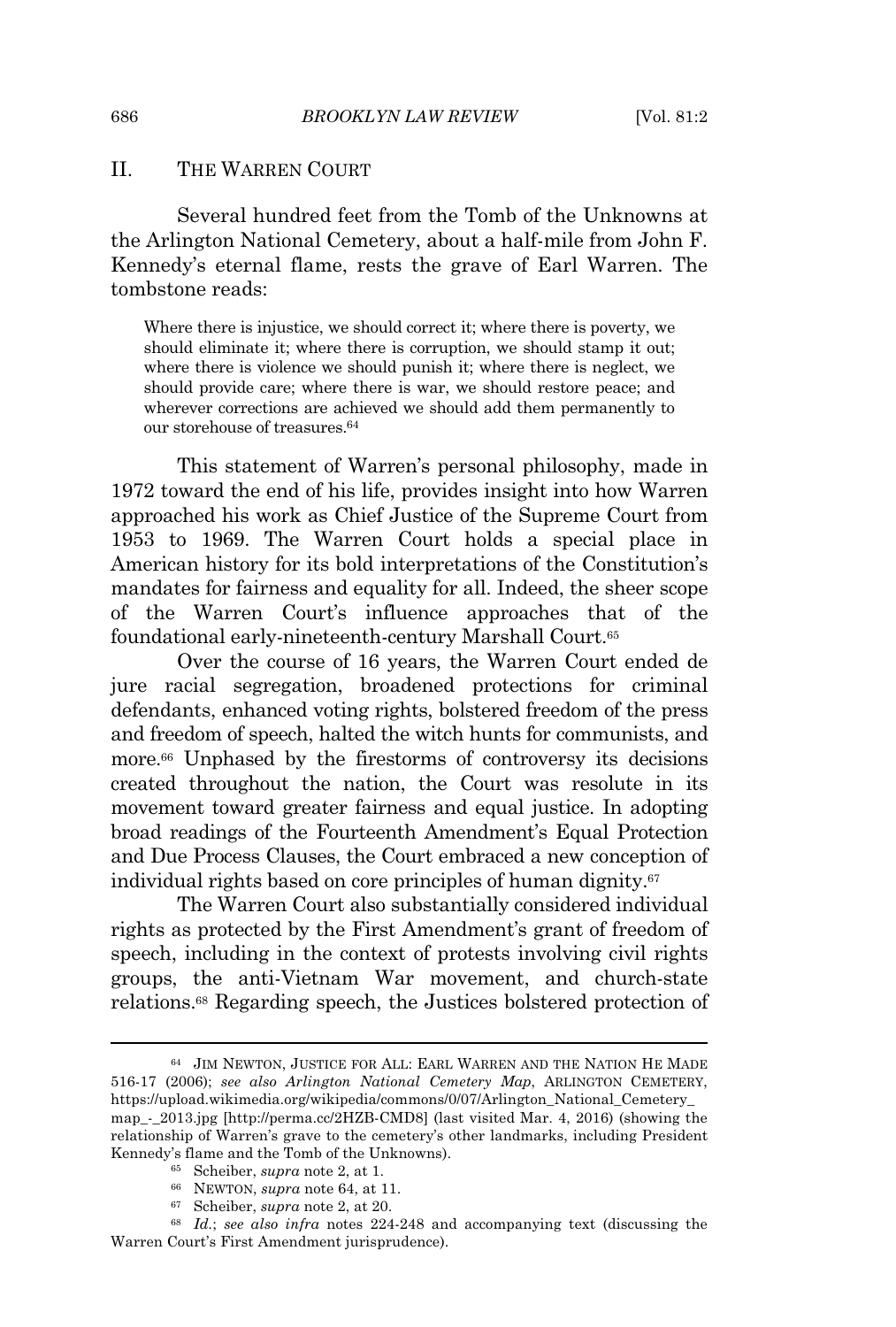expressive conduct and symbolic speech. On the First Amendment's religion clauses, the Court embraced a more robust conception of the wall of separation between church and state than had ever been observed by earlier Courts.<sup>69</sup> The principles embraced by the Warren Court in these and other cases uncannily foreshadowed those later enunciated by John Rawls's formulation in 1971.

#### *A. Chief Justice Earl Warren*

Because the Warren Court's jurisprudence is so closely identified with its namesake, it is useful to discuss Earl Warren, the man. Warren joined the Court at age 62, appointed as Chief Justice by President Eisenhower upon the death of Chief Justice Fred Vinson in 1953. Warren was from California, where he had served for 10 years as governor, 4 years before that as California attorney general, and 14 years before that as Alameda County district attorney.<sup>70</sup>

When Warren joined the Court in 1953, America was still in many ways an immature work in progress. The decades-old paranoia of communism had reached full bloom with the advent of the Cold War and McCarthyism, when thousands of Americans had their careers and livelihoods destroyed by congressional committees bent on rooting out communist sympathizers based on the scantest of evidence. Reconstruction's early promise to integrate American society had devolved into nearly a century of institutionalized racism that continued to diminish the nation's moral authority. Earl Warren, who believed the nineteenthcentury Supreme Court had failed in its duty to enforce the Fourteenth Amendment's mandate to protect African-Americans after the abolition of slavery, knew the twentieth-century Supreme Court should be doing more.<sup>71</sup>

The Court that Warren would be leading was highly polarized. Composed in the mid-1940s of "the most brilliant and able collection of Justices who ever graced the high bench together," according to Yale law professor Fred Rodell, each of

<sup>69</sup> Scheiber, *supra* note 2, at 20-21.

<sup>70</sup> CRAY, *supra* note 1, at 47, 97, 132, 254.

<sup>71</sup> Scheiber, *supra* note 2, at 16; *see, e.g.*, Plessy v. Ferguson, 163 U.S. 537 (1896) (upholding the doctrine of "separate but equal," thus opening the door for the perpetuation of another 60 years of apartheid throughout the South); *see also* NEWTON, *supra* note 64, at 3 ("[I]n 1953 [America] remained an immature country in many respects. Institutionally sanctioned racism eroded America's moral authority. The Cold War and internal debate over Communism ran rivulets of fear and divisiveness through the body politic. Spotty respect for the human rights promised to its citizens in the Declaration of Independence but withheld from them by its courts undermined America's desire to lead the world by example.").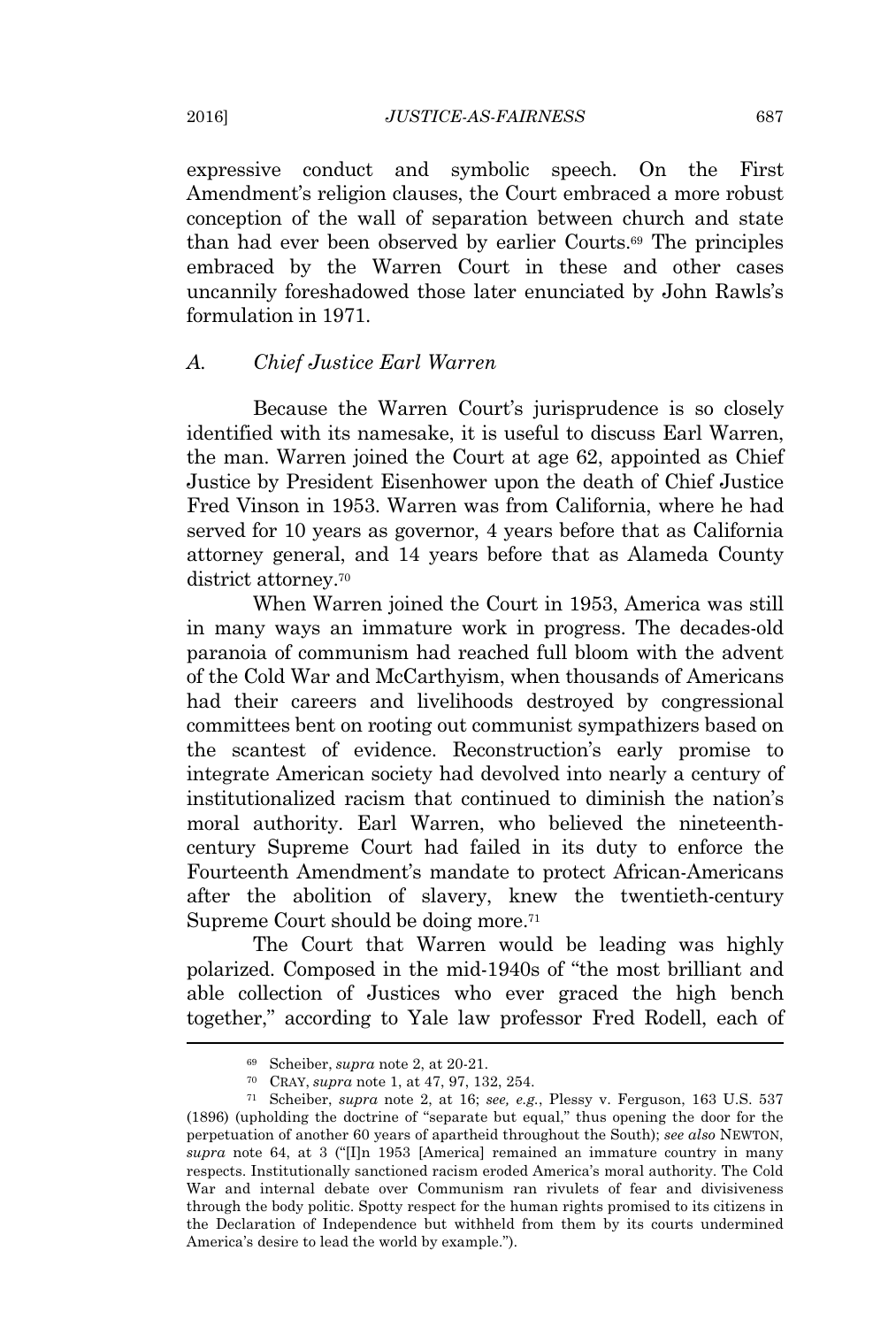whom "possessed . . . a peculiarly forceful personality, and were as a group] . . . perhaps the most unbrotherly in the Court's annals." <sup>72</sup> The most prominent Justices of that Court were, on one side of the doctrinal divide, Hugo Black and William Douglas, and on the other, Felix Frankfurter and Robert Jackson. These Justices had deeply opposing views on the role of the Court in constitutional interpretation, and Warren's appointment to Chief Justice did little to appease this tension.<sup>73</sup> But as Chief Justice, it was Warren's responsibility to strike a balance and set the tone for the Court.<sup>74</sup> Warren excelled in this role.

Indeed, by many accounts, Earl Warren was an extraordinary leader, and his co-Justices stressed his exceptional ability to conduct conferences. "It is incredible how efficiently the Chief would conduct the Friday conferences," recounted Justice Brennan, "leading the discussion of every case on the agenda, with a knowledge of each case at his fingertips." 75

Warren was an unapologetic activist in addressing certain matters that came before the Court. He was, for example, "convinced that his Court had no choice but to assert and enforce constitutional mandates for equal protection." <sup>76</sup> Yet Warren also believed that Congress had an equal responsibility to uphold the Constitution. He emphasized that a legislative approach achieved through the democratic process was in theory far superior to judicial interpretation alone (but only if the legislature exercised its power to achieve just outcomes).<sup>77</sup> For Warren, it was crucial that the legislative and judicial branches shared the task of interpreting and upholding the Constitution.

"The Warren Court, did not always have the luxury, however, of sharing the burden." <sup>78</sup> Congress was often unwilling, or simply unable, to adequately protect citizens' constitutional rights from the intrusions of an overweening bureaucracy. Professor and former Kennedy administration Solicitor General Archibald Cox explained, "the Warren Court's 'activism' was deployed mainly in these areas of law and policy, where, in [Warren's] opinion as in the Court's view, 'politicians [in Congress

<sup>72</sup> BERNARD SCHWARTZ, SUPER CHIEF: EARL WARREN AND HIS SUPREME COURT—A JUDICIAL BIOGRAPHY 32 (1983).

<sup>73</sup> *Id.* "To Frankfurter," professor and biographer Bernard Schwartz explains, "the law was almost an object of religious worship—and the Supreme Court its holy of holies . . . If Frankfurter saw himself as the priestly keeper of the shrine, he looked on [Hugo] Black and his supporters, notably [William] Douglas, as false prophets defiling hallowed ground." *Id.* at 40.

<sup>74</sup> *Id.* at 73.

<sup>75</sup> *Id.* at 144.

<sup>76</sup> Scheiber, *supra* note 2, at 15.

<sup>77</sup> *Id.* <sup>78</sup> *Id.*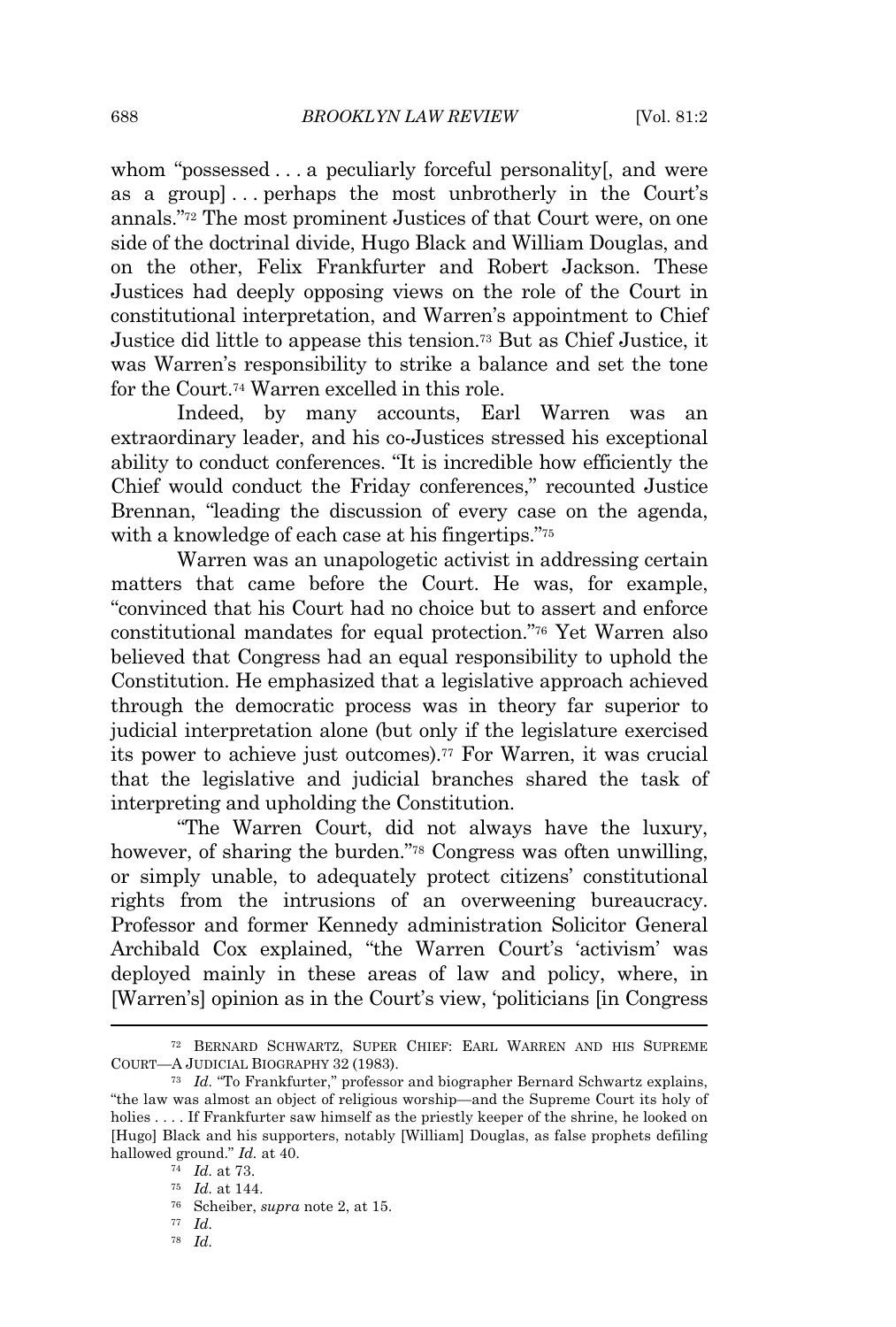or the states] were blind to fundamental injustice.'" <sup>79</sup> Throughout the Warren Court years, social activists came to understand that their best ally in advancing their policy goals was the Court, not state legislatures or Congress.<sup>80</sup>

Warren believed that each case before the Court should be "evaluated in terms of practical application" and that the Court must consider "the human equation, for what we do with our legal system will determine what American life will be—not only now but in the years ahead  $\dots$ . [L]aw must not be placed in a straitjacket of historical precedent." <sup>81</sup> As one of Warren's law clerks, Curtis Reitz, explained, "He wasn't tied down by doctrine. He wasn't into the piddling kinds of distinctions that so box the lawyer ... His understanding of human beings, and his understanding of social conditions, and the way society and government worked, was absolutely extraordinary." <sup>82</sup> Law, as Warren explained in a *Fortune* magazine article, "is simply a mature and sophisticated attempt, never perfected, to institutionalize this sense of justice and to free men from the terror and unpredictability of arbitrary force."<sup>83</sup>

Warren admitted that he was not a legal scholar in the classic sense; he was, instead, a pragmatist. "I wish that I could speak to you in the words of a scholar . . . , but it has not fallen to my lot to be a scholar in life," he stated in a 1957 speech, "I have been in public life for forty years. Since that time, I have been doing the urgent rather than the important." <sup>84</sup> Warren's lack of any judicial experience prior to coming to the Supreme Court allowed his common-sense interest in fairness and equal justice to flourish.<sup>85</sup>

But Warren did not disregard the established law. He knew there had to be solid authority for ruling a certain way. He also knew, however, that one could find a legitimate legal argument for virtually any position.<sup>86</sup> Warren looked first to the facts of a given case. He decided cases on moral grounds: what

<sup>79</sup> *Id.* (quoting ARCHIBALD COX, THE WARREN COURT 70 (1968)).

<sup>80</sup> Gordon Silverstein, *The Warren Court and Congress*, *in* EARL WARREN AND THE WARREN COURT, *supra* note 2, at 197.

<sup>81</sup> CRAY, *supra* note 1, at 317 (quoting Warren).

<sup>82</sup> *Id.*

<sup>83</sup> *Id.* (quoting Warren, *Fortune* magazine).

<sup>84</sup> SCHWARTZ, *supra* note 72, at 287; *see also* CRAY, *supra* note 1, at 531 (commenting, "Earl Warren was neither a student of government nor a judicial craftsman. Neither was he a legal scholar. He lacked an articulated judicial philosophy beyond the penetrating and constant query, 'Is it fair?'").

<sup>85</sup> Melissa Cully Anderson & Bruce E. Cain, *Venturing Onto the Path of Equal Representation: The Warren Court and Redistricting*, *in* EARL WARREN AND THE WARREN COURT, *supra* note 2, at 29, 40.

<sup>86</sup> CRAY, *supra* note 1, at 357.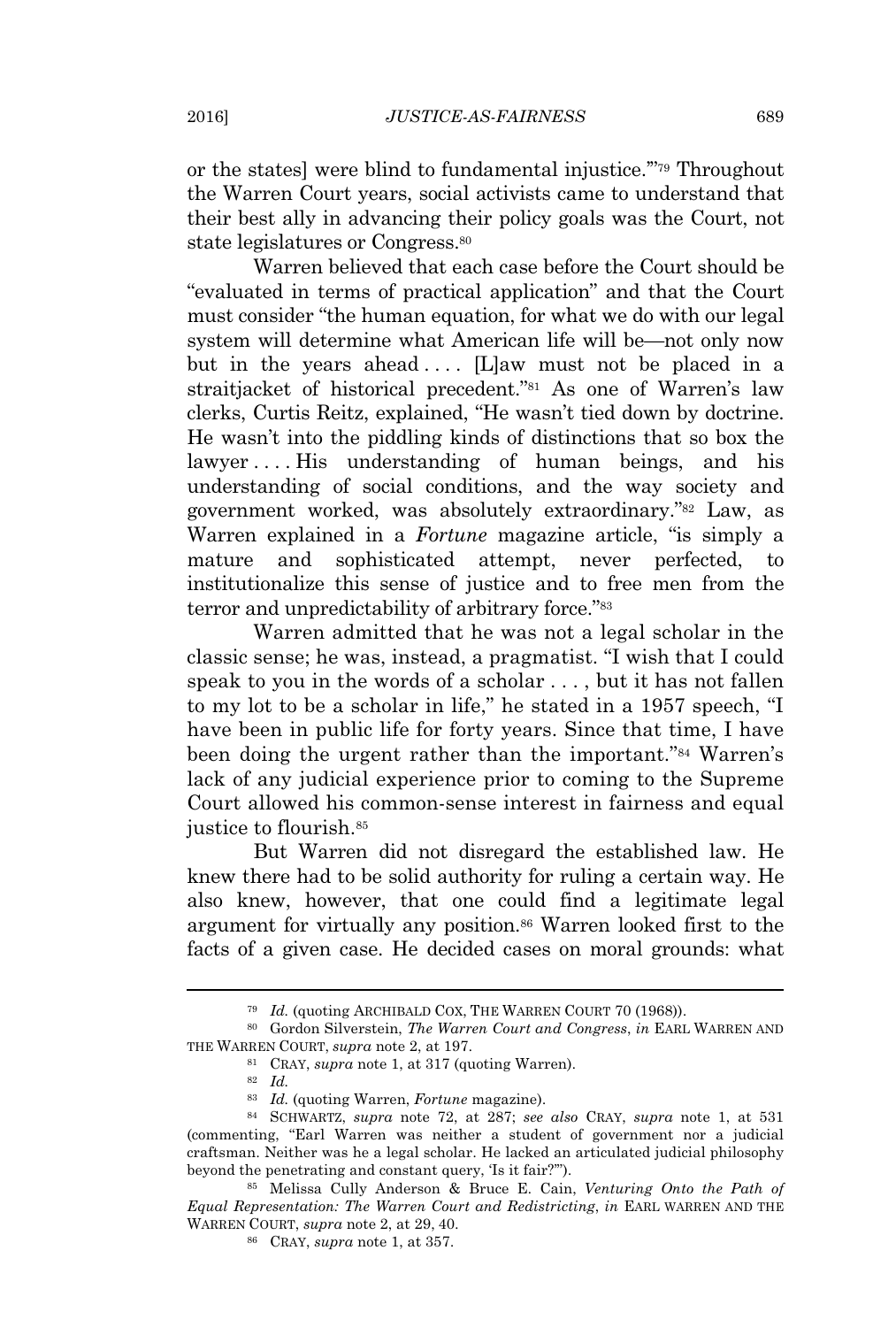690 *BROOKLYN LAW REVIEW* [Vol. 81:2

helped the person as well as what would promote a more fair society. What Warren cared most about ultimately was who won and who lost.<sup>87</sup> Indeed, once, in a 1957 conference, an exasperated Felix Frankfurter exclaimed to Warren, "God damn it, you're a judge! You don't decide cases by your sense of justice or your personal predilections." To which Warren replied with matching passion, "Thank heaven, I *haven't* lost my sense of justice." 88

Over time, Frankfurter's clever procedural maneuverings alienated Warren, leading Warren to reject overly formalist readings of jurisdictional rules.<sup>89</sup> Warren complained that the rules were "only binding because Felix says so." <sup>90</sup> Warren learned from watching Felix Frankfurter that "a judge could do whatever he damn pleased . . . . At least it didn't turn much on whether he had a legal basis for it. And so [Warren] didn't give so much of a damn about the legal grounds." 91

Justice Frankfurter, by contrast, advocated for judicial restraint, and he typically went to considerable lengths to find legislative or other official bases for the Court not to hear or decide a particular dispute. Above all, Frankfurter believed it was inappropriate for a judge to impose his own views on the Constitution, on the reasoning that such behavior is more legislative than judicial in nature.<sup>92</sup>

Frankfurter vehemently opposed Warren's activist, equity-based approach.<sup>93</sup> Frankfurter's frequent correspondence with the esteemed Judge Learned Hand of the U.S. Court of Appeals for the Second Circuit was withering in its criticisms of Warren and his activist allies on the Court. Frankfurter complained to his fellow Justices as well. "I do not conceive," he fumed in a 1957 note to Justice William Brennan, "that it is my function to decide cases on my notion of justice and, if it were, I wouldn't be as confident as some others that I know exactly what justice requires in a particular case . . . . I envy those for whom the dictates of justice are spontaneously revealed." <sup>94</sup> For

<sup>87</sup> *Id.* at 356.

<sup>88</sup> *Id.*

<sup>89</sup> *Id.* at 310.

<sup>90</sup> *Id.*

<sup>91</sup> *Id.* (quoting Gunther) (stating also, "[and so t]he Chief struck out on his own, . . . no longer intimidated by Frankfurter's erudition and his own inexperience").

<sup>92</sup> SCHWARTZ, *supra* note 72, at 265.

<sup>93</sup> CRAY, *supra* note 1, at 307.

<sup>94</sup> SCHWARTZ, *supra* note 72, at 267. According to Justice Potter Stewart, Frankfurter

was as fickle as a high school girl. I understand . . . that, when Earl Warren first came to the Court as Chief Justice [in 1953], Felix was going around Washington saying, 'This is the greatest Chief Justice since John Marshall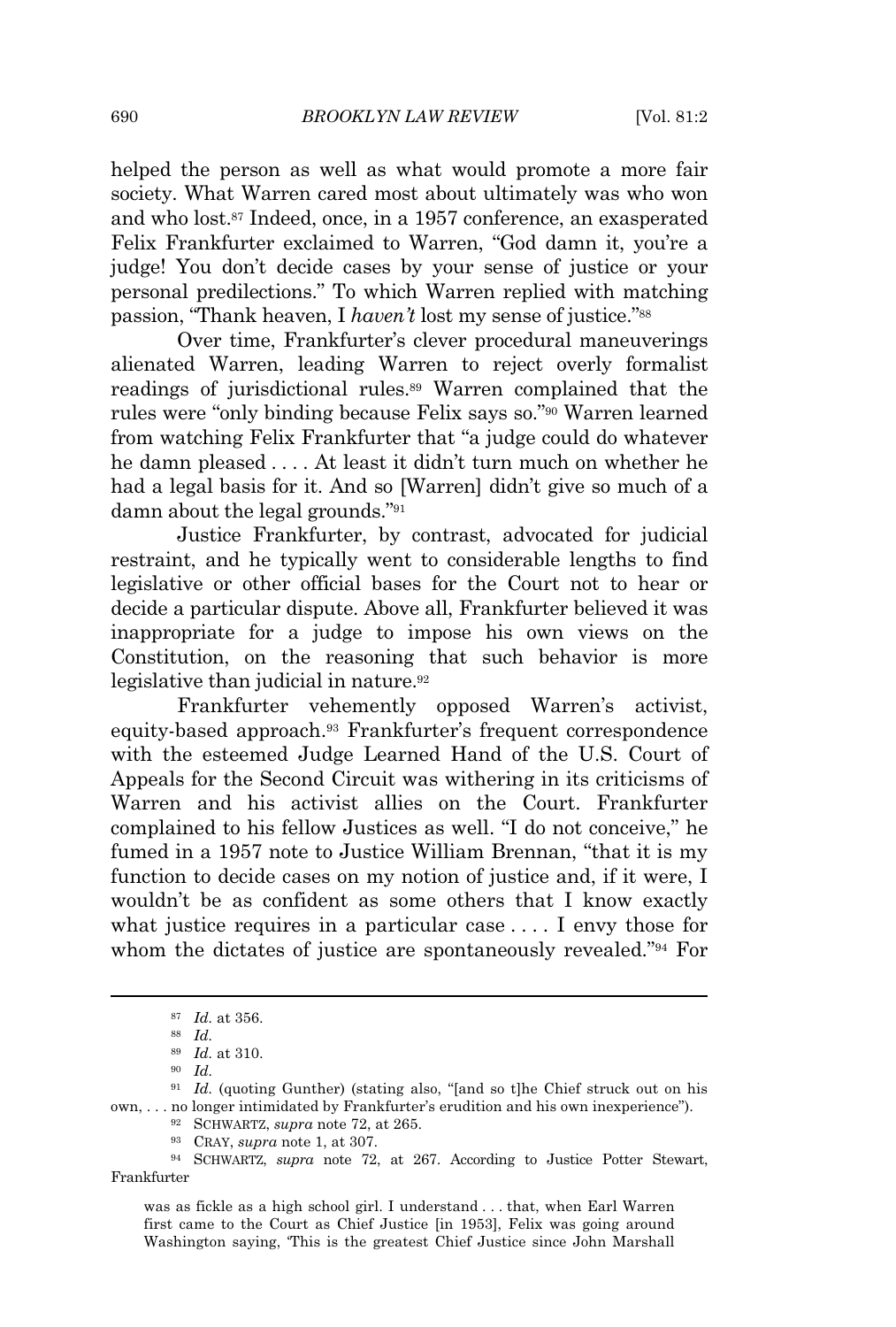his part, a bitter Judge Hand wrote to Frankfurter, "It must be damnable . . . to be one of a bunch that can never agree, and of whom four at any rate regard themselves as Teachers of the Four Fold Way and the Eight Fold Path." Elsewhere, Hand denigrated "'those Harbingers of a Better World—Black, Douglas, Brennan and THE CHIEF' and called the four 'the Jesus Quartet,' 'the Jesus Choir,' and 'the Holy Ones.' 'Oh,' he declared in still another letter, 'to have the inner certainties of those Great Four of your Colleagues!'" 95

Warren believed that the Court had a responsibility to enforce constitutional guarantees, and anything less amounted to "judicial abnegation." <sup>96</sup> Too much judicial restraint, Warren believed, had led to the Court's failure to address the many problems facing Americans at that time. This judicial neglect had created conflict and division in the nation,<sup>97</sup> and Warren understood the Court's imperative to be to meet the needs of a dissenting society by facing those problems head on and according to the principles as interpreted by the judiciary.<sup>98</sup> To critics who accused the Court of "throwing society in a turmoil... $[by]$ look[ing] about for sore spots in the society and proceed[ing] to operate upon them," Warren responded: "That is not how we work . . . . We reflect the burning issues of our society; we do not manufacture them . . . . [T]he times we are living in determine the kind of cases we hear." <sup>99</sup> And to friends who complained that the Court was going too fast, Warren emphasized, "There should be no delay in correcting a mistake." 100

Indeed, Warren viewed the Supreme Court as something akin to a modern-day Court of Chancery, charged with securing equity and fairness in individual cases, especially those involving poor, less advantaged, or underprivileged parties.<sup>101</sup> During oral arguments, it was not unusual for

*Id.* at 147.

<sup>98</sup> CRAY, *supra* note 1, at 317.

- <sup>100</sup> *Id.* at 339.
- <sup>101</sup> SCHWARTZ, *supra* note 72, at 252, 267.

and maybe greater.' And by the time I got here [in 1958, he] had very much been disenchanted by the Chief Justice.

<sup>95</sup> *Id.* at 277-78 (footnotes omitted). Justice Frankfurter's doctrinal approach often prevailed in Warren's first decade on the Court. After Frankfurter's 1962 retirement, however, "it seems Warren's natural leadership skills and fundamental commitment to equality 'won over' the rest of the Court." Anderson & Cain, *supra* note 85, at 43.

<sup>96</sup> SCHWARTZ, *supra* note 72, at 265.

<sup>97</sup> *Id.*

<sup>99</sup> *Id.* at 462.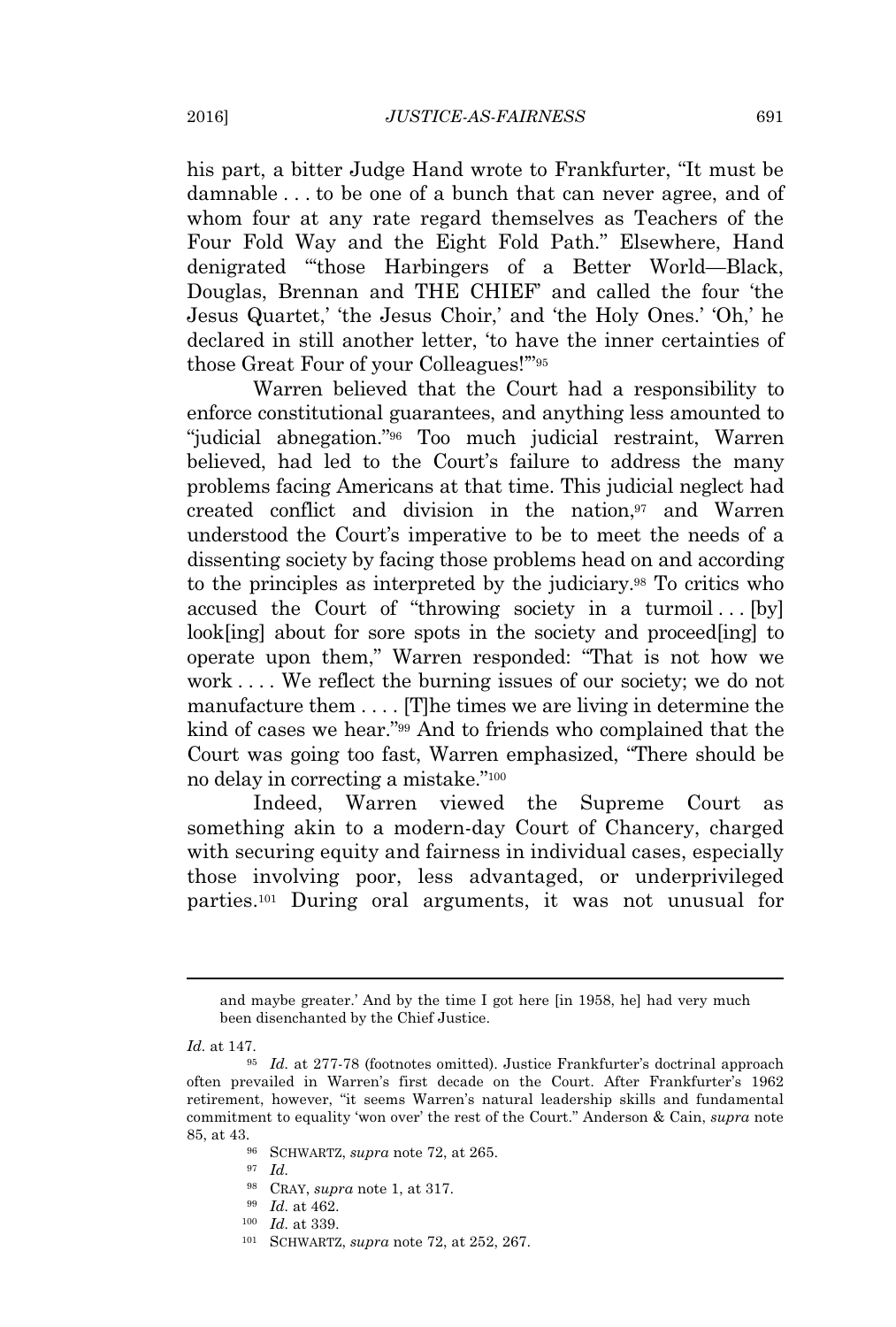Warren to sit silently, "only to lean forward at the end of an argument to ask, 'Yes, but is it *fair*?'" 102

As an illustration of its equitable approach, the Warren Court frequently considered the merits when deciding employment cases that turned on issues of fact. Warren drew upon his personal experience working for the Southern Pacific Railroad in his youth (where his father had worked as well) in making a special point to protect workers who had suffered devastating accidents.<sup>103</sup> He took seriously the Supreme Court's role as the final chance for aggrieved widows and orphans to recover under the Federal Employers Liability Act (FELA), instructing his clerks to regularly take FELA cases in order to demonstrate the Court's commitment to enforcing the statute.<sup>104</sup>

The same sensibilities were revealed in *Voris v. Eikel*, a case involving a workers' compensation claim.<sup>105</sup> In *Voris*, the lower court had denied an injured longshoreman's claim because he had failed to notify his employer as required by the workers' compensation statute. In a short opinion authored by Warren, the Court reversed on the ground that the worker's notification of his immediate supervisor was adequate to satisfy the statutory notification requirements. In the opinion, Warren stated that the "Act must be liberally construed . . . and in a way which avoids harsh and incongruous results." <sup>106</sup> Warren's reasoning, essentially Rawlsian in its concern for *fairness*—is typical of Warren's equitable approach across the board.

Additional anecdotes epitomize Warren's passion for justice and fairness. Warren's longtime colleague Justice William

<sup>102</sup> CRAY, *supra* note 1, at 317 (emphasis added).

<sup>103</sup> SCHWARTZ, *supra* note 72, at 270-71.

<sup>104</sup> *Id.* at 271. "Once installed in the Chief's office, [his law clerks] discovered their training and honed intelligence were less important to Warren than their humanity," Cray reported. "That overriding sense of justice led the Chief to instruct his clerks when they were reviewing petitions for certiorari not to keep off petitioners 'where personal rights are concerned. With property cases, we may be more severe and deny cert[iorari].'" CRAY, *supra* note 1, at 356.

<sup>105</sup> Voris v. Eikel, 346 U.S. 328 (1953).

<sup>106</sup> SCHWARTZ, *supra* note 72, at 134. The Warren Court's approach in these cases is in sharp contrast to that of the modern Supreme Court, where the Court more willingly denies recourse. *See, e.g.*, Ledbetter v. Goodyear Tire & Rubber, 550 U.S. 618 (2007) (barring recovery under claim of gender-based pay discrimination because of plaintiff's failure to timely contest, within the statutorily required 180 days, each year's disparate salary, even though she only became aware of disparities after many years of unequal salaries). Combined with the related issue of the Court's overly expansive interpretation of states' sovereign immunity under the Eleventh Amendment (see, for example, *Kimel v. Florida Board of Regents*, 528 U.S. 62 (2000) (finding unconstitutional Congress's provision in the Age Discrimination in Employment Act of 1967 allowing individual plaintiffs to sue states for age discrimination in employment settings)), these cases show a Roberts Court that is demonstrably less friendly to more vulnerable and less powerful members of society.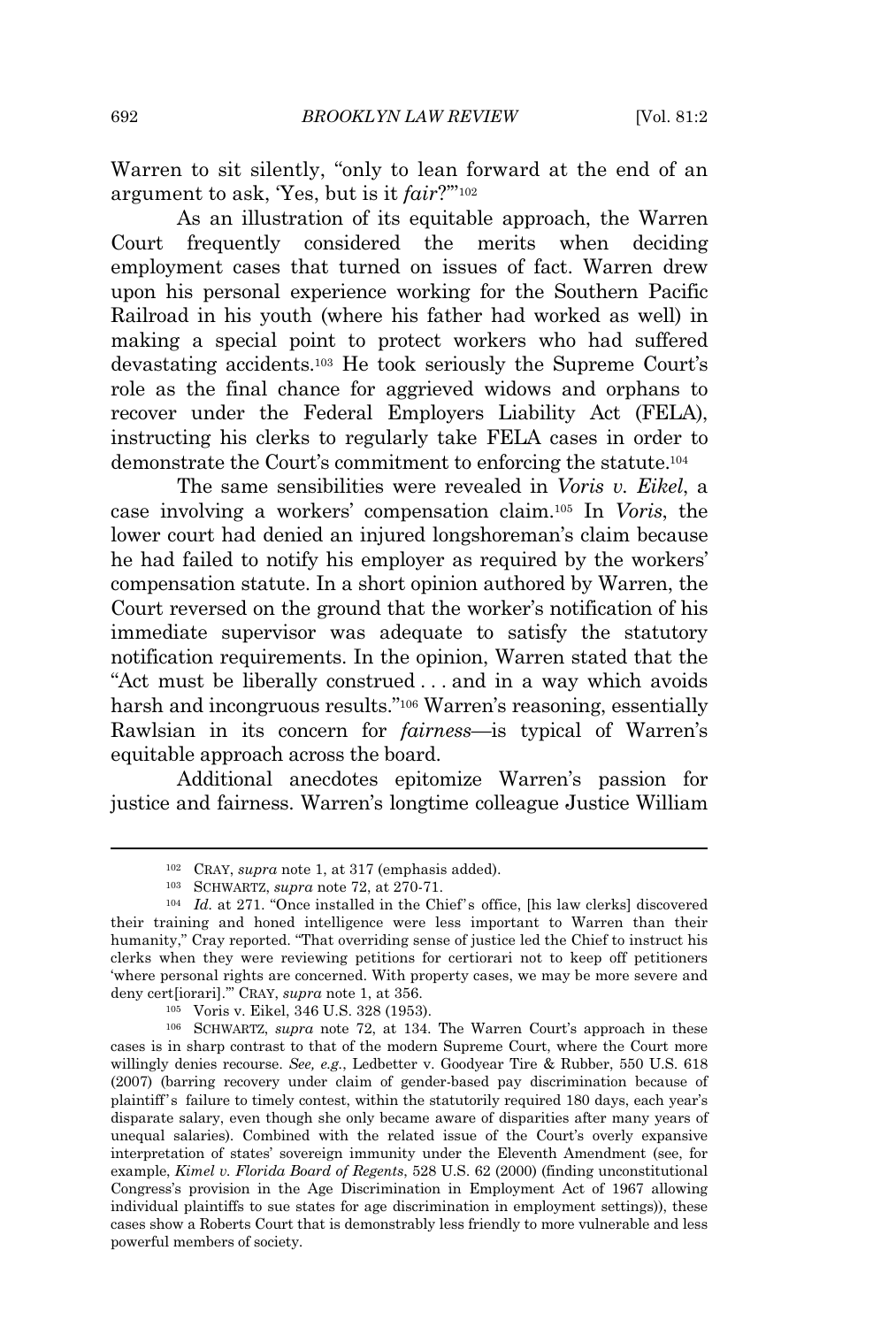Douglas opined, at the time of Warren's death in 1974, that "in many ways the lesser cases mirrored the philosophy of the man." <sup>107</sup> Schwartz suggested that Warren's character was perhaps best exemplified in the 1967 *Brooks v. Florida*<sup>108</sup> case. *Brooks* involved the aftermath of a riot by African-American inmates in a Florida prison, where Brooks and the others were placed naked, in the Supreme Court's words, in a "windowless sweatbox . . . a barren cage fitted only with a hole in one corner into which he and his cell mates could defecate." <sup>109</sup> Brooks was kept in the cell with only the sparsest of rations; when he was removed from the cell after two weeks, he signed a confession within minutes evidence that was accepted by the Florida Supreme Court in affirming his conviction for participating in the riot. Warren was angered by the Supreme Court's 8-1 vote to deny certiorari, reportedly exclaiming, "Doggone it! If those guys don't want to take this case, I want to be sure that every gruesome detail is recorded in those books up there [pointing to the Supreme Court Reports] for posterity." After sharing a very pointed dissent, Warren "'just kind of sat in his office and waited.' In the next month, the Justices came in one by one and joined the dissent. By the next conference on the case, the Chief had the votes of all, not only for the granting of cert, but for summary reversal."<sup>110</sup>

So while Justice Frankfurter may have viewed the Court as solely a "seat of law," Justice Warren viewed it "as a seat of justice." 111

#### *B. Equity as a Guiding Principle for the Warren Court*

Underlying virtually every aspect of the Warren Court's (and Earl Warren's) jurisprudence was a concern for *fairness*. 112 In judicial conference for one of the reapportionment cases,  $113$ for example, Justice Douglas recalls Warren stating that the "starting point in this type of case is whether apportionment meets standards of republican form of government . . . that

<sup>107</sup> SCHWARTZ, *supra* note 72, at 155-56 (citing Douglas in *ABA Journal*).

<sup>108</sup> Brooks v. Florida, 389 U.S. 413 (1967).

<sup>109</sup> *Id.* at 414.

<sup>110</sup> SCHWARTZ, *supra* note 72, at 719-20 (quoting Tyrone Brown, the law clerk who worked on the case); *see also* CRAY, *supra* note 1, at 446-47 (similarly describing Warren's behind-the-scenes efforts in the *Brooks* case).

<sup>111</sup> CRAY, *supra* note 1, at 310.

<sup>112</sup> *See supra* notes 97-98 and accompanying text. "Warren distinguished himself from his colleagues on the Court by his reliance on intuition, instinct," and what Warren's 1963 law clerk Frank Beytagh referred to as "overwhelming dedication to fairness." Anderson & Cain, *supra* note 85, at 44.

<sup>113</sup> *See infra* Section II.C.2.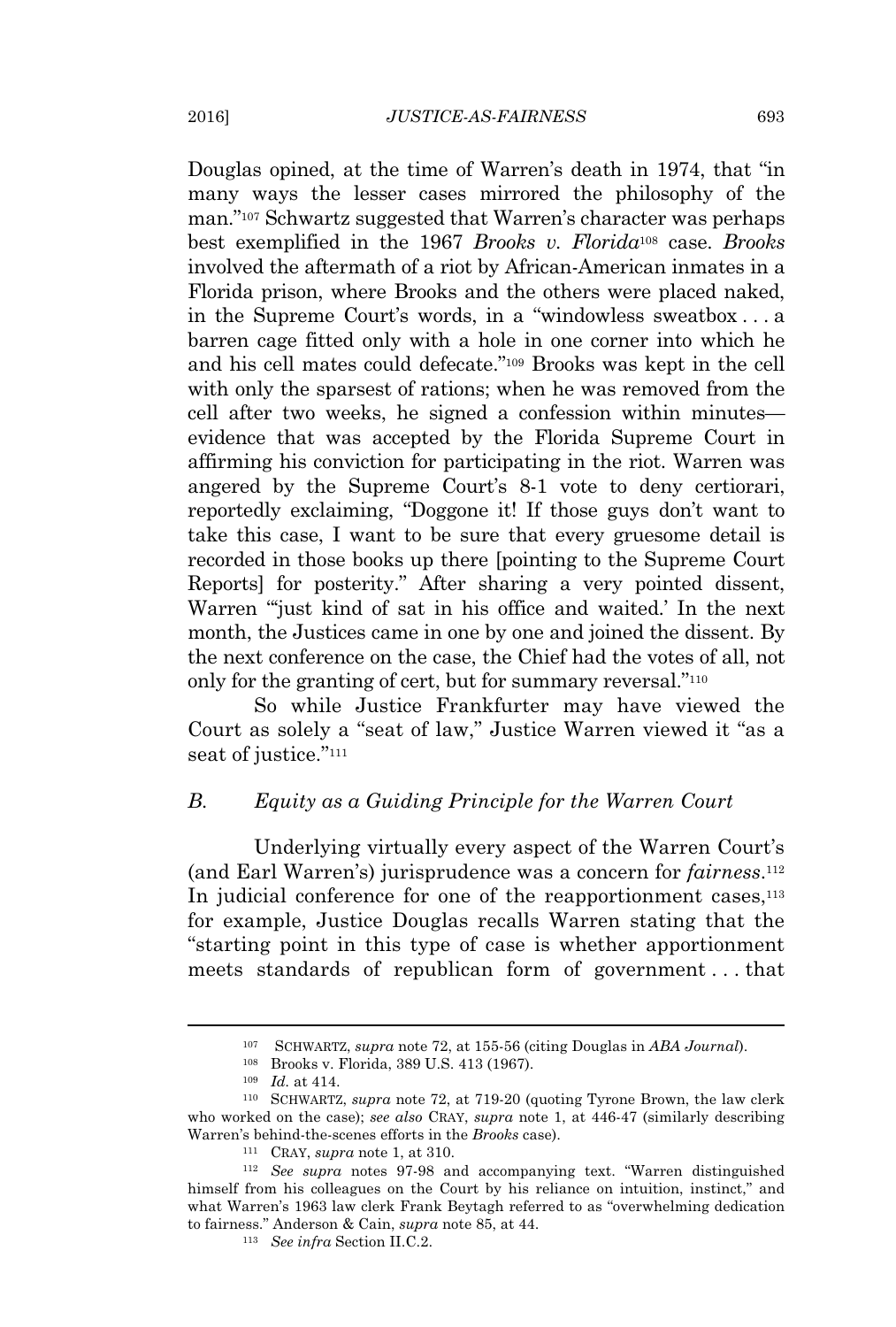means, is it representative? Is it *fairly* representative?"<sup>114</sup> Warren insisted that equality should be the starting point for the judiciary in language that John Rawls might have also used 10 years later in constructing *A Theory of Justice*: "Equal representation is basic." 115

The Warren Court's fairness jurisprudence was animated by the ancient doctrine of equity. Equity as a concept seems to have been first enunciated around 340 B.C. by Aristotle, who commented, "For that which is equitable seems to be just, and equity is justice that goes beyond the written law." <sup>116</sup> Some two millennia later, in 1835, U.S. Supreme Court Justice Joseph Story explained:

In the most general sense, we are accustomed to call that Equity which in human transactions, is founded in natural justice, in honesty and right, and which properly arises ex aequo et bono *. . . .* Equity must have a place in every rational system of jurisprudence, if not in name, at least in substance. It is impossible, that any code, however minute and particular, should embrace, or provide for the infinite variety of human affairs, or should furnish rules applicable to all of them.<sup>117</sup>

Equity, in short, is a necessary gap filler in any legitimate system of laws.

Equity has a long tradition in American law, with its antecedent in English law. In England, the concept began to take shape as early as the Norman period (the eleventh and twelfth centuries) with the formation of the *Curia Regis*, or King's Court. "It is to be understood that the King's Court was a sure asylum for the oppressed," <sup>118</sup> authoritative histories instruct. Over the following centuries, the Court of Chancery's caseload increased, and it became dramatically influential. In the process, it sparked long-standing turf wars between itself and Courts of Law—until

<sup>114</sup> Anderson & Cain, *supra* note 85, at 44.

<sup>115</sup> *Id.* at 44, 45; *see also* Vicki C. Jackson, *The Early Hours of the Post-World War II Model of Constitutional Federalism: The Warren Court and the World*, *in* EARL WARREN AND THE WARREN COURT, *supra* note 2, at 137, 157 (commenting that the *Reynolds v. Sims* reapportionment decision's "one-person, one vote principle was accessible to the popular sense of fairness"). See *infra* notes 149-171 and accompanying text for discussion of reapportionment cases.

<sup>116</sup> GARY L. MCDOWELL, EQUITY AND THE CONSTITUTION 5 (1982) (quoting ARISTOTLE, MAGNA MORALIA (Loeb Classical Library ed., G. Cyril Armstrong trans., Harvard University Press 1935)); *see also* HENRY L. MCCLINTOCK, MCCLINTOCK ON EQUITY 1-23 (1936) (referencing equity's historical roots).

<sup>117</sup> JOSEPH STORY, 1 COMMENTARIES ON EQUITY JURISPRUDENCE, AS ADMINISTERED IN ENGLAND AND THE UNITED STATES § 56-58, at 62-65 (Arno 1972).

<sup>118</sup> A.H. MARSH, HISTORY OF THE COURT OF CHANCERY AND OF THE RISE AND DEVELOPMENT OF THE DOCTRINES OF EQUITY 12 (1890) (quoting 1 MADOX' HISTORY OF THE EXCHEQUER 120 (1711)).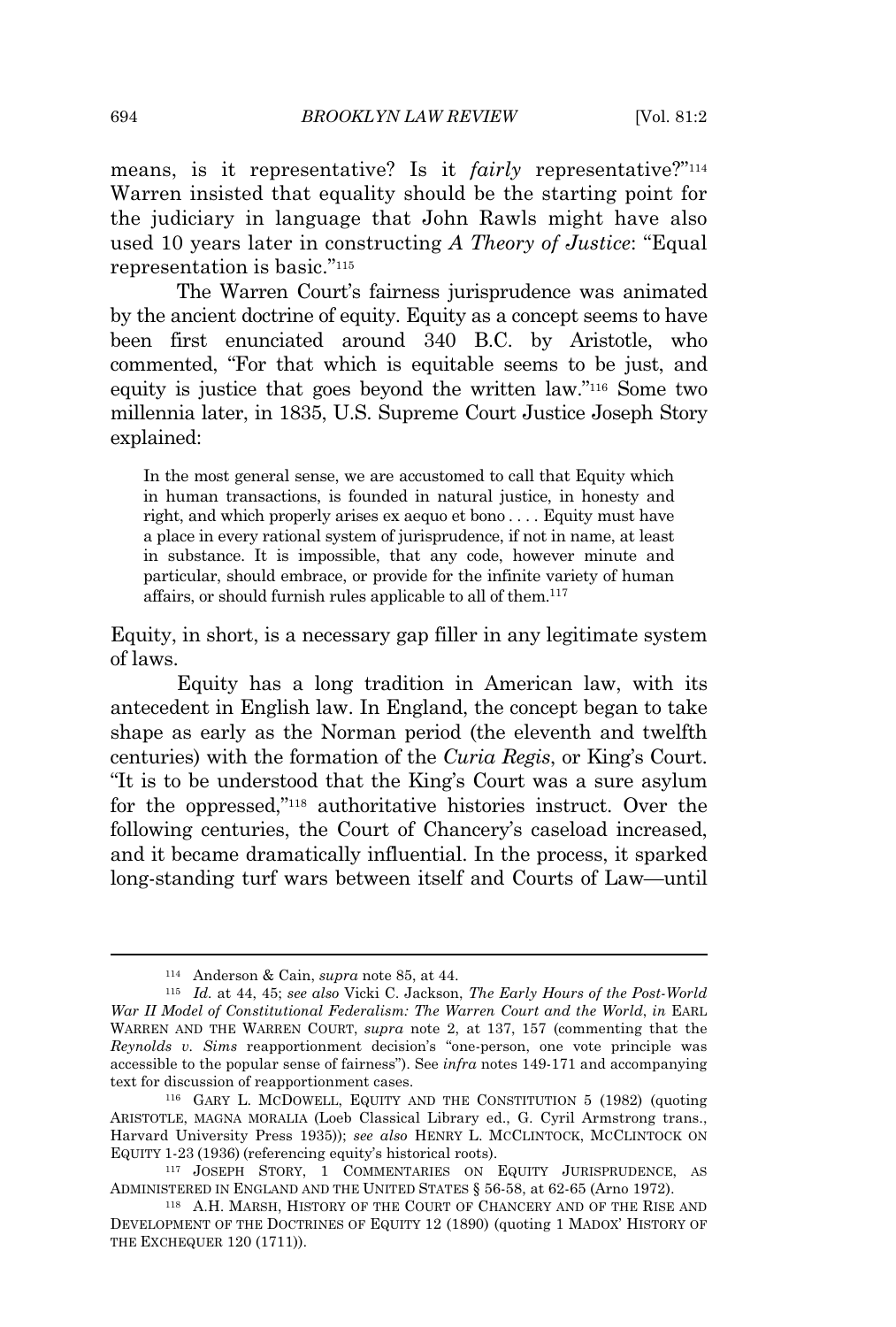its dissolution and merger with those Courts of Law in 1875.<sup>119</sup> "In the course of time the Chancellor . . . came to be called the keeper of the King's conscience." <sup>120</sup> The Chancery was considered to be "the secret closett of his Majesty's conscience where his oppressed and distressed subjects hope to find mercy and mitigation against the rigour and extremitye of his lawes." <sup>121</sup> Or, as Lord Chancellor Ellesmere explained, Chancery "is the refuge of the poor and afflicted, it is the altar and sanctuary for such as against the might of rich men and the countenance of great men, [who] cannot maintain the goodness of their cause and the truth of their title." 122

In the United States (and the colonies before them), after a slow start, equity began to have a place in the Enlightenment theory that culminated around the end of the eighteenth century, explained Justice Joseph Story in his highly influential 1835 work, *Commentaries on Equity Jurisprudence* (cited by, among many others, Abraham Lincoln).<sup>123</sup> As for its nature, equity originates from the same sources as in England, and it is applied in much the same manner. As Story notes: "The Constitution of the United States has . . . conferred on the National Judiciary cognizance of cases in Equity, as well as in Law; and the uniform interpretation of the clause has been, that ... Equity Jurisprudence embraces the same matters of jurisdiction and modes of remedy, as exist in England." 124

*Id.* at 103-04.

<sup>120</sup> *Id.* at 14; *see also* DENNIS R. KLINCK, CONSCIENCE, EQUITY AND THE COURT OF CHANCERY IN EARLY MODERN ENGLAND 1-2 (2010).

<sup>121</sup> MARSH, *supra* note 118, at 14-15 (quoting Hargrave's Law Tracts, 427).

<sup>122</sup> *Id.* at 48. *See generally* CANDACE S. KOVACIC-FLEISCHER ET AL., EQUITABLE REMEDIES, RESTITUTION AND DAMAGES 2-8 (8th ed. 2011).

<sup>123</sup> STORY, *supra* note 117, at 62-63. In a September 25, 1860, letter to an aspiring lawyer, Abraham Lincoln wrote:

Dear Sir: . . . The mode [of learning the law] is very simple, though laborious, and tedious. It is only to get the books, and read, and study them carefully. Begin with Blackstone's Commentaries, and after reading it carefully through, say twice, take up Chitty's Pleadings, Greenleaf's Evidence, & Story's Equity &c. in succession. Work, work, work, is the main thing. Yours very truly A. Lincoln.

http://www.abrahamlincolnonline.org/lincoln/speeches/law.htm [http://perma.cc/EJ8S-XXRN] (last visited Mar. 4, 2016).

<sup>124</sup> KOVACIC-FLEISCHER ET AL., *supra* note 122, at 64-65.

<sup>119</sup> *Id.* at 47-48. Among the objections to Chancery were those of subjectivity, as expressed famously by the seventeenth-century jurist John Selden:

Equity is a roguish thing; for law we have a measure and know what to trust to. Equity is according to the conscience of him that is Chancellor; and as that is larger or narrower, so is equity. 'Tis all one as if they should make the standard for the measure the Chancellor's foot. What an uncertain measure would this be? One Chancellor has a long foot, another a short foot; a third an indifferent foot. It is the same thing with the Chancellor's conscience.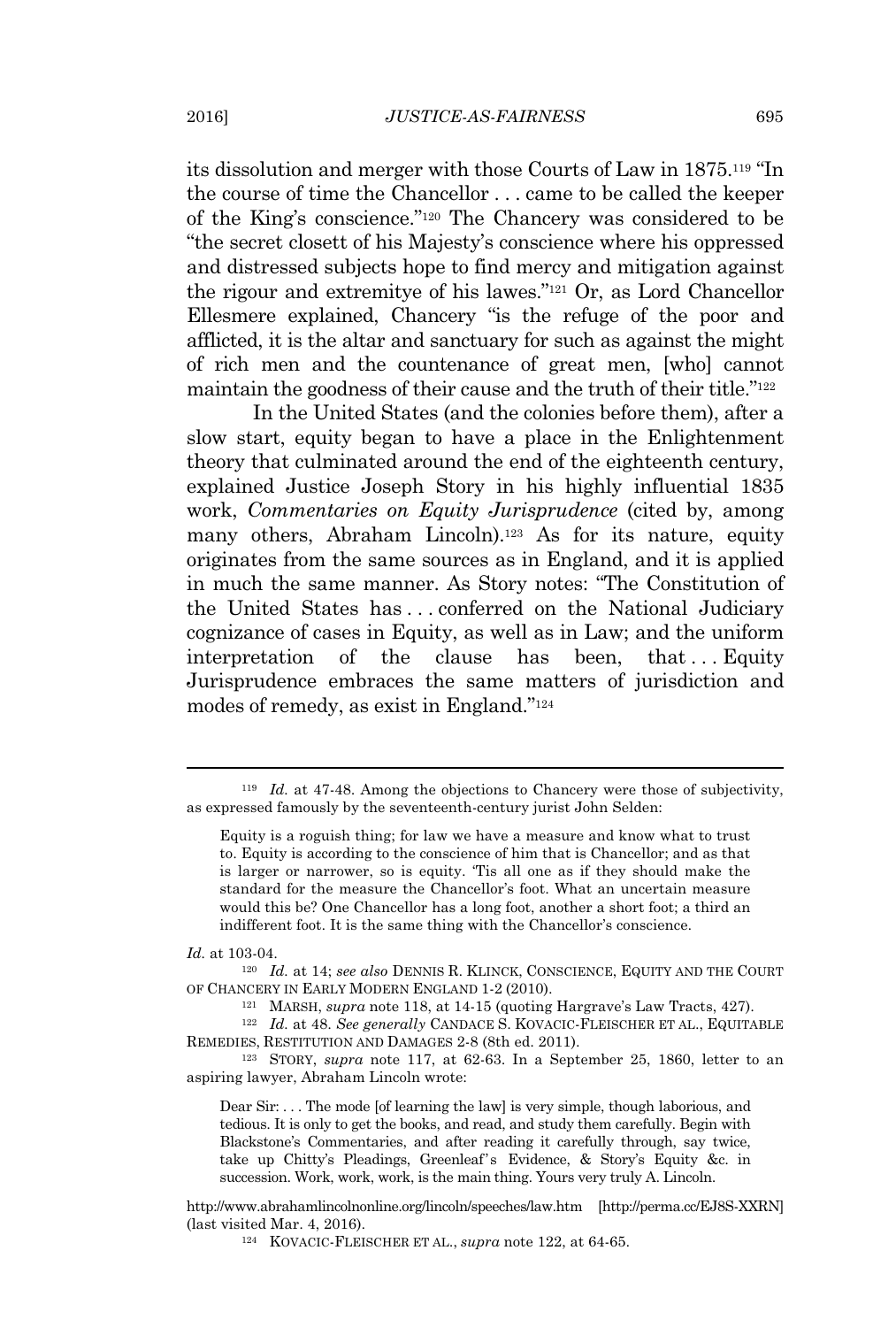Specifically, Courts of Equity are not as constrained as Courts of Law. While they have certain prescribed procedures, Courts of Equity may adjust their approaches to fit the needs of different cases. They may model the remedy and adjust the rights of all interested parties, whereas common law courts must confine their reach to the parties in the instant case.<sup>125</sup> Moreover, a Court of Equity's jurisdiction may extend to those instances "where the principles of law, by which the ordinary courts are guided, give no right, but, upon the principles of universal justice, the interference of the judicial power is necessary to prevent a wrong, and the positive law is silent." 126

More recently, *McClintock on Equity* explains, "Equity jurisdiction may attach [in the United States] in almost any field of the law, where the circumstances may call for the exercise of its peculiar powers." <sup>127</sup> A recently published casebook on equitable remedies adds that equitable doctrines "have continuing vitality insofar as they inspire judges to consider themselves as being bound by a higher obligation." <sup>128</sup> Moreover, it states, "Modern judges . . . exercising 'equitable jurisdiction,' like the early chancellors, feel less constricted in their application of precedents than do their counterparts who are exercising jurisdiction over claims for legal relief." 129

The principle that courts in the United States have wide latitude to offer equitable relief has long been recognized by the Supreme Court. In an 1869 contract case, for example, the Court announced that "relief . . . is a matter resting in the discretion of the court [of equity], to be exercised upon a consideration of all the circumstances of each particular case." <sup>130</sup> Nearly 100 years later, the Warren Court embraced equitable principles in the landmark case of *Brown v. Board of Education* when it announced that "[i]n fashioning and effectuating the decrees, the courts will be guided by *equitable* principles .... These cases call for the exercise of these traditional attributes of *equity* power," and "[c]ourts of *equity* may properly take into account the public interest in the

<sup>130</sup> Willard v. Tayloe, 75 U.S. (8 Cranch) 557, 565 (1869).

<sup>125</sup> *Id.* § 28, at 27-28.

<sup>126</sup> *Id.* § 32, at 30-31 (quoting Lord Redesdale); *see also* MCCLINTOCK, *supra* note 116, at 29, 52-53 (citing 1 POMEROY, A TREATISE ON EQUITY JURISPRUDENCE AND EQUITABLE REMEDIES § 363 (4th ed. 1918)) (describing certain "maxims of equity . . . that guide courts of equity in the exercise of their discretion").

<sup>127</sup> MCCLINTOCK, *supra* note 116, at 60. *See generally* KOVACIC-FLEISCHER ET AL., *supra* note 122, at 8-11. General courts of law could hear both law and equity cases beginning around the 1850s. In 1938, the Federal Rules of Civil Procedure merged law and equity. Many courts of law thereafter embraced the more flexible equity court procedures. *Id.*

<sup>128</sup> KOVACIC-FLEISCHER ET AL., *supra* note 122, at 11.

<sup>129</sup> *Id.* at 12.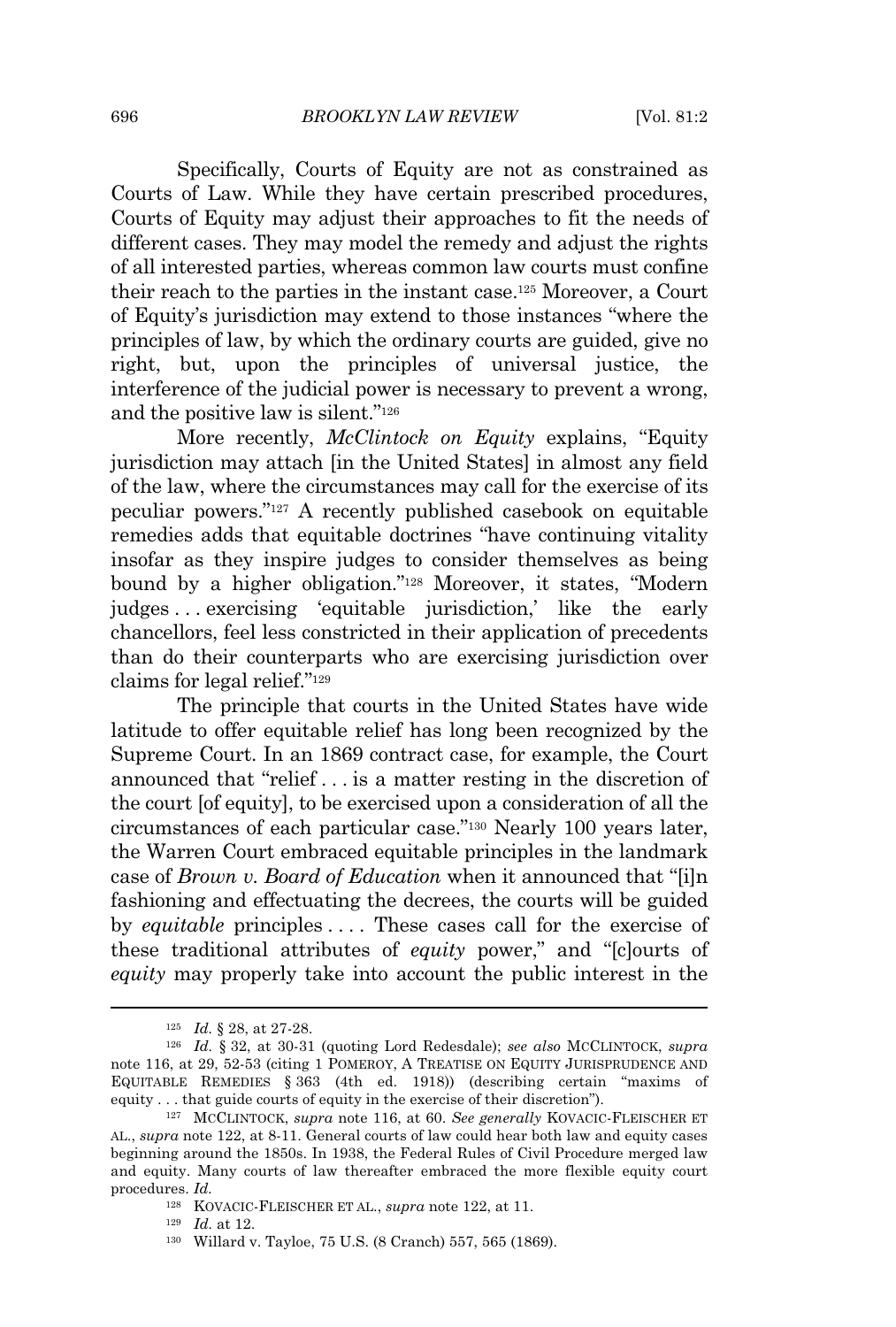elimination of such obstacles in a systematic and effective manner." 131

In sum, the fairness jurisprudence of the sort practiced by the Warren Court and as promoted by John Rawls's original position theory has a long history in the Anglo-American legal tradition. The next section examines the specific constitutional bases for the Court's equity-based approach.

#### *C. Constitutional Bases: Equal Protection*

The Warren Court accomplished much of its work by breathing life into the Fourteenth Amendment's Equal Protection and Due Process Clauses—provisions the Court read as essentially providing for fair, equitable outcomes. Earl Warren's position regarding equal protection and due process "rested on his profound belief that America's highest court must interpret the Constitution in light of 'the evolving standards of decency that mark the progress of a maturing society.'" <sup>132</sup> Warren believed that the Constitution's provisions for the Court's role were not "'hollow shibboleths' but rather must be continuously evaluated and advanced as 'living principles.'" 133

Regarding the Equal Protection Clause, the Warren Court's jurisprudence revolutionized what it meant to enjoy "equal protection of the laws" in America. During the nearly hundred years following the Fourteenth Amendment's ratification in 1868, the Court refused to consider that the clause—once derided by Justice Oliver Wendell Holmes as "the usual last resort of constitutional arguments" <sup>134</sup>—might embrace anything beyond official racial discrimination. And even then, the Court interpreted the clause very narrowly, holding in *Plessy v. Ferguson* in 1896 that laws requiring separation of the races did not technically violate the letter of the Equal Protection Clause, so long as alternate facilities were "equal."<sup>135</sup> Beginning with its first landmark decision, *Brown v. Board of Education*, however, the Warren Court transformed the clause into what is now a robust provision protecting not only against racial discrimination

<sup>131</sup> Brown v. Bd. of Educ. of Topeka, 349 U.S. 294, 300 (1955) [hereinafter *Brown II*] (emphasis added); *see also infra* notes 139-148 and accompanying text (discussing *Brown v. Board of Education*).

<sup>132</sup> Scheiber, *supra* note 2, at 20.

<sup>133</sup> *Id.*

<sup>134</sup> Skinner v. Oklahoma *ex rel.* Williamson, 316 U.S. 535, 539 (1942) (citing Justice Oliver Wendell Holmes's opinion for the Court in *Buck v. Bell*, 274 U.S. 200, 208 (1927)).

<sup>135</sup> Plessy v. Ferguson, 163 U.S. 537 (1896).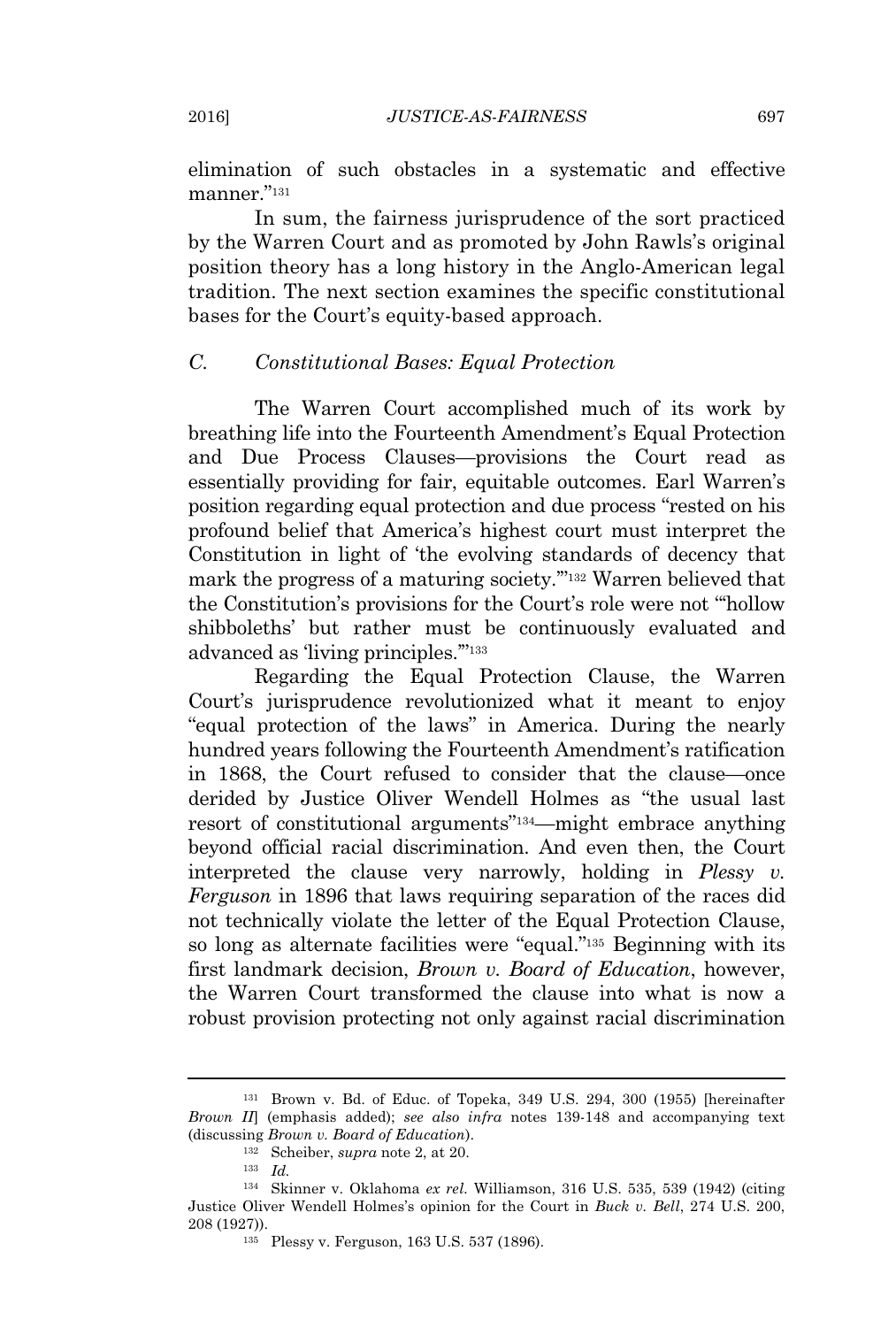but also against a broad range of other forms of injustice, including discriminatory practices involving voting rights.<sup>136</sup>

#### 1. School Desegregation Cases

The first major case of Earl Warren's tenure as Chief Justice, *Brown v. Board of Education*, <sup>137</sup> dramatically and fundamentally altered how the Supreme Court would treat racially discriminatory practices, effectively putting to an end the system of institutionalized apartheid that had existed in the United States since the Court's "separate but equal" *Plessy* decision.<sup>138</sup> The Court in *Brown* concluded that *Plessy*'s separatebut-equal doctrine allowing racial segregation in schools denied equal educational opportunities to minority children and accordingly found such practices unconstitutional under the Equal Protection Clause. Writing for a unanimous Court, Chief Justice Warren reasoned,

In approaching this problem, we cannot turn the clock back to 1868 when the Amendment was adopted, or even to 1896 when *Plessy v. Ferguson* was written. We must consider public education in the light of its full development and its present place in American life throughout the Nation. Only in this way can it be determined if segregation in public schools deprives these plaintiffs of the equal protection of the laws.<sup>139</sup>

Appealing to notions of basic fairness (in terms resembling those later expressed in John Rawls's "original position of equality" theory), the Court concluded that "these days, it is doubtful that any child may reasonably be expected to succeed in life if he is denied the opportunity of an education. Such an opportunity, where the state has undertaken to provide it, is a right which must be made available to all on equal terms." 140

Of course, putting an end to deeply ingrained, centuriesold segregation practices would not simply be a matter of

<sup>136</sup> *See infra* Section II.C.2.

<sup>137</sup> Brown v. Bd. of Educ. of Topeka, 349 U.S. 294 (1955); *see also, e.g.*, Loving v. Virginia, 388 U.S. 1 (1967) (striking down state laws prohibiting interracial marriage).

<sup>138</sup> Sheila Foster, *Race, Agency, and Equal Protection: A Retrospective on the Warren Court, in* EARL WARREN AND THE WARREN COURT, *supra* note 2, at 77-78; *see also* Scheiber, *supra* note 2, at 3 (stating, "[*Brown*] served to redefine dramatically the constitutional imperatives of equal protection"). After *Brown*, the Court has expanded the Equal Protection Clause's reach beyond race to also include gender (Craig v. Boren, 429 U.S. 190, 197-98 (1976)); national origin (Korematsu v. United States, 323 U.S. 214, 216 (1944)); alienage (Graham v. Richardson, 403 U.S. 365, 371-72 (1971)); and children of unmarried parents (Clark v. Jeter, 486 U.S. 456, 461-62 (1988)); *see also* ERWIN CHEMERINSKY, CONSTITUTIONAL LAW: PRINCIPLES AND POLICIES 713 (4th ed. 2011) (summarizing the Court's equal protection doctrine).

<sup>139</sup> *Brown*, 347 U.S. at 492-93.

<sup>140</sup> *Id.*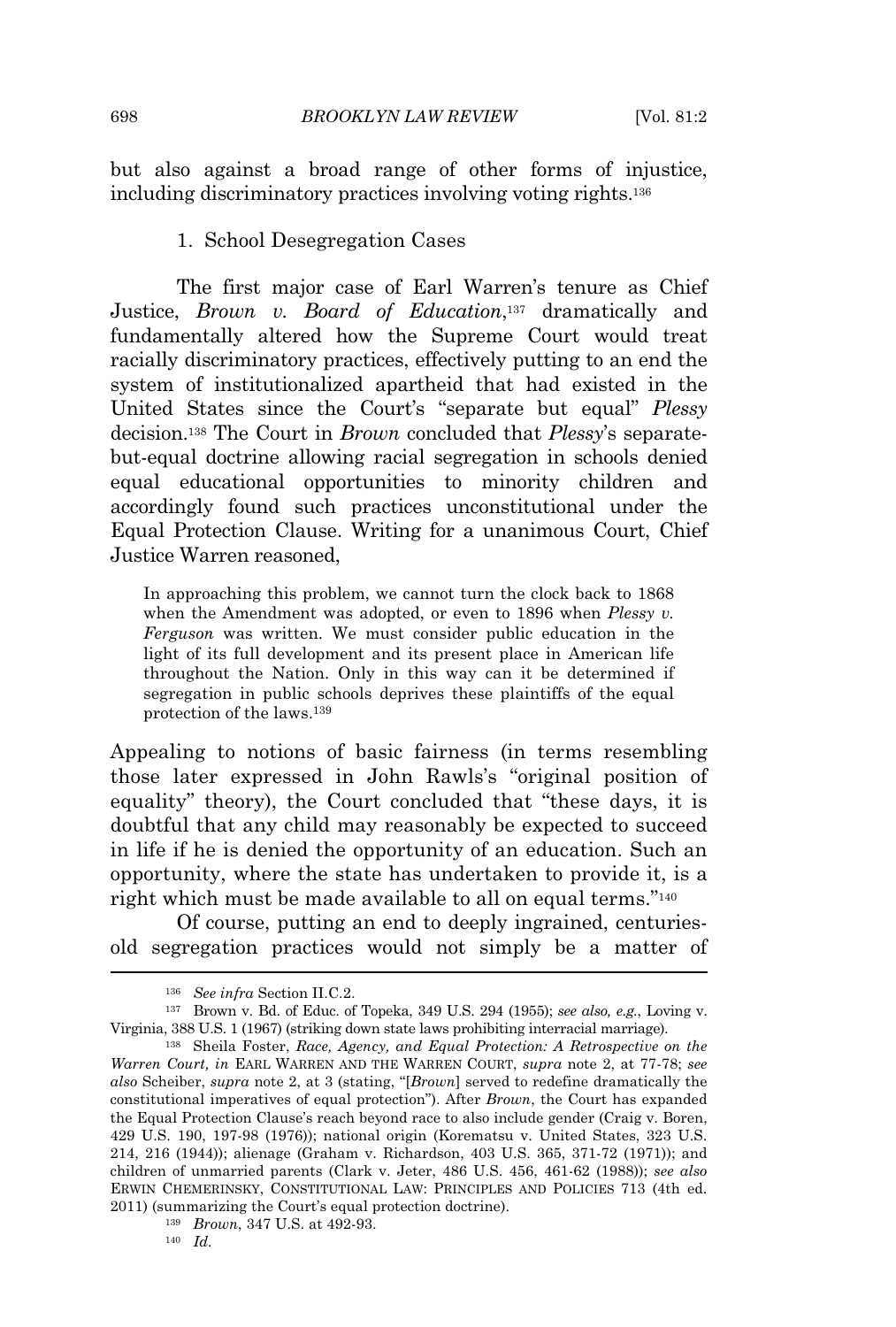declaring such practices unconstitutional. A Court-ordered remedy would also be necessary; accordingly, the Supreme Court carried over to the next year, 1955, the question of what would be the proper approach for effectuating the desegregation of schools. In the follow-up case, *Brown v. Board of Education* (*Brown II*),<sup>141</sup> the Court remanded the cases to the federal district courts that had originally heard the cases, explaining that "[s]chool authorities have the primary responsibility for elucidating, assessing, and solving these problems[, but] courts will have to consider whether the action of school authorities constitutes good faith implementation of the governing constitutional principles." <sup>142</sup> The Court looked squarely and expressly to the judiciary's power of *equity*:

In fashioning and effectuating the decrees, the courts will be guided by *equitable* principles. Traditionally, *equity* has been characterized by a practical flexibility in shaping its remedies and by a facility for adjusting and reconciling public and private needs. These cases call for the exercise of these traditional attributes of *equity* power. At stake is the personal interest of the plaintiffs in admission to public schools as soon as practicable on a nondiscriminatory basis. To effectuate this interest may call for elimination of a variety of obstacles . . . . Courts of *equity* may properly take into account the public interest in the elimination of such obstacles in a systematic and effective manner.<sup>143</sup>

Among the remarkable aspects of *Brown* was that it was a unanimous decision. According to Justice William Douglas's memoirs, when the case had first been argued before the Supreme Court only the previous year (then led by Chief Justice Fred Vinson), it seemed likely that the Court would vote 5-4 to *uphold* the separate-but-equal doctrine. Reaction to the Court's decision especially the unanimity—was one of shocked surprise.<sup>144</sup> For his part, Warren credited the three Southern Justices. "Don't thank me," he advised a friend, "I'm not the one. You should see what those . . . fellows from the southern states had to take from their constituencies. It was absolutely slaughter. They stood right up and did it anyway because they thought it was right." 145

*Brown* was met with massive resistance. State officials opposed desegregation in myriad ways. They claimed, for example, that the Court's mandate was simply not binding—that

<sup>141</sup> *Brown II*, 349 U.S. 294.

<sup>142</sup> *Id.* at 299.

<sup>143</sup> *Id.* at 300 (emphasis added) (footnotes omitted).

<sup>144</sup> CRAY, *supra* note 1, at 287 (stating that, upon announcing the decision, "Warren sensed more than heard a collective gasp from the people in the courtroom, 'a wave of emotion' without sound or movement, 'yet a distinct emotional manifestation that defies description'").

<sup>145</sup> SCHWARTZ, *supra* note 72, at 106.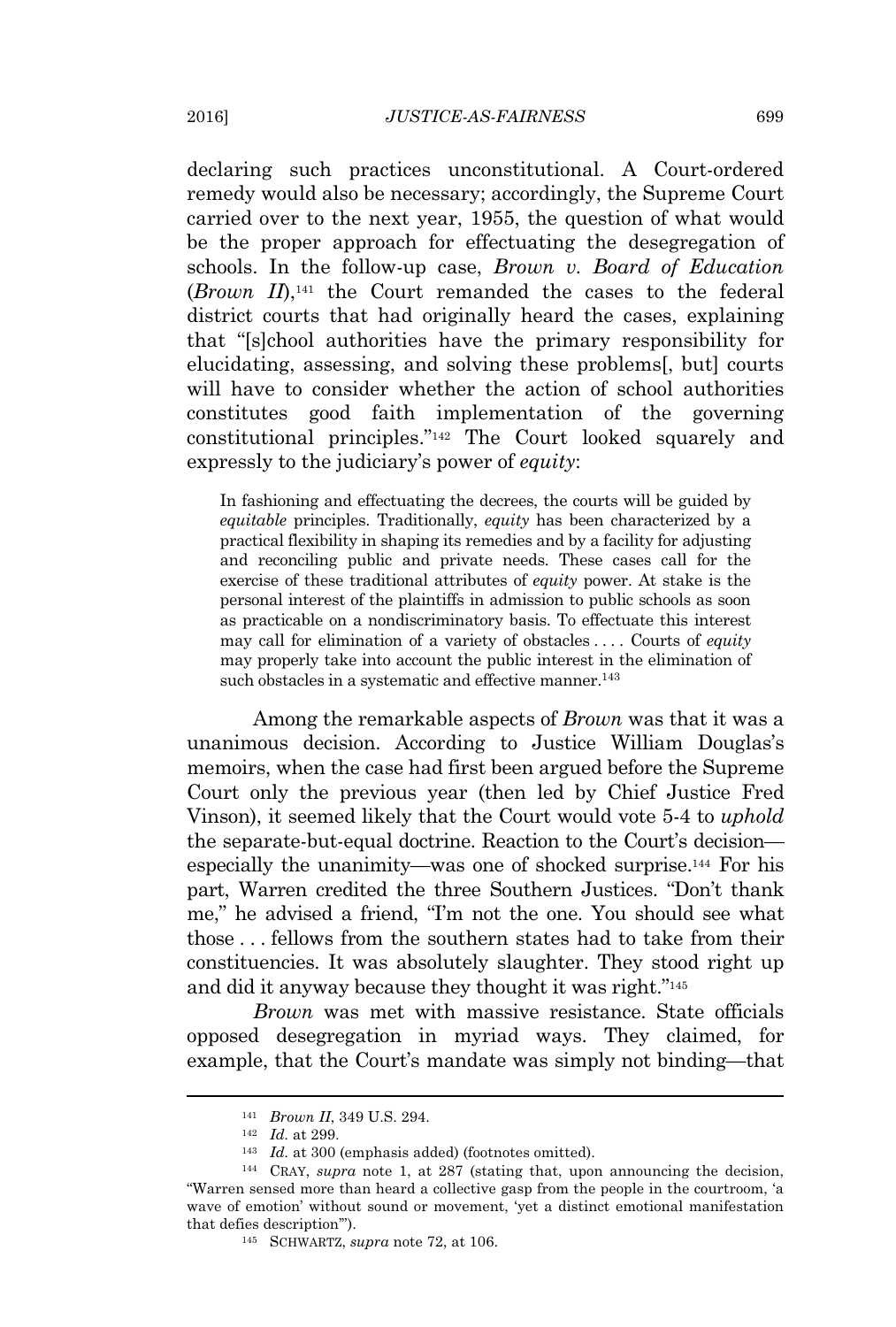#### 700 *BROOKLYN LAW REVIEW* [Vol. 81:2

their legislatures could pass measures of "nullification" and "interposition," invalidating Court decisions they believed were unconstitutional. The Court resoundingly rejected these arguments in *Cooper v. Aaron*, <sup>146</sup> just as it had done in a series of cases in the pre-Civil War era a century earlier.<sup>147</sup> Nonetheless, true progress in desegregation did not occur for a full decade or more after *Brown*—but in the end, the equal opportunity mandate prevailed.<sup>148</sup>

#### 2. Reapportionment Cases

All too often throughout the nation's history, legislatures have enacted voting regulations and restrictions that have disproportionately affected and effectively disenfranchised poor and vulnerable citizens, often from racial minority groups.<sup>149</sup> These barriers on voting have only compounded the separate, longstanding problem of rampant malapportionment and racial gerrymandering, which have resulted in the underrepresentation of racial minorities in both state legislatures and Congress.<sup>150</sup>

In the early 1960s, as it tackled malapportionment, the Warren Court looked to the newly robust post-*Brown* Equal Protection Clause. Until the Warren Court issued its landmark *Baker v. Carr*<sup>151</sup> and *Reynolds v. Sims*<sup>152</sup> decisions in 1962 and 1964, for many decades, the Supreme Court stood mutely by on malapportionment issues. *Baker* and *Reynolds* established the

<sup>152</sup> Reynolds v. Sims, 377 U.S. 533 (1964) (striking down malapportionment).

<sup>146</sup> Cooper v. Aaron, 358 U.S. 1, 4 (1958) (unanimously repudiating the State of Arkansas's arguments in refusing to integrate Little Rock schools).

<sup>147</sup> *See, e.g.*, Ableman v. Booth, 62 U.S. (21 How.) 506, 514, 525-26 (1859) (rejecting the Wisconsin Supreme Court's attempt to repudiate the federal Fugitive Slave Act).

<sup>148</sup> By 1964, only 1.2% of black children in the South were attending school with whites. By contrast, by 1968 (as aided greatly by the Civil Rights Act of 1964, which both authorized the U.S. Attorney General to intervene against laggard school districts and tied receipt of federal education funds to compliance with the desegregation mandate), 32% of districts were desegregated (by 1973, 91% were desegregated). CHEMERINSKY, *supra* note 138, at 741-42.

<sup>149</sup> *See, e.g.*, Jackson, *supra* note 115, at 154-55 ("Malapportionment, as it existed in many states, was severe, reinforcing racial inequalities as blacks moved to cities, and . . . [was] completely lacking in a foreseeable political remedy. Such a system was not only inconsistent with fundamental commitments to equality in voting, or to the idea that there were some bases on which it was impermissible to deny a vote, but with the character of the U.S. Constitution as a representative democracy.").

<sup>150</sup> Indeed, both of these problems have recently reemerged in the current Roberts Court's decisions in such cases as *Crawford v. Marion County Election Board*, 553 U.S. 181 (2008) (upholding a state law requiring all voters to show a photo identification) and *Shelby County v. Holder*, 133 S. Ct. 2612 (2013) (effectively striking down section 5 of the Voting Rights Act of 1965 requiring certain jurisdictions to receive preclearance from the Justice Department before changing voting laws or district boundaries).

<sup>151</sup> Baker v. Carr, 369 U.S. 186 (1962) (finding redistricting cases justiciable).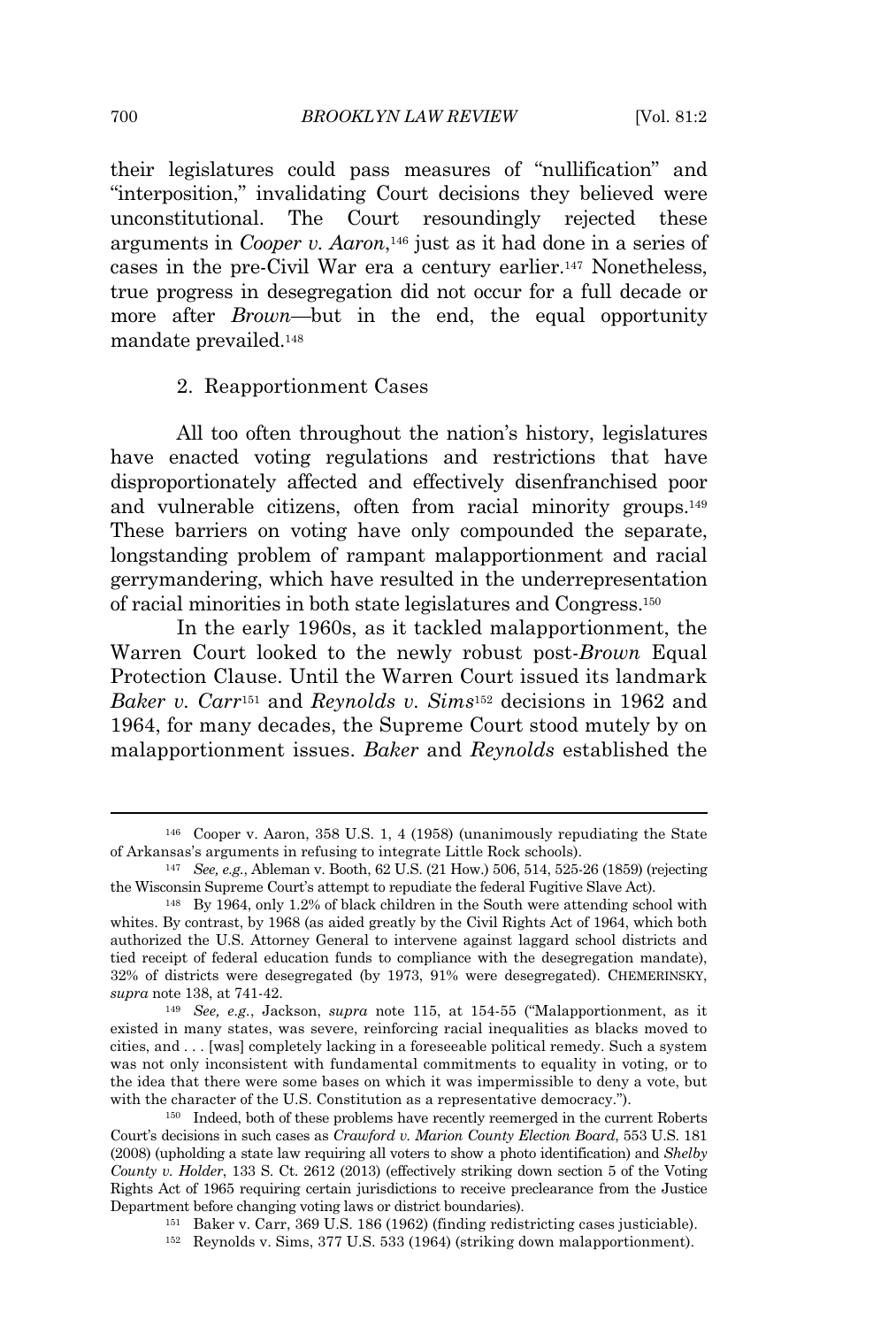now-axiomatic "one person, one vote" principle153—that one person's vote in any election should be counted with the same weight as any other person's vote—as a core element of fair elections in a democracy.

*Baker* involved a claim by Tennessee voters that a state apportionment statute used an irrational, unreasonable formula for assigning representatives to the state legislature, thus violating plaintiffs' Fourteenth Amendment equal protection and due process rights. Not surprisingly, in the district court, the case was found nonjusticiable and dismissed, since matters involving apportionment had long been held by the Court to be nonjusticiable political questions under the Constitution's Guaranty Clause, which expressly left such matters solely to Congress,<sup>154</sup> even when state apportionment schemes are blatantly discriminatory. In the 1946 case *Colegrove v. Green*, for example, Justice Felix Frankfurter explained (in denying review of an Illinois malapportionment where counties with populations of 1,000 and 100,000 would each be entitled to one representative), "If Congress failed ..., whereby standards of fairness are offended, the remedy ultimately lies with the people." 155

Justice Brennan's opinion for the Court some 16 years later in *Baker*, by contrast, concluded that in determining whether a state apportionment system violates the Fourteenth Amendment's Equal Protection Clause (as opposed to the Article IV Guaranty Clause), none of the traditionally recognized political question factors—including "textually demonstrable constitutional commitment [to another political branch]," <sup>156</sup> which had been the justification in the Guaranty Clause cases—apply. "Judicial standards under the Equal Protection Clause are well developed and familiar," the Court explained, "and it has been open to courts

<sup>153</sup> *Reynolds*, 377 U.S. at 558 (quoting Gray v. Sanders, 372 U.S. 368, 381 (1963)).

<sup>154</sup> *See, e.g.*, U.S. CONST. art. I, § 4 ("The Times, Places and Manner of holding Elections for Senators and Representatives, shall be prescribed in each State by the Legislature thereof; but the Congress may at any time by Law make or alter such Regulations . . . ."); U.S. CONST. art. IV, § 4 (Guaranty Clause) ("The United States shall guarantee to every State in this Union a Republican Form of Government, and shall protect each of them against Invasion; and on application of the Legislature, or of the Executive (when the Legislature cannot be convened) against domestic Violence."). See *Baker*, 369 U.S. at 217, for the Court's full elucidation of political question factors. The first factor, at issue here, designates as nonjusticiable political questions those matters where there is a "textually demonstrable constitutional commitment of the issue to a coordinate political department." *Id.*

<sup>155</sup> Colegrove v. Green, 328 U.S. 549, 554 (1946); *see also* South v. Peters, 339 U.S. 276, 277 (1950) (similarly finding nonjusticiable a matter involving state electoral apportionment).

<sup>156</sup> *Baker*, 369 U.S. at 217.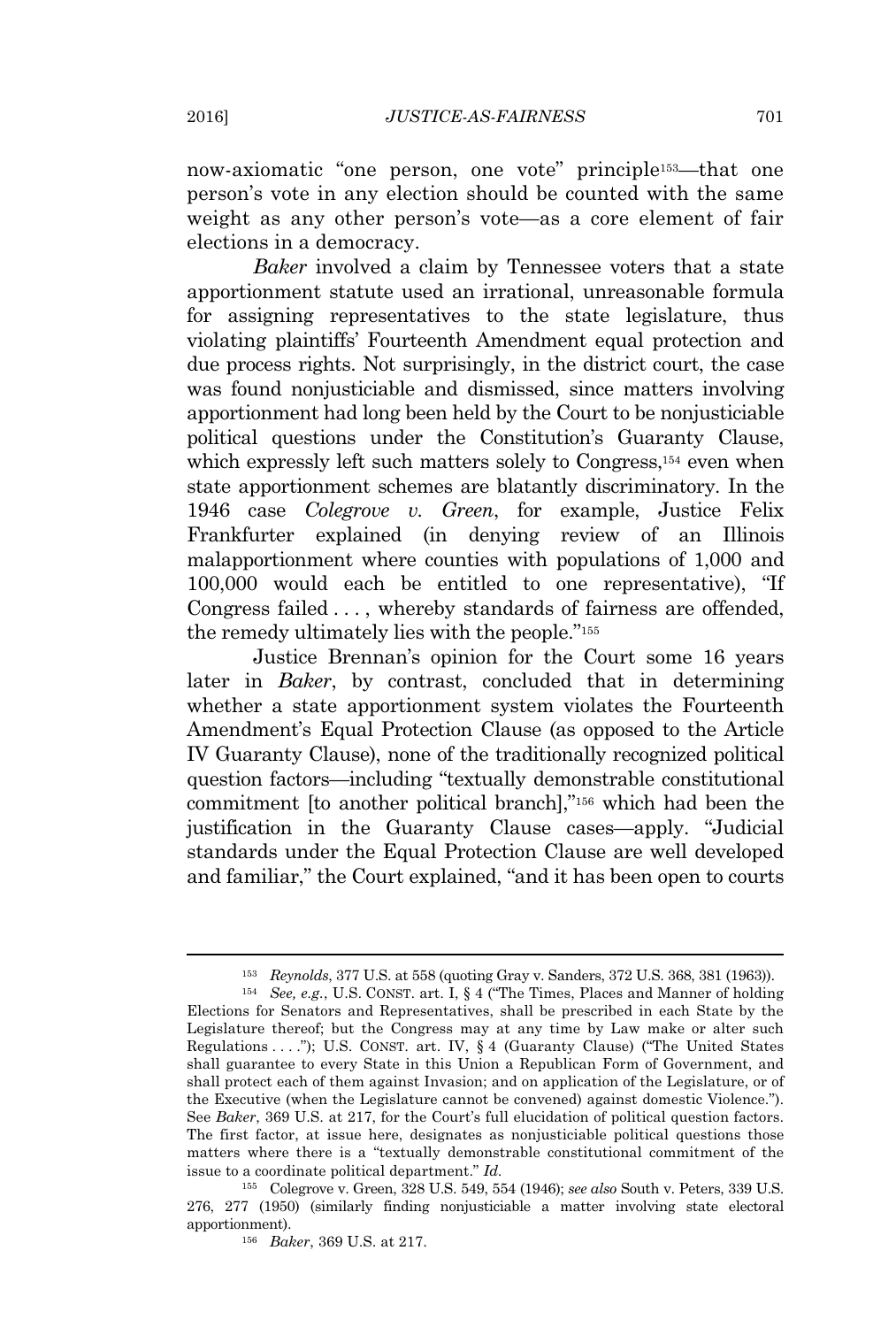since the enactment of the Fourteenth Amendment to determine" whether a particular law violates the clause.<sup>157</sup>

The *Baker* majority's sea change away from a long history of judicial passivity on the apportionment issue was met with powerful resistance by Justice Frankfurter.<sup>158</sup> Frankfurter castigated the majority's new position in a note to Justice John Harlan after the conference discussion: "What powerfully emerged for me this afternoon . . . is that men who so readily impose their will on the nation and the fifty states by exultingly overruling their most distinguished predecessors behave like subservient children when lectured by a martinet with a papa-knows-best-for-the-best complacency." <sup>159</sup> Regarding the decision itself, Frankfurter warned that it would leave the courts in a "mathematical quagmire," with little legal basis on which to proceed.<sup>160</sup>

Two years later, in *Reynolds v. Sims*, with the justiciability barrier having been removed by *Baker*, the Court then considered and struck down an Alabama apportionment system in which Alabama failed, over the course of many decades of shifting populations, to redistrict as required by the state constitution. This resulted in a gross malapportionment that disadvantaged black voters. Chief Justice Warren explained:

The right to vote freely for the candidate of one's choice is of the essence of a democratic society, and any restrictions on that right strike at the heart of representative government. And the right of suffrage can be denied by a debasement or dilution of the weight of a citizen's vote just as effectively as by wholly prohibiting the free exercise of the franchise.<sup>161</sup>

#### The Chief Justice further explained:

Legislators represent people, not trees or acres . . . . It would appear extraordinary to suggest that a State could be constitutionally permitted to enact a law providing that certain of the State's voters could vote two, five, or 10 times for their legislative representatives, while voters living elsewhere could vote only once. And it is inconceivable that a state law to the effect that, in counting votes for legislators, the votes of citizens in one part of the State would be multiplied by two, five, or 10, while the votes of persons in another area would be counted only at face value, could be constitutionally sustainable. Of course, the effect of state

<sup>157</sup> *Id.* at 226.

<sup>158</sup> Anderson & Cain, *supra* note 85, at 35.

<sup>159</sup> SCHWARTZ, *supra* note 72, at 424.

<sup>160</sup> *Id.* at 424-25.

<sup>161</sup> Reynolds v. Sims, 377 U.S. 533, 555 (1964); *see also* Gray v. Sanders, 372 U.S. 368, 381 (1963) (stating, "The conception of political equality from the Declaration of Independence, to Lincoln's Gettysburg Address, to the Fifteenth, Seventeenth, and Nineteenth Amendments can mean only one thing—one person, one vote"); Wesberry v. Sanders, 376 U.S. 1 (1964) (holding unconstitutional a Georgia districting system).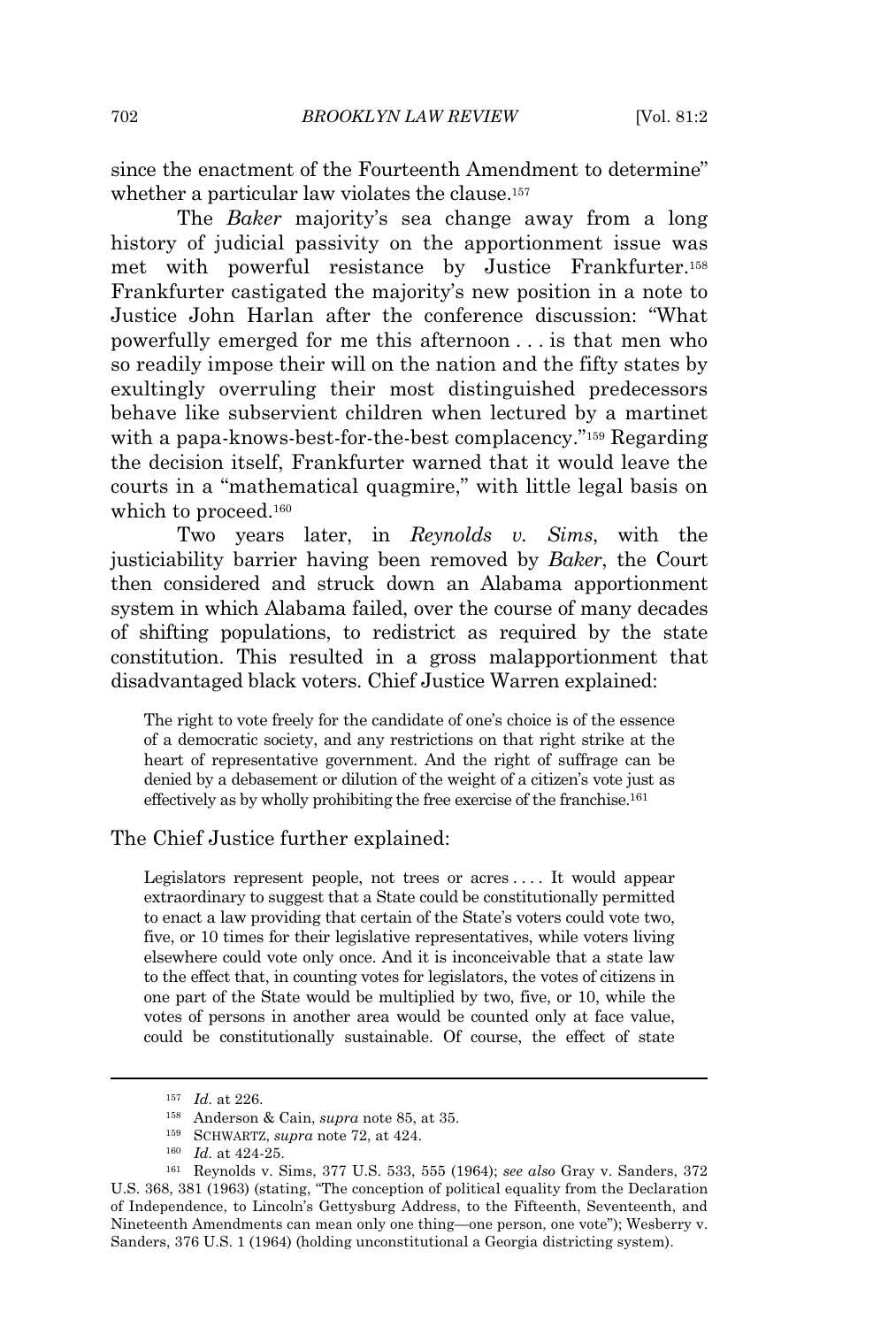legislative districting schemes which give the same number of representatives to unequal numbers of constituents is identical.<sup>162</sup>

In short, the Court concluded that the Equal Protection Clause guarantees all voters equal participation in elections.<sup>163</sup>

The *Reynolds* opinion, which Justice William Brennan later suggested was driven by Warren's core sense of fairness,<sup>164</sup> hit with breathtaking force.<sup>165</sup> For traditionalists, "[t]he outcry was immediate and pained." The Court "'finished its work of completely devastating one of the most basic and one of the most revered concepts of American constitutional government, [federalism],'" <sup>166</sup> claimed Missouri Democrat Richard Ichord. *New York Times* columnist Arthur Krock lamented the decision as misguided, an

expression of the philosophy that the Constitution implicitly provides for the correction of any social or political condition that a majority of the Court deems undesirable and endows the Court with power to take the functions of another branch of Government when that branch fails to act.<sup>167</sup>

Many others, however, believed the Court to be well justified, urging critics to remember that the Court stepped in to answer the apportionment question only after the states had utterly failed to fairly consider the issue. It was left to the Court, therefore, with its unique standing within the federalist regime, to correct a deep injustice to core voting rights.<sup>168</sup>

Warren himself never doubted the propriety of the "one person, one vote" mandate. "If *Baker* had been in existence 50

<sup>166</sup> CRAY, *supra* note 1, at 435 (quoting Rep. Richard Ichord).

<sup>162</sup> *Reynolds*, 377 U.S. at 562-63.

<sup>163</sup> *Id.* at 567. *Reynolds* specified, moreover, that the one person, one vote principle applies to both the lower and upper chambers in a bicameral state legislature. *Id.* at 575-76.

<sup>164</sup> CRAY, *supra* note 1, at 435 (quoting Justice Brennan, "Possessed of an equal right to vote, the least of us, [Warren] thought, would be armed with an effective weapon needed to achieve a fair share of the benefits of our free society").

<sup>165</sup> Anderson & Cain, *supra* note 85, at 47 ("[O]ne journalist at the time likened being in the Court on the day *Reynolds* was announced to 'being present at the second American Constitutional Convention.' Even liberals and academics, warm to the Warren Court, he continued, were 'stunned.'" (footnote omitted) (quoting LUCAS A. POWE JR., THE WARREN COURT AND AMERICAN POLITICS 252 (2000))).

<sup>167</sup> SCHWARTZ, *supra* note 72, at 507 (quoting Arthur Krock); *see also* CRAY, *supra* note 1, at 435 (quoting Senator Barry Goldwater, who made the Supreme Court a political issue in his presidential campaign, "I would be very, very worried about who is president the next four or eight years, thinking of only one thing—the makeup of the Supreme Court" (quoting Sen. Barry Goldwater)).

<sup>&</sup>lt;sup>168</sup> Jackson, *supra* note 115, at 141 & n.11 (citing ALPHEUS THOMAS MASON, THE SUPREME COURT FROM TAFT TO WARREN 239-40 (1968) (stating the "Court's reapportionment cases [were] prompted by 'necessity'")); *see also* MARTIN M. SHAPIRO, LAW AND POLITICS IN THE SUPREME COURT 247 (1964) (stating, "[I]t should be remembered . . . that the Court did not act in the apportionment area until long after the states had shown themselves totally incapable of doing the job").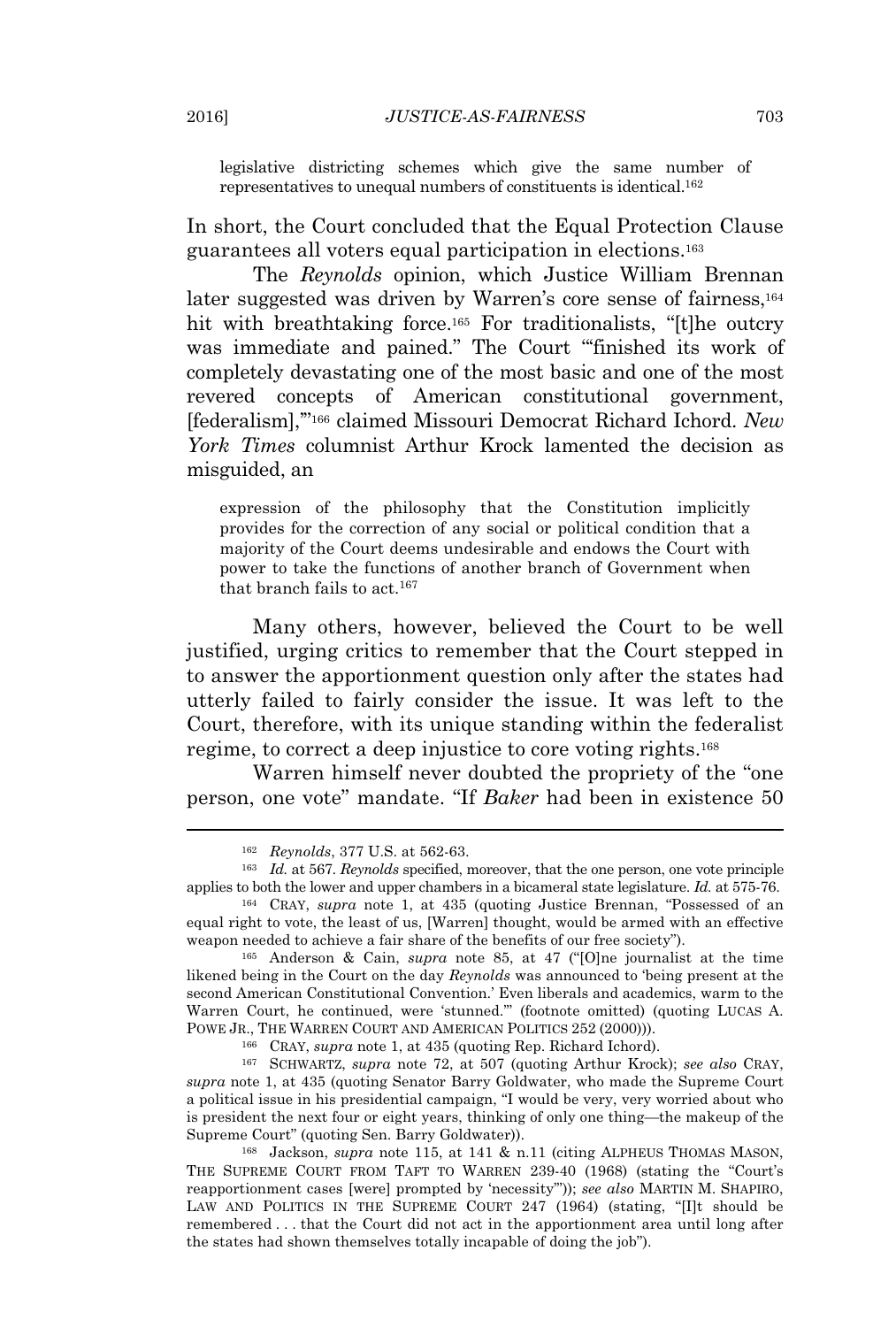years ago, we would have saved ourselves acute racial troubles. Many of our problems would have been solved a long time ago," he asserted, in terms John Rawls might have later used in his own justice-as-fairness theory, "if everyone had the right to vote, and his vote counted the same as everybody else's. Most of these problems could have been solved through the political process rather than through the courts. But as it was, the Court had to decide." <sup>169</sup> Indeed, Warren later said that he considered the reapportionment cases to be "his Court's single most profound contribution to the law . . . because only with equality in voting could the political system live up to the nation's ideal of democratic elections and lawmaking." 170

In sum, *Baker* and *Reynolds* were enormously influential. As Justice William Douglas recalled in his autobiography, 36 states had reformed their apportionment schemes by 1970. When combined with the Voting Rights Act of 1965, the Court's attention to reapportionment resulted in changes to 90% of U.S. congressional districts and to virtually all state legislative districts.<sup>171</sup>

#### *D. Constitutional Bases: Due Process*

The Warren Court also embraced a more expansive reading of the Fourteenth Amendment's Due Process Clause, which states, "nor shall any State deprive any person of life, liberty, or property, without due process of law." <sup>172</sup> Under the Warren Court's jurisprudence, the Due Process Clause would now proscribe, via the incorporation doctrine, a much broader range of state conduct vis-à-vis Bill of Rights protections, and would begin offering heightened recognition to other enumerated and unenumerated individual rights, as well.

#### 1. Incorporation and the Bill of Rights

Another way the Warren Court greatly bolstered fairness for all Americans was in recognizing that most of the separate provisions in the Bill of Rights apply not only to the federal government, but also to state (and local) governments. In so

<sup>169</sup> SCHWARTZ, *supra* note 72, at 508.

<sup>170</sup> Scheiber, *supra* note 2, at 3.

<sup>171</sup> Anderson & Cain, *supra* note 85, at 47; *see also* CRAY, *supra* note 1, at 437 ("*Reynolds*, coupled with the Voting Rights Act of 1965, had redrawn the political landscape. In Congress and state legislatures alike, long-tenured incumbents found their safe rural districts redrawn to accommodate urban and suburban growth. Many chose to announce their retirement." (footnote omitted)).

<sup>172</sup> U.S. CONST. amend. XIV, § 1.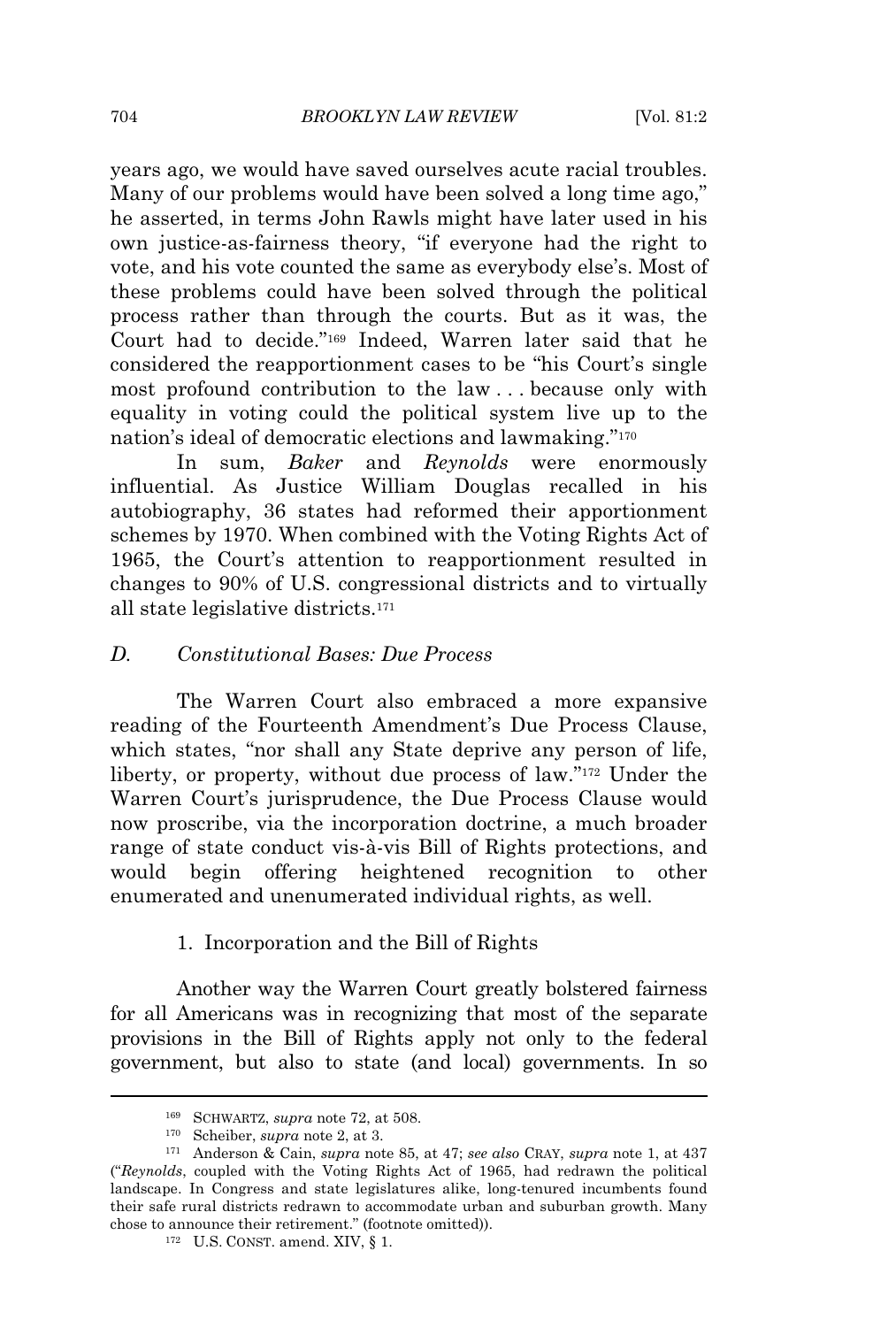doing, the Court showed sensitivity to, among other things, the exceedingly vulnerable position of criminal defendants in the face of a powerful prosecuting government.

Many are surprised to learn that the Bill of Rights roughly 28 protections contained in the first 10 amendments that protect many of Americans' most dearly held liberties and rights against governmental infringement<sup>173</sup>—did not always apply to the state governments. Specifically, by their terms, the protections encompassed within the Bill of Rights apply only against the federal government.<sup>174</sup>

The Fourteenth Amendment's Privileges or Immunities Clause (stating, "No State shall make or enforce any law which shall abridge the privileges or immunities of citizens of the United States") <sup>175</sup> was intended to correct this shortcoming by applying those protections against state and local governments.<sup>176</sup> The Supreme Court, however, effectively read the Privileges or Immunities Clause out of the Constitution in 1873 in the *Slaughter-House Cases*, <sup>177</sup> just five years after the Fourteenth

<sup>174</sup> *See* Barron v. Baltimore, 32 U.S. (7 Pet.) 243, 250-51 (1833). The amendments constituting the Bill of Rights were proposed in 1789 and ratified in 1791, two years after the Constitution's ratification. AKHIL REED AMAR, THE BILL OF RIGHTS: CREATION AND RECONSTRUCTION 3, 8 (1998).

<sup>177</sup> Butchers' Benevolent Ass'n of New Orleans v. Crescent City Livestock Landing & Slaughter-House Co. (*Slaughter-House Cases*), 83 U.S. 36 (1872).

<sup>&</sup>lt;sup>173</sup> *Id.* amends. I-VIII. The 28 protections in the Bill of Rights are found within the following amendments: U.S. CONST. amend. I (rights of freedom of expression and freedom of press, of free exercise of religion, of assembly, of petition; right against government establishment of religion); U.S. CONST. amend. II (right to keep and bear arms); U.S. CONST. amend. III (rights against quartering soldiers in times of peace, and in times of war); U.S. CONST. amend. IV (rights against unreasonable search and seizure, against warrants without probable cause); U.S. CONST. amend. V (rights of criminal grand jury, of due process; rights against being twice charged for same crime, against self-incrimination, against takings of property); U.S. CONST. amend. VI (rights of speedy trial, of public trial, of impartial jury in district where crime occurred, of being informed of crime, of confronting witness against, of calling witnesses in favor, of assistance of counsel); U.S. CONST. amend. VII (rights of civil jury, of reexamination of facts only under common law rule); U.S. CONST. amend. VIII (rights against excessive bail, against excessive fines, against cruel and unusual punishment).

<sup>175</sup> U.S. CONST. amend. XIV.

<sup>176</sup> *See, e.g.*, CONG. GLOBE, 39th Cong., 1st Sess. 2765 (1866) (quoting Senator Jacob Howard, chair of the Joint Committee on Reconstruction, on May 24, 1866, "[Section 1 is intended to impose a] general prohibition upon all the States, as such, from abridging the privileges and immunities of the citizens of the United States. . . . To these privileges and immunities, whatever they may be—for they are not and cannot be fully defined in their entire extent and precise nature—to these should be added the personal right guarantied and secured by the first eight amendments of the Constitution; such as the freedom of speech . . . [and] the right to keep and to bear arms"). Similarly, Representative John Bingham, Section 1's sponsor in the House, repeatedly explained that the Privileges or Immunities Clause would encompass "'the bill of rights'—a phrase he used more than a dozen times in a key speech on February 28." AMAR, *supra* note 174, at 182. In response to John Bingham's strong statements in the House, nobody spoke up to disagree with him. *Id.* at 187 (stating further, "[s]urely, if the words of section I meant something different, this was the time to stand up and say so").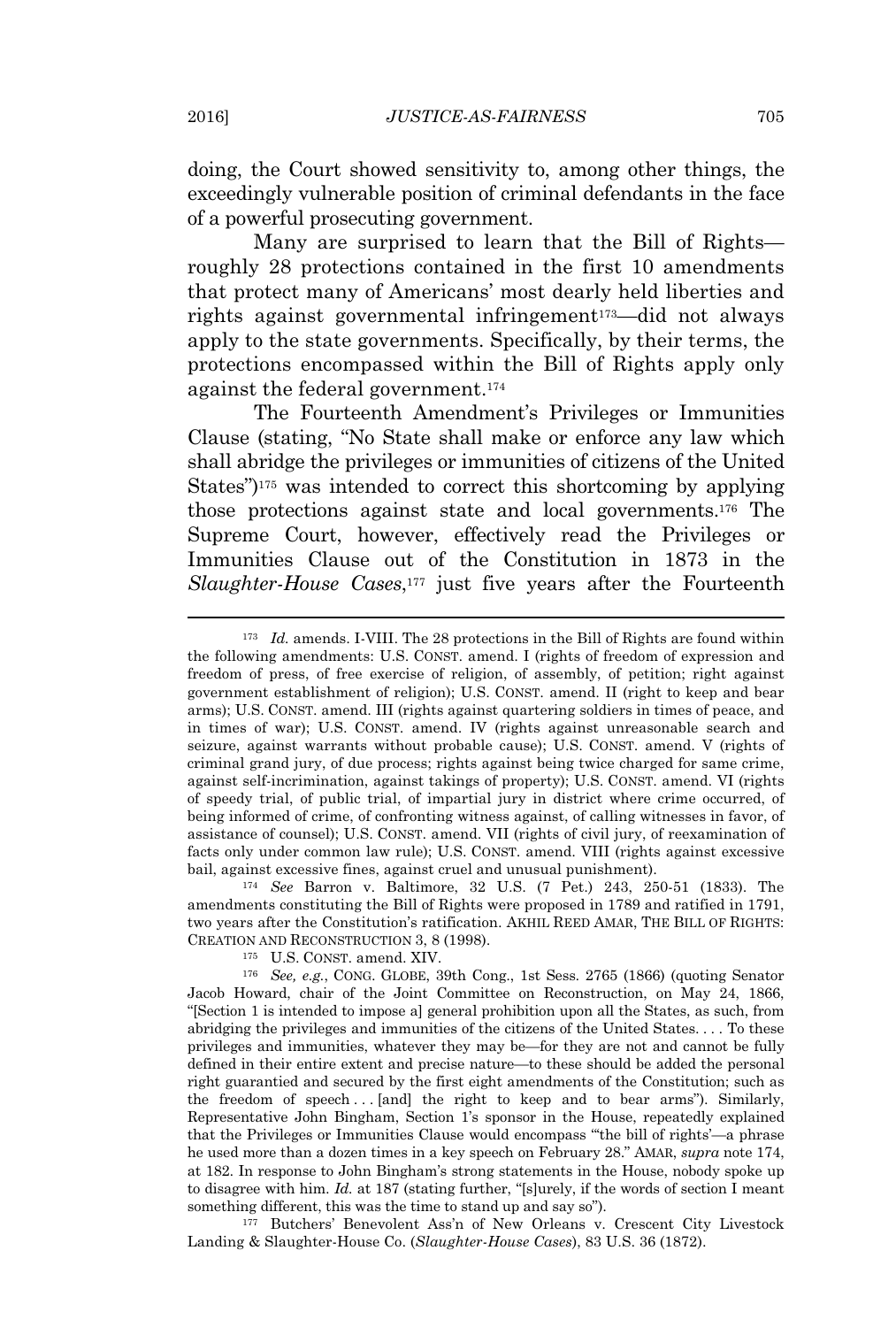Amendment's ratification.<sup>178</sup> For many decades, therefore, states were allowed to continue abridging certain individual rights that would be protected but for the fact that it was a state, and not the federal government, abridging the rights.

Gradually, the Supreme Court began considering whether states might be depriving persons of "life, liberty, or property" in violation of the Fourteenth Amendment's Due Process Clause.<sup>179</sup> The first time the Court expressly applied a Bill of Rights provision to the states through the Due Process Clause was in the 1925 case, *Gitlow v. New York*. <sup>180</sup> There, the Court found that the First Amendment rights of freedom of speech and of the press were "fundamental personal rights and 'liberties'" that could not be impaired by the actions of the states.<sup>181</sup>

The Supreme Court incorporated several more constitutional provisions in the following decades.<sup>182</sup> The Warren Court began applying more provisions from the Bill of Rights to the states through its "selective incorporation" doctrine, which itself took a relatively more objective, searching look at the history of Reconstruction and the Fourteenth Amendment than that taken under the Court's earlier approach. Selective incorporation posed as the proper question for analysis whether a

- <sup>180</sup> Gitlow v. New York, 268 U.S. 652 (1925).
- <sup>181</sup> *Id.* at 666 (citation omitted).

<sup>178</sup> For descriptions of how the Supreme Court arguably improperly found that the Privileges or Immunities Clause does not apply the Bill of Rights to the states, see, for example, Michael Anthony Lawrence, *Second Amendment Incorporation Through the Fourteenth Amendment Privileges or Immunities and Due Process Clauses*, 72 MO. L. REV. 1, 27-35 (2007); Michael Anthony Lawrence, *The Potentially Expansive Reach of* McDonald v. Chicago*: Enabling the Privileges or Immunities Clause*, 2010 CARDOZO L. REV. DE NOVO 139, 141-49 (2010); *see also* Michael Anthony Lawrence, *Rescuing the Fourteenth Amendment Privileges or Immunities Clause: How "Attrition of Parliamentary Processes" Begat Accidental Ambiguity; How Ambiguity Begat* Slaughter-House, 18 WM. & MARY BILL RTS. J. 445, 447 (2009) (suggesting the ambiguity regarding "U.S. citizenship" versus "state citizenship" in the first two clauses of the Fourteenth Amendment, Section 1, was the result of a circumstantial accident during the congressional drafting process).

<sup>179</sup> *See, e.g.*, Chi., Burlington & Quincy R.R. Co. v. City of Chicago, 166 U.S. 226, 241 (1897) (regarding the Due Process Clause's protection against state infringement of property rights); Twining v. New Jersey, 211 U.S. 78, 99-101 (1908) (regarding the Due Process Clause's protection against state infringement of Bill of Rights generally).

<sup>182</sup> Bill of Rights provisions incorporated before the 1953 beginning of the Warren Court era include the First Amendment's religion, press, and assembly clauses, the Fourth Amendment's unreasonable searches and seizures clause, and the Sixth Amendment's public trial and notice of accusation clauses. *See* Cantwell v. Connecticut, 310 U.S. 296 (1940) (religion); Near v. Minnesota, 283 U.S. 697 (1931) (press); DeJonge v. Oregon, 299 U.S. 353 (1937) (assembly); Wolf v. Colorado, 338 U.S. 25 (1949) (search and seizure); *In re* Oliver, 333 U.S. 257 (1948) (public trial/notice of accusation).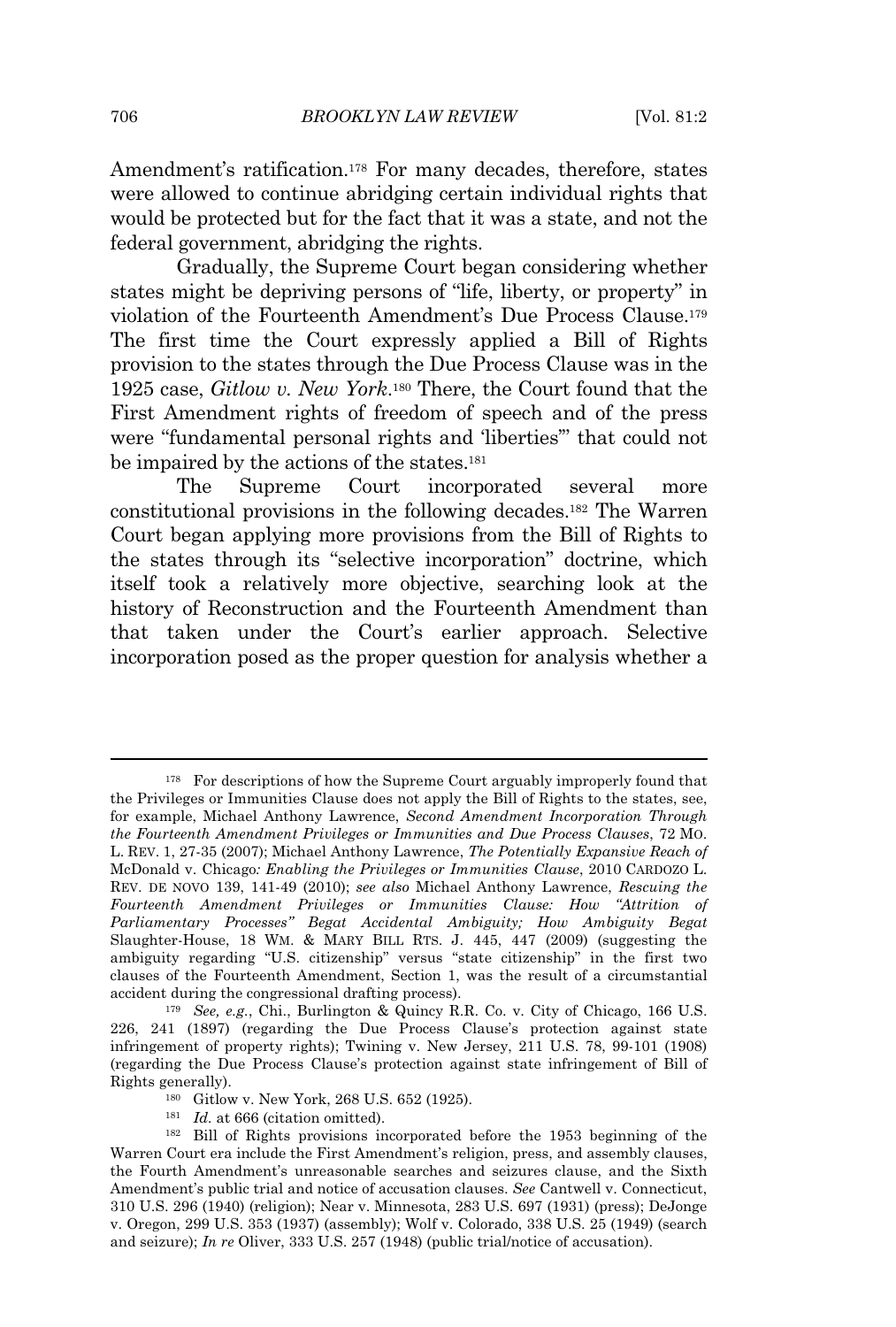particular right "is fundamental—whether, that is,  $\dots$  [it] is necessary to an Anglo-American regime of ordered liberty." 183

It seems only fair and proper that such Bill of Rights protections would apply to any form of government—it makes little difference, after all, to a person whose speech has been officially silenced, for example, whether the silencing was performed by the federal or a state government. Either way, the person is being prevented by government from speaking—a seemingly clear violation of the First Amendment. Yet by the time Earl Warren joined the Court in 1953, only a handful of Bill of Rights provisions had been applied to the states.<sup>184</sup> In the 18-year span from when Earl Warren became Chief Justice until two years after his 1969 retirement, by contrast, the Court incorporated an additional dozen provisions (mostly involving criminal procedure).<sup>185</sup>

The "'Warren Court revolution' gave new configuration to the entire constitutional landscape," <sup>186</sup> fundamentally changing the face of criminal justice in America. After these additional Bill of Rights provisions had been incorporated, no longer could states use evidence that had been seized by the police in the course of an unreasonable search,<sup>187</sup> for example, and police would now be required to have a lawful warrant in order to search or seize persons, places, or things (Fourth Amendment).<sup>188</sup> In addition, no longer could a state use a defendant's refusal to testify as evidence of guilt,<sup>189</sup> nor could a state try a person more than once

<sup>183</sup> Duncan v. Louisiana, 391 U.S. 145, 149 n.14 (1968). On similar reasoning, in a companion case to *Brown*, the Warren Court "reverse-incorporated," through the Fifth Amendment's Due Process Clause, the Fourteenth Amendment's Equal Protection Clause (which applies textually only to *state* governments) so that the Equal Protection Clause would apply also to the federal government. Bolling v. Sharpe, 347 U.S. 497, 500 (1954).

<sup>184</sup> *See supra* note 182 and accompanying text.

<sup>185</sup> Most of the incorporation cases came following Felix Frankfurter's 1962 retirement. *See infra* notes 187-197 and accompanying text. Thereafter, Warren, Brennan, and the Court's more liberal wing (Arthur Goldberg, Abe Fortas, and Thurgood Marshall) were able to consolidate their positions. Scheiber, *supra* note 2, at 10-12.

<sup>186</sup> Schieber, *supra* note 2, at 11.

<sup>187</sup> Mapp v. Ohio, 367 U.S. 643, 655-57 (1961). Warren viewed *Mapp*'s extension of the exclusionary rule to the states as "'the only way . . . [to] control governmental misadventure' and to assure all persons, including the innocent, of effective protection of their rights in criminal-justice processes in the states." Scheiber, *supra* note 2, at 13.

<sup>188</sup> Ker v. California, 374 U.S. 23 (1963); Aguilar v. Texas, 378 U.S. 108 (1964). Not all Warren Court decisions went against the states and police. *See, e.g.*, Terry v. Ohio, 392 U.S. 1 (1968) (upholding the "reasonableness" standard (versus probable cause) for stop-and-frisk).

<sup>189</sup> Miranda v. Arizona, 384 U.S. 436 (1966). *Miranda*, which "was entirely [Warren's]" according to Justice Fortas, "was the ultimate embodiment of the Warren fairness approach." SCHWARTZ, *supra* note 72, at 589, 628.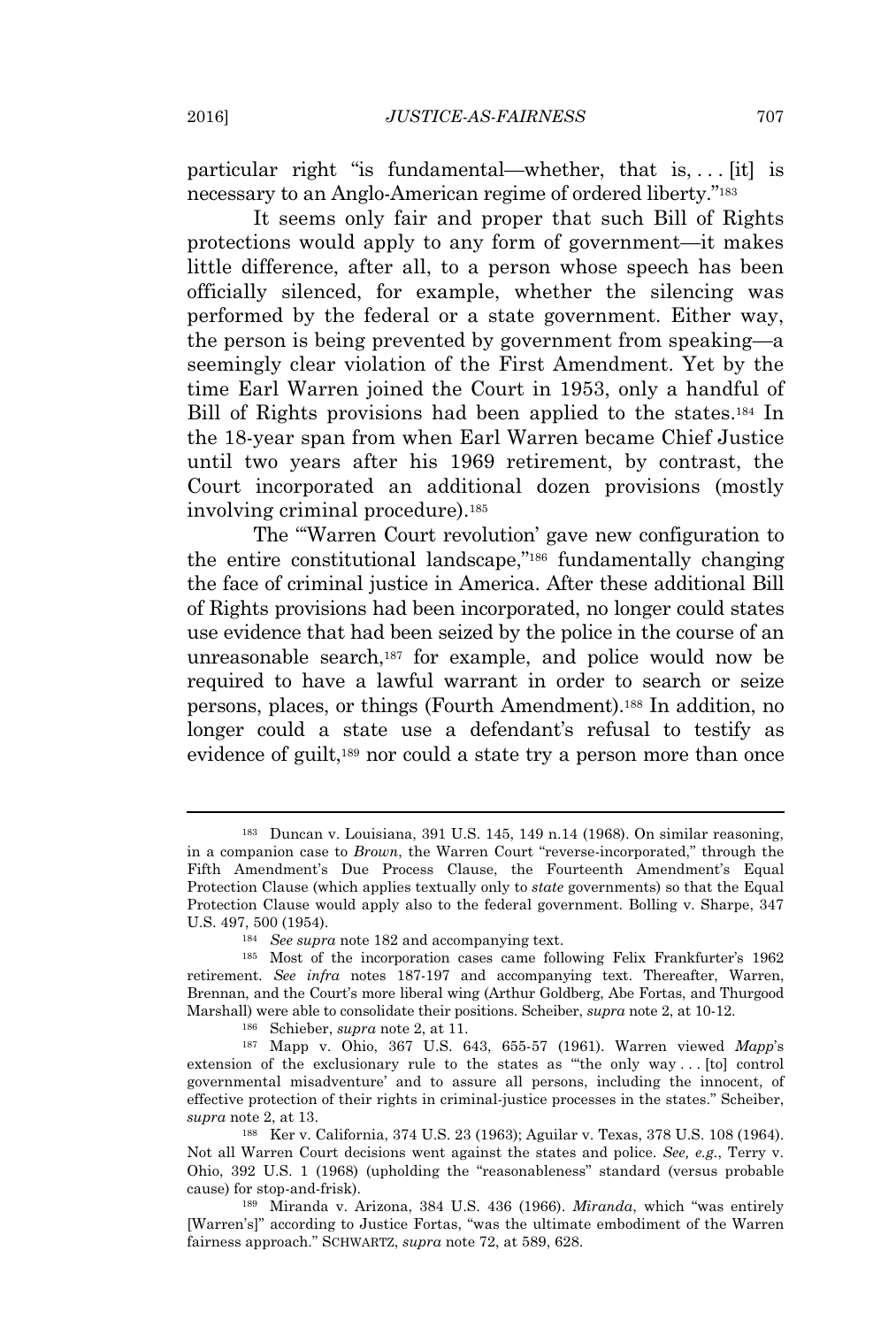for the same offense (Fifth Amendment).<sup>190</sup> A state would now be required to provide a speedy trial<sup>191</sup> (by jury<sup>192</sup>) to a criminal defendant, who is entitled to receive the assistance of legal counsel<sup>193</sup> and the opportunity to compel the appearance of favorable witnesses<sup>194</sup> and to confront adverse witnesses (Sixth Amendment).<sup>195</sup> No longer could states impose excessive bail or cruel and unusual punishments (Eighth Amendment),<sup>196</sup> and finally, the First Amendment right to petition for redress of grievances was applied to the states.<sup>197</sup>

Of course, there were many critics of the Warren Court's assertive posture in incorporating virtually all of the Bill of Rights' criminal procedural requirements to apply against the states. Many believed the Court's actions would ultimately contribute to a rise in crime, to which Warren later responded: "Thinking persons and especially lawyers know that this is not the fact. They know that crime is inseparably connected with factors such as poverty, degradation, sordid social conditions, and weakening of home ties, low standards of law enforcement and the lack of education." 198

More fundamentally, conservative critics lamented the progressive Warren Court's "assault" on state sovereignty. The Court was criticized for being too "judicial[ly] activ[e]"<sup>199</sup>turning the tables on the progressives' and liberals' criticisms of the conservative *Lochner*-era Court a half century earlier for its assertive posture in overturning hundreds of federal and state laws in promotion of its vision of economic liberty.<sup>200</sup>

Professor Vicki Jackson suggested, however, that the opinions reveal that the Court was not actually insensitive to the states, but rather, was deeply troubled by local police actions that failed to adhere to basic constitutional concepts of fairness and

<sup>190</sup> Benton v. Maryland, 395 U.S. 784, 793-94 (1969) (overruling Palko v. Connecticut, 302 U.S. 319 (1937)); SCHWARTZ, *supra* note 72, at 742.

<sup>191</sup> Klopfer v. North Carolina, 386 U.S. 213, 218-19, 222-23, 226 (1967).

<sup>192</sup> Duncan v. Louisiana, 391 U.S. 145, 149 (1968).

<sup>193</sup> Gideon v. Wainwright, 372 U.S. 335, 339-40 (1963). "[F]ew people realize that the *Gideon* decision resulted directly from Warren's [initiative]," Schwartz reported. "[T]he Chief's new law clerks [in 1961] were instructed by one of the prior term's clerks, 'Keep your eyes peeled for a right to counsel case. The Chief feels strongly that the Constitution requires a lawyer.'" SCHWARTZ, *supra* note 72, at 457-58.

<sup>194</sup> Washington v. Texas, 388 U.S. 14, 18-19 (1967).

<sup>195</sup> Pointer v. Texas, 380 U.S. 400, 403 (1965).

<sup>196</sup> Robinson v. California, 370 U.S. 660, 667 (1962).

<sup>197</sup> Edwards v. South Carolina, 372 U.S. 229, 235 (1963).

<sup>198</sup> CRAY, *supra* note 1, at 462 (quoting Warren).

<sup>199</sup> *See generally* PHILIP B. KURLAND, POLITICS, THE CONSTITUTION, AND THE

WARREN COURT (1970) (criticizing the Warren Court's activist jurisprudence).

<sup>200</sup> Scheiber, *supra* note 2, at 19.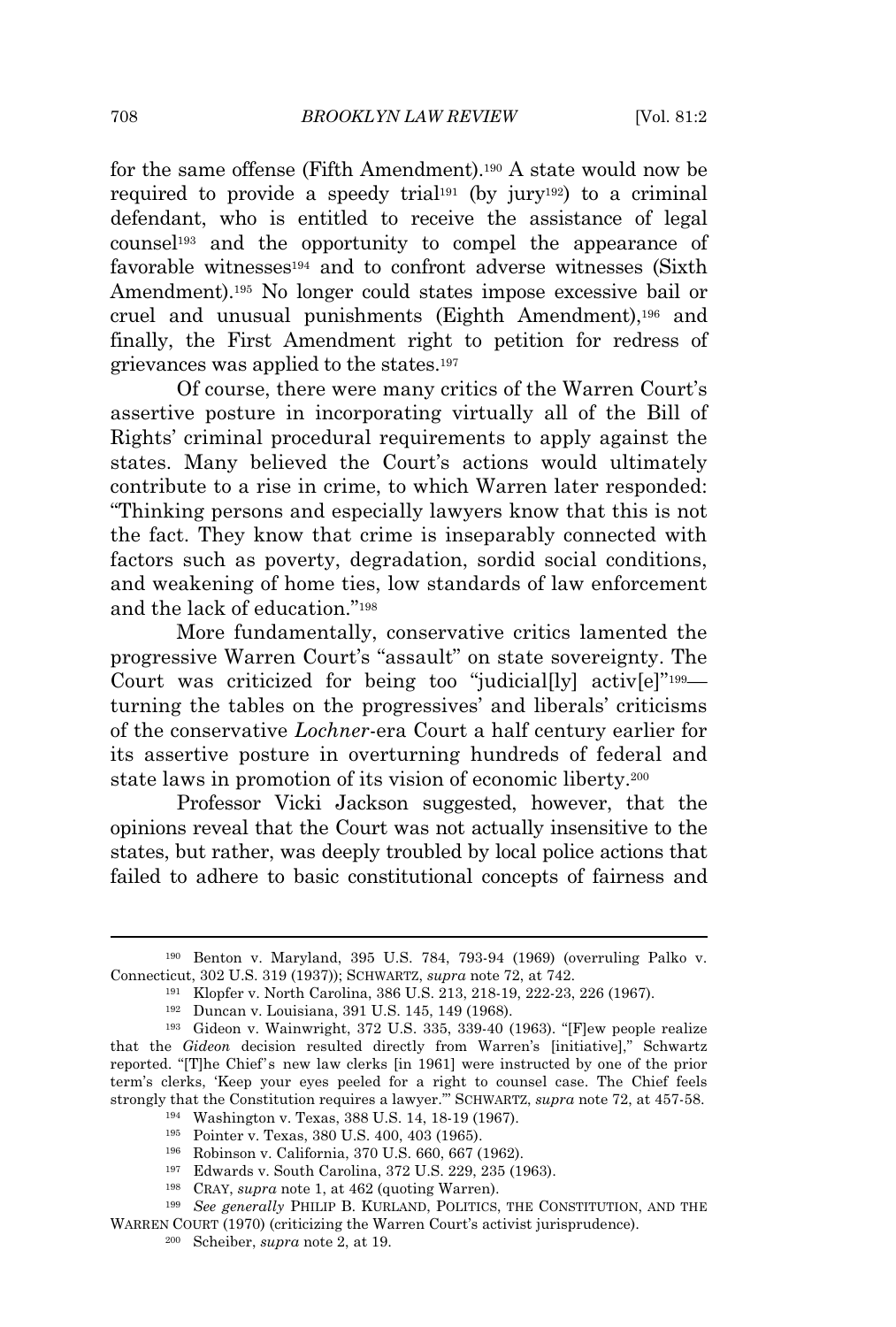human dignity.<sup>201</sup> Simply put, "[t]here is a less consistent sense that [the Warren Court believed] all rights and remedies should be nationalized than a sense that states were doing specific things quite wrongly, that needed to be fixed." 202

Paradoxically, the Warren Court decisions supposedly infringing on state sovereignty may have actually worked to strengthen it. "[B]y providing the impetus for a more democratically legitimate form of state government, [the reapportionment decisions] helped contribute to a revival of states as a locus of reform (and thence to the more aggressive judicially enforced federalism in the late twentieth and early twenty-first centuries)." <sup>203</sup> In short, the Warren Court's efforts left federalism healthier than before, affording many more people the opportunity to participate in all aspects of the political process.<sup>204</sup>

2. Privacy

Beyond reading the Due Process Clause to apply most of the Bill of Rights to the states, the Warren Court also began interpreting the clause to encompass a broader range of substantive rights. In 1968, in *Loving v. Virginia*, the Court struck down a state statute punishing interracial marriage. "The freedom to marry has long been recognized as one of the vital personal rights essential to the orderly pursuit of happiness by free men. Marriage is one of the 'basic civil rights of man,' fundamental to our very existence and survival," <sup>205</sup> wrote Chief Justice Warren for a unanimous Court. "To deny this fundamental freedom on so unsupportable a basis as the racial classifications embodied in these statutes, classifications so directly subversive of the principle of equality at the heart of the Fourteenth Amendment, is surely to deprive all the State's citizens of liberty without due process of law." <sup>206</sup> *Loving* thus epitomizes the Warren Court's expansive

<sup>201</sup> Jackson, *supra* note 115, at 147-48 (further stating that the cases "suggest[ ] that the Court's purposes were not to displace state authority as such but to establish a minimum judicially enforceable floor of federal standards").

<sup>202</sup> *Id.* at 141, 150 (stating, "It would be well to remember[, for example,] the record of infringement of the Fourth Amendment that confronted the Court in *Mapp* and its predecessors").

<sup>203</sup> *Id.* at 139.

<sup>204</sup> *Id.* at 140.

<sup>205</sup> Loving v. Virginia, 388 U.S. 1, 12 (1967) (quoting Skinner v. Oklahoma, 316 U.S. 535, 541 (1942)).

<sup>206</sup> *Id.* The Court also struck down the law on equal protection grounds: "There can be no question but that Virginia's miscegenation statutes rest solely upon distinctions drawn according to race. . . . There can be no doubt that restricting the freedom to marry solely because of racial classifications violates the central meaning of the Equal Protection Clause." *Id.* at 11-12.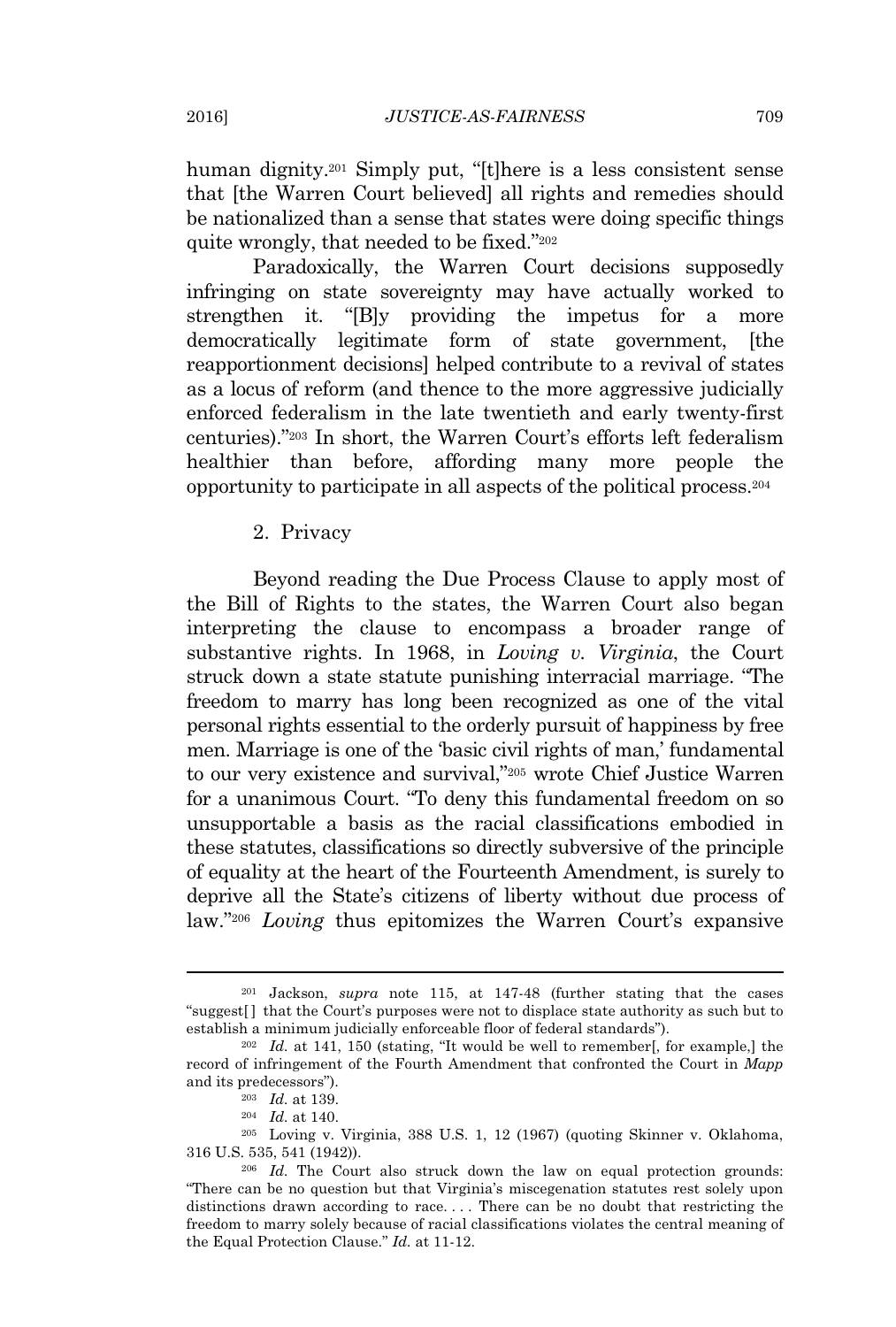reading of social liberty—a reading that fits nicely into the Rawlsian justice-as-fairness framework.

More controversially, the Warren Court found an implicit "right of privacy" in the 1965 case, *Griswold v. Connecticut*. <sup>207</sup> In *Griswold*, the Court struck down a Connecticut statute prohibiting the use and distribution of contraceptives. Writing for the Court, Justice Douglas explained that "specific guarantees in the Bill of Rights have penumbras, formed by emanations from those guarantees that help give them life and substance. Various guarantees create zones of privacy . . . [and] penumbral rights of 'privacy and repose.'" <sup>208</sup> In finding a privacy right in this case, the Court wondered: "Would we allow the police to search the sacred precincts of marital bedrooms for telltale signs of the use of contraceptives? The very idea is repulsive to the notions of privacy surrounding the marriage relationship."<sup>209</sup>

*Griswold* has been roundly criticized by (primarily) conservative commentators, who argue that the Court should not recognize a right of privacy since the Constitution does not expressly recognize such a right. Justice Goldberg's concurring opinion (joined by Chief Justice Warren and Justice Brennan) thoroughly negates such objections, however, by highlighting the Ninth Amendment's dictate that, "[t]he enumeration in the Constitution, of certain rights, shall not be construed to deny or disparage others retained by the people." <sup>210</sup> Justices Goldberg, Warren, and Brennan explained, "The Ninth Amendment to the Constitution may be regarded by some as a recent discovery and may be forgotten by others, but since 1791 it has been a basic part of the Constitution which we are sworn to uphold." The right of privacy in marriage is "basic and fundamental and so deep-rooted in our society," that for any person to suggest that it is *not,* just because the Bill of Rights does not expressly state the same, "is to ignore the Ninth Amendment and to give it no effect

<sup>207</sup> Griswold v. Connecticut, 381 U.S. 479, 485 (1965).

<sup>208</sup> *Id.* at 484-85 (citations omitted). The Court identified a number of such protections, such as the zone of privacy right of association (found in penumbra of First Amendment), the zone of privacy not to have soldiers quartered in one's home (Third Amendment), the zone of privacy to be protected against unreasonable searches and seizures (Fourth Amendment), and the zone of privacy not to be required to testify against oneself (Fifth Amendment). *Id.* at 484.

<sup>209</sup> *Id.* at 485-86 (stating this is "a right of privacy older than the Bill of Rights—older than our political parties, older than our school system"). Separate, concurring opinions by Justices Harlan and White took a narrower approach, suggesting that the privacy interest at issue was instead the sort of "liberty" protected by the Due Process Clause because it "violates basic values 'implicit in the concept of ordered liberty.'" *Id.* at 500 (Harlan, J., concurring) (quoting Palko v. Connecticut, 302 U.S. 319, 325 (1937)) (further stating that "[t]he Due Process Clause of the Fourteenth Amendment stands . . . on its own bottom").

<sup>210</sup> U.S. CONST. amend. IX.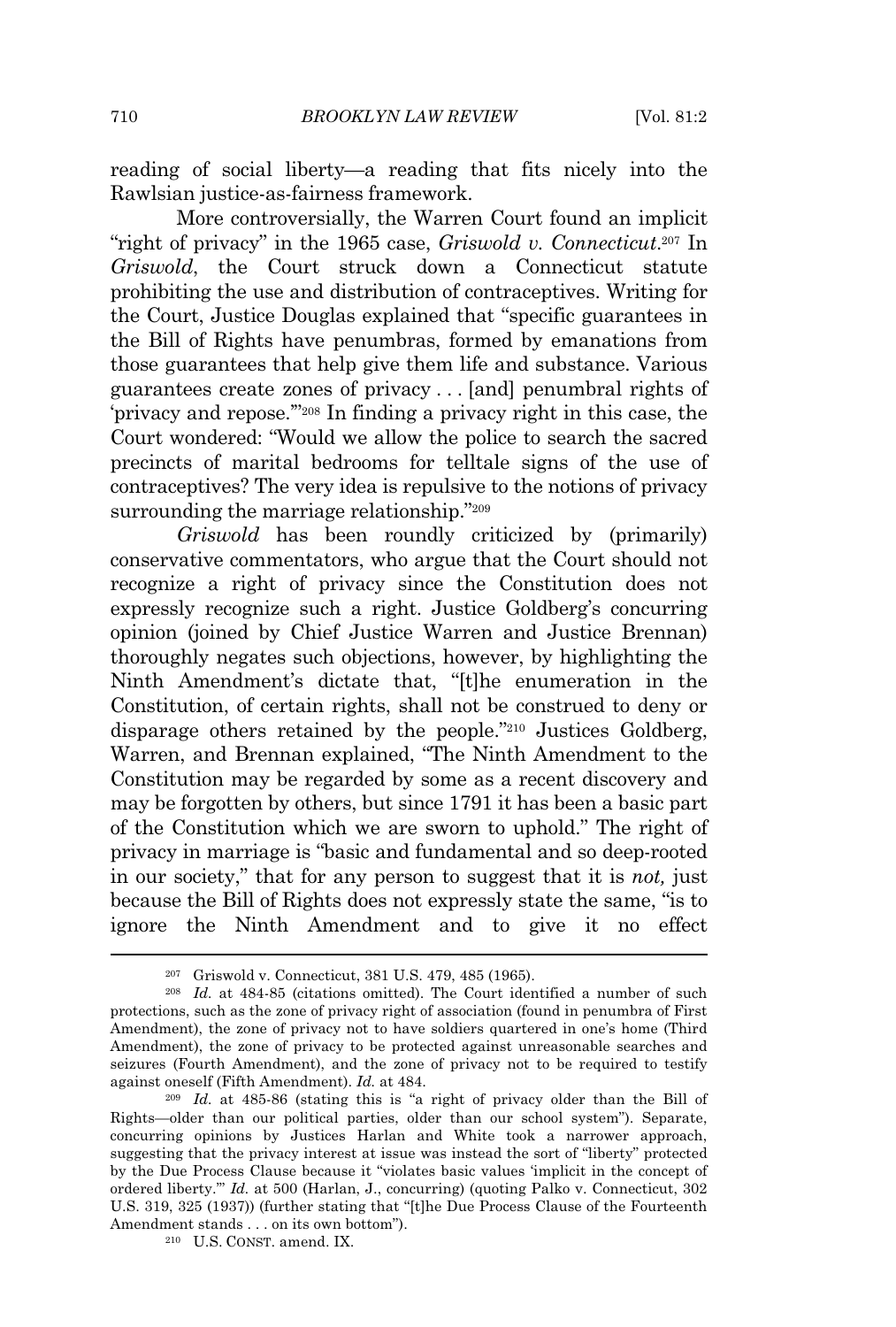whatsoever." <sup>211</sup> The concurring Justices did not stop there, however, instead going further to suggest that any judge failing to recognize the right would run afoul of the Constitution:

Moreover, a judicial construction that this fundamental right is not protected . . . because it is not mentioned in explicit terms by one of the first eight amendments or elsewhere in the Constitution would violate the Ninth Amendment, which specifically states that "[t]he enumeration in the Constitution, of certain rights, shall not be *construed* to deny or disparage others retained by the people." 212

Regrettably, even half a century later, the Supreme Court today fails to assertively enforce the understanding that the Ninth Amendment creates an expansive definition of liberty and equal justice—the sort of definition, incidentally, that would comport well with John Rawls's justice-as-fairness theory.<sup>213</sup> The Goldberg/Warren/Brennan *Griswold* concurrence remains the Supreme Court's most detailed acknowledgement of the Ninth Amendment's robust mandate.

That said, the various opinions in *Griswold* laid the groundwork for the Court's subsequent broader recognition of the Due Process Clause's role in protecting fundamental—and other constitutionally protected—rights, such as a woman's right to choose abortion,<sup>214</sup> the right to be free of unwanted medical treatment,<sup>215</sup> the right to engage in private sexual activity of one's choice,<sup>216</sup> and most recently, the right of samesex couples to marry.<sup>217</sup>

#### *E. Constitutional Bases: First Amendment*

Some suggest that the Warren Court was not as stalwart on matters involving the First Amendment's protection of speech, association, and religion. First Amendment scholar William Van

<sup>211</sup> *Griswold*, 381 U.S. at 491 (Goldberg, J., concurring).

<sup>212</sup> *Id.* at 491-92 (Goldberg, J., concurring) (quoting U.S. CONST. amend. IX) (further explaining that the Ninth Amendment "is almost entirely the work of James Madison. It was introduced in Congress by him and passed [easily by] the House and Senate . . . . These statements of Madison and [Justice Joseph] Story make clear that the Framers did not intend that the first eight amendments be construed to exhaust the basic and fundamental rights which the Constitution guaranteed to the people").

<sup>213</sup> *See generally* Randy E. Barnett, *The Ninth Amendment: It Means What It Says*, 85 TEX. L. REV. 1 (2006) (stating the Ninth Amendment's requirement that "the unenumerated (natural) rights that people possessed prior to the formation of government, and which they retain afterwards, should be treated in the same manner as those (natural) rights that were enumerated in the Bill of Rights").

<sup>214</sup> Planned Parenthood of Se. Pennsylvania v. Casey, 505 U.S. 833 (1992) (upholding Roe v. Wade, 410 U.S. 113 (1973)).

<sup>215</sup> Cruzan v. Dir., Mo. Dep't of Health, 497 U.S. 261 (1990).

<sup>216</sup> Lawrence v. Texas, 539 U.S. 558 (2003).

<sup>217</sup> Obergefell v. Hodges, 135 S. Ct. 2584 (2015).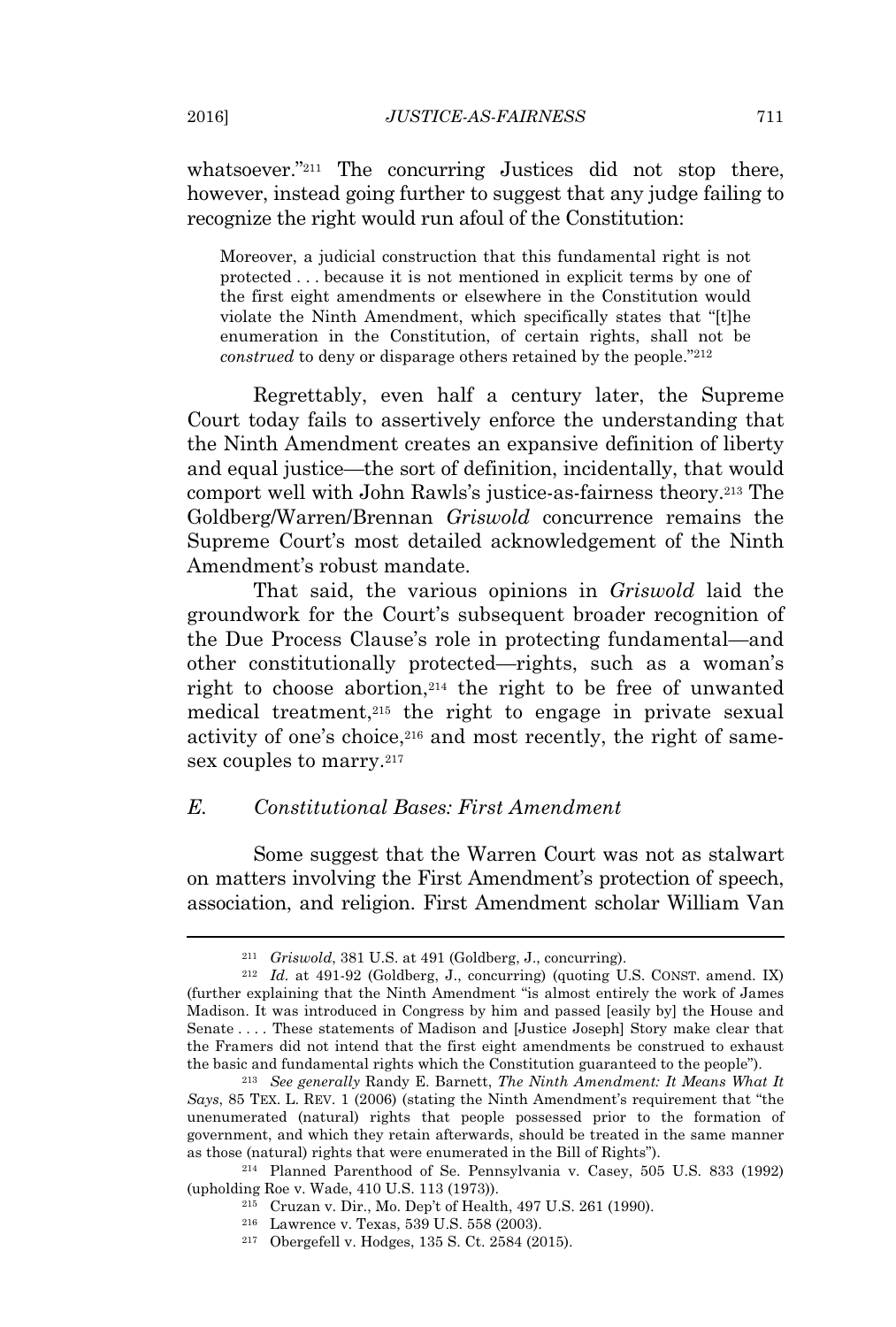Alstyne suggests that the Court took too long in asserting the judiciary's role in curbing congressional overreach (and corresponding infringement of speech and association rights) in matters involving the national interest, for example.<sup>218</sup> Too often in its early years, the Warren Court resorted to narrow procedural or statutory interpretations to avoid reaching First Amendment issues in cases involving communists and other alleged subversives.<sup>219</sup>

In *Walker v. Birmingham*, for example, the Court affirmed the Reverend Martin Luther King Jr.'s and other civil rights activists' criminal contempt convictions for defying an Alabama state court order not to march.<sup>220</sup> Reasoning that "respect for judicial process is a small price to pay for the civilizing hand of law, which alone can give abiding meaning to constitutional freedom," the Court said the activists should have sought instead to have the injunction set aside by a higher court.<sup>221</sup>

Chief Justice Warren, Justice Brennan, and Justice Fortas dissented, with Warren asserting, "I do not believe that giving this Court's seal of approval to such a gross misuse of the judicial process is likely to lead to greater respect for the law." <sup>222</sup> Warren believed the law was unconstitutional on its face because it lacked any sort of standards and worried that jailing Reverend King for engaging in protected speech would cause people to lose faith in the fairness of the judicial process.<sup>223</sup>

Despite its reticence on some First Amendment issues, the Warren Court did eventually seriously consider matters of fairness and equity in handing down a number of key First Amendment opinions. Against the backdrop of McCarthy-era witch hunts, for example, the Court decided a series of freedom of association cases and reversed the convictions of (real or imagined) communists and their sympathizers.<sup>224</sup> Critics, including FBI Director J. Edgar Hoover, began referring to the day when the Court issued four of these cases, June 17,1957, as "Red Monday." <sup>225</sup> In one of those cases, *Yates v. United States*, <sup>226</sup> the

<sup>218</sup> Scheiber, *supra* note 2, at 13-14 (paraphrasing William Van Alstyne).

<sup>219</sup> *Id.*

<sup>220</sup> Walker v. Birmingham, 388 U.S. 307 (1967).

<sup>221</sup> *Id.* at 307, 309, 311-12, 321.

 $222$  *Id.* at 330 (Warren, C.J., dissenting).

<sup>223</sup> SCHWARTZ, *supra* note 72, at 632-33.

<sup>224</sup> "The law clerks starting kidding each other about the fact that we had the Communists before us in at least a dozen or more cases and they were winning every one," recalled a Warren law clerk about the end of the 1956 Term. *Id.* at 280.

<sup>225</sup> CRAY, *supra* note 1, at 332-38.

<sup>226</sup> Yates v. United States, 354 U.S. 298 (1957). The other three cases handed down the same day were *Watkins v. United States*, 354 U.S. 178 (1957) (reversing conviction of a labor leader for declining to discuss his associations and beliefs and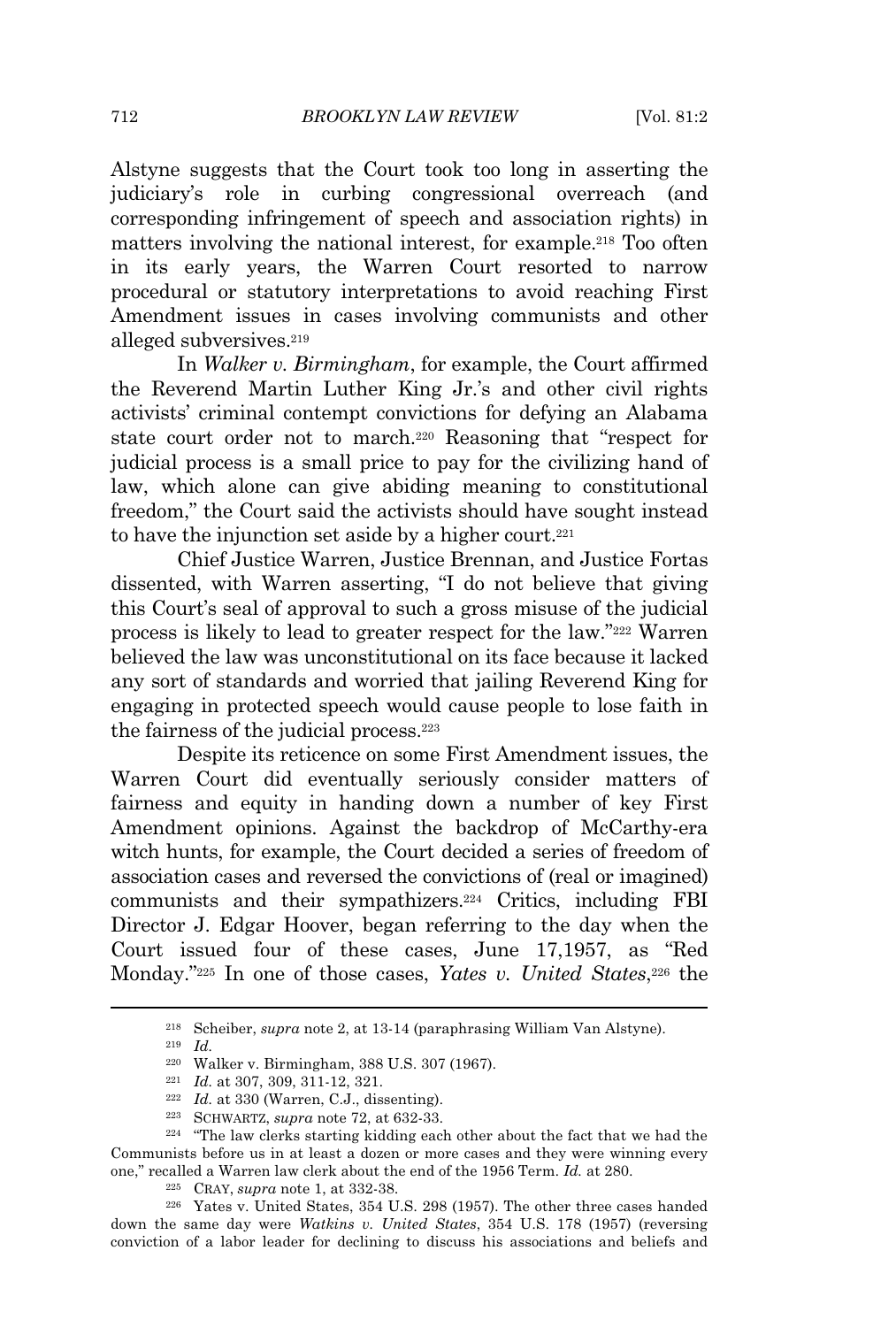Court reversed the convictions of individuals who had been charged, essentially because of their membership in the Communist Party, with conspiracy to overthrow the U.S. government by force. Writing for the majority, Justice Harlan said the district court had not properly differentiated between advocacy for an abstract idea and advocacy for action to bring about the idea.<sup>227</sup> "The essential distinction," he said, "is that those to whom the advocacy is addressed must be urged to do something, now or in the future, rather than merely to believe in something." <sup>228</sup> By drawing a hard line between advocacy (protected) and action (not protected), the Supreme Court precipitated the end of Congress's McCarthy-era witch hunts.<sup>229</sup>

The landmark case of *New York Times Co. v. Sullivan*<sup>230</sup> was a bulwark for freedom of speech and of the press.<sup>231</sup> In *Sullivan*, the Warren Court struck down an Alabama state court award of \$500,000 in damages to a plaintiff city commissioner who claimed defamation due to certain trivial factual inaccuracies in an advertisement placed in the *New York Times* by civil rights activists.<sup>232</sup> Writing for a unanimous Court, Justice Brennan explained that the Constitution prevents a public official from recovering damages for defamation unless he or she "proves that the statement was made with 'actual malice'—that is, with knowledge that it was false or with reckless disregard of whether it was false or not." <sup>233</sup> The Court reasoned that "erroneous statement is inevitable in free debate, and . . . must be protected if the freedoms of expression are to have the 'breathing space' that they 'need . . . to survive.'" <sup>234</sup> The Warren Court thus created a framework for protecting the ability of anyone—individuals, groups, and the press alike—to criticize the government or other public figures without fear of legal repercussions.

placing limits on House Un-American Activities Committee), *Sweezy v. New Hampshire*, 354 U.S. 234 (1957) (holding state investigation into alleged subversive activities violates Due Process Clause), and *Service v. Dulles*, 354 U.S. 363 (1957) (finding invalid the discharge of diplomat who had been released for disloyalty in violation of the State Department's own procedures).

<sup>227</sup> *Yates*, 354 U.S. at 320.

<sup>228</sup> *Id.* at 324-25.

<sup>229</sup> *See, e.g.*, SAMUEL WALKER, PRESIDENTS AND CIVIL LIBERTIES FROM WILSON TO OBAMA: A STORY OF POOR CUSTODIANS 196-97 (2012).

<sup>230</sup> N.Y. Times Co. v. Sullivan, 376 U.S. 254 (1964).

<sup>231</sup> *Id.* at 256.

<sup>232</sup> *Id.* at 256-59, 264.

<sup>233</sup> *Id.* at 279-80.

<sup>234</sup> *Id.* at 271-73 (quoting NAACP v. Button, 371 U.S. 415, 433 (1963)) (further stating, "Criticism of . . . [government officials'] official conduct does not lose its constitutional protection merely because it is effective criticism and hence diminishes their official reputations").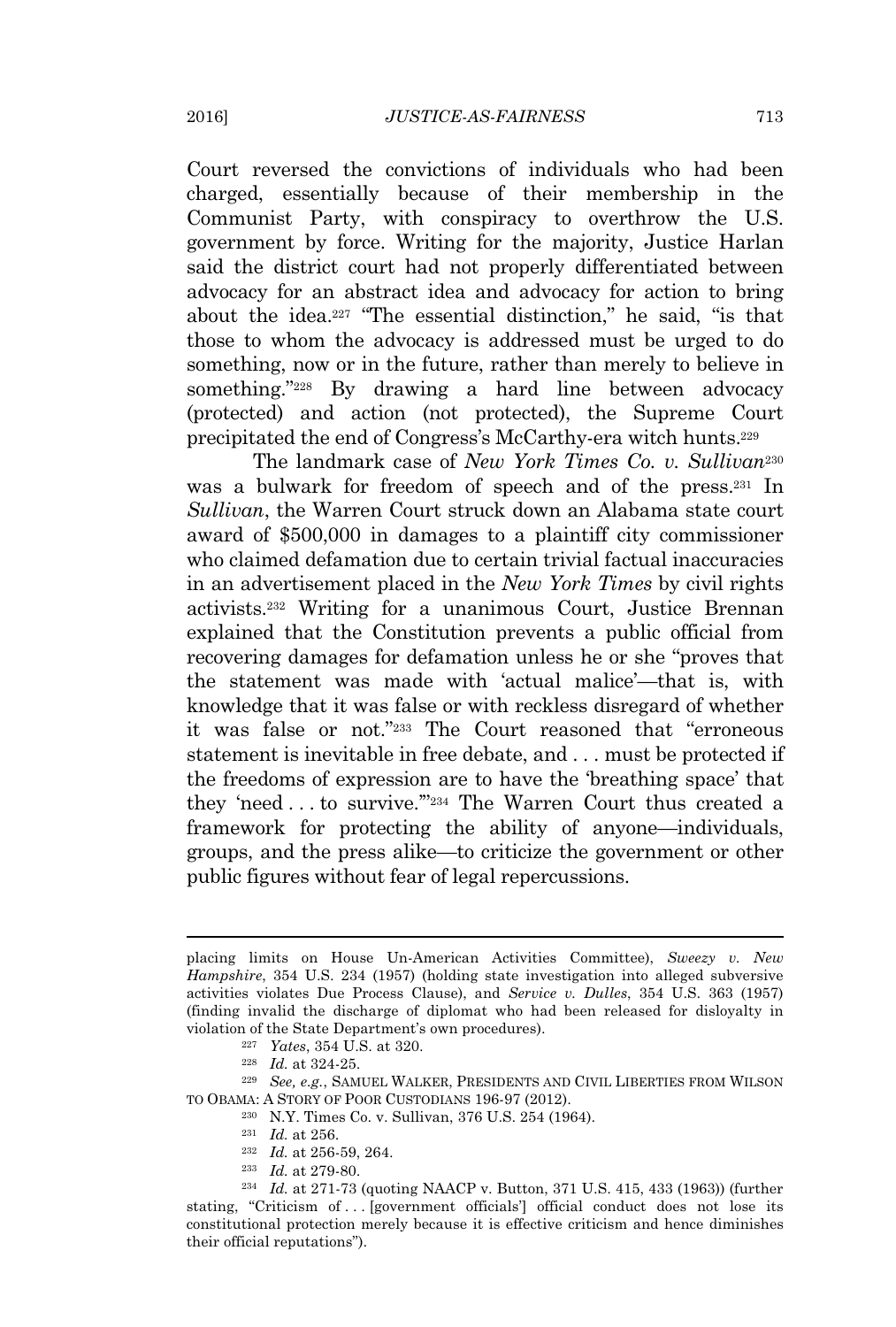In the same vein, the Warren Court's sympathetic position regarding the antiwar protests of the 1960s largely mirrored the views of the Chief Justice (who himself observed that "[t]his is a country that was born in protest"), who suggested that the protests "may prove effective in shaking the Establishment out of complacency and smugness." <sup>235</sup> In *Tinker v. Des Moines Independent Community School District*, <sup>236</sup> for example, the Court held that the act of students wearing black armbands to protest the Vietnam War was the sort of expressive conduct—similar to "pure speech"—protected by the First Amendment.<sup>237</sup>

Finally, the Warren Court established the highly speechprotective "clear and present danger" standard for incitement of illegal activity, a standard that survives to this day. In *Brandenburg v. Ohio*, <sup>238</sup> the Court reversed the convictions of Ku Klux Klan members who had burned a cross and chanted racist threats and epithets at a meeting held on a farm outside Cincinnati, reasoning that under the constitutional grants of freedom of speech and of the press, a state cannot prevent advocacy for the use of force unless that advocacy was used or was likely to incite "imminent lawless action." <sup>239</sup> The Warren Court thus "completed the Court's long journey toward the embrace of radical speech" and "declared that speech triumphed over fear." 240

On matters of First Amendment religious freedom, the Warren Court was both bold and highly controversial. In a school prayer case, *Engel v. Vitale*, <sup>241</sup> for example, the Court found short opening prayers in public schools to be unconstitutional abridgements of the Establishment Clause. Writing for the Court, Justice Black reasoned that

<sup>235</sup> CRAY, *supra* note 1, at 487 (quoting Warren, who added, "[Protest is] a way people have of bringing about progress"). Warren "seemed to understand the protest movement," recalled Warren's law clerk, Paul Meyer. *Id.* Meyer added, "[f]or a man of his age, my expectation would have been that Warren would be more narrow-minded than he was, more fixed in a lot of positions than he was." *Id.*

<sup>236</sup> Tinker v. Des Moines Indep. Cmty. Sch. Dist., 393 U.S. 503 (1969).

<sup>237</sup> *Id.* at 505-06; *see also* United States v. O'Brien, 391 U.S. 367, 375-77, 382 (1968) (determining that the conduct of burning a draft card in opposition to the Vietnam War was sufficiently expressive in nature to merit a measure of protection under the First Amendment and finding, on the facts, that the government met its burden, and thus upholding O'Brien's conviction for burning his draft card in violation of federal law).

<sup>238</sup> Brandenburg v. Ohio, 395 U.S. 444 (1969).

<sup>239</sup> *Id.* at 447-48 (explaining that "the mere abstract teaching . . . of the moral propriety or even moral necessity for a resort to force and violence, is not the same as preparing a group for violent action and steeling it to such action" (quoting Noto v. United States, 367 U.S. 290, 297-98 (1961))).

<sup>240</sup> NEWTON, *supra* note 64, at 504; Whitney v. California, 274 U.S. 357, 376 (1927) (Brandeis, J., concurring).

<sup>241</sup> Engel v. Vitale, 370 U.S. 421 (1962).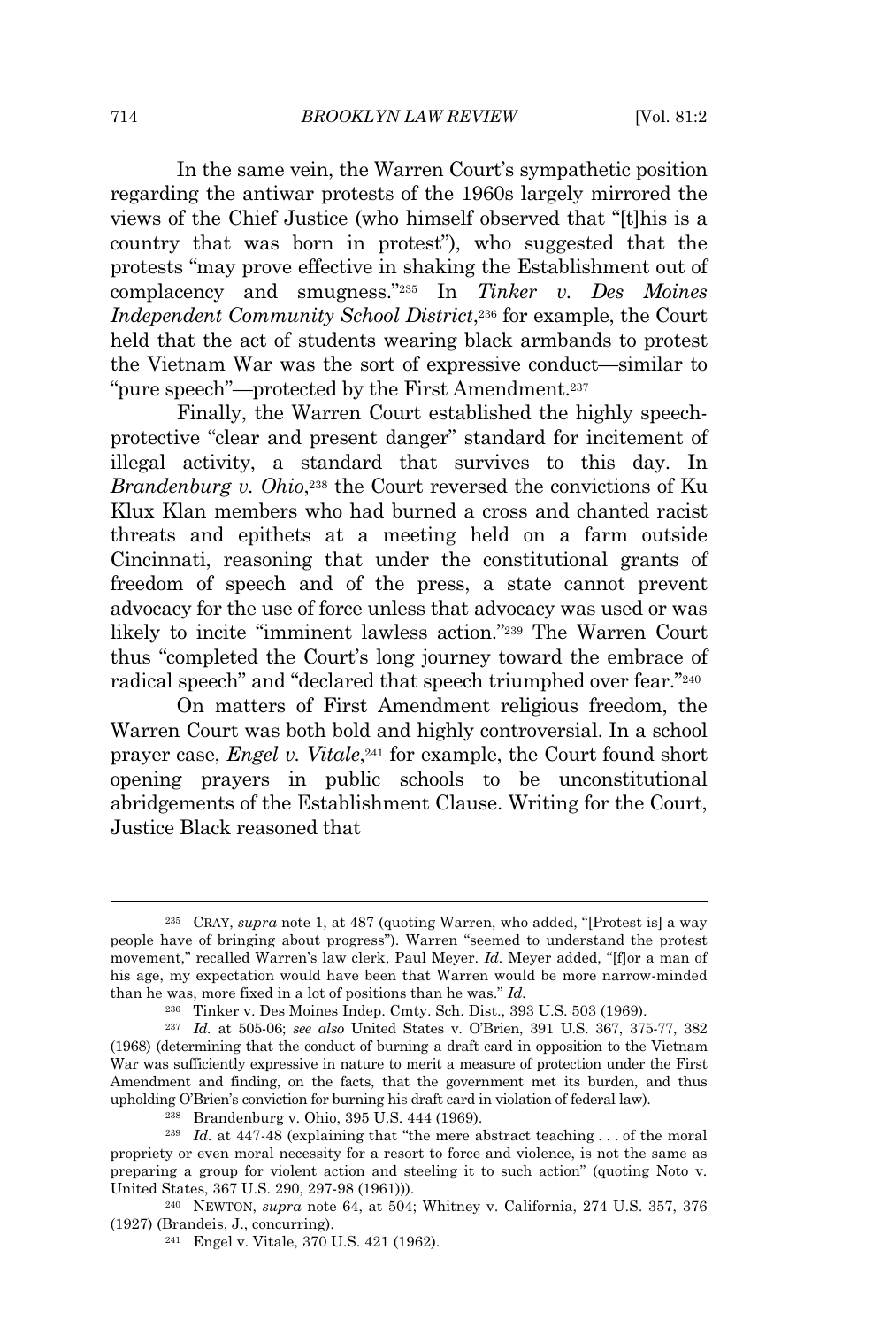the constitutional prohibition against laws respecting an establishment of religion must at least mean that in this country it is no part of the business of government to compose official prayers for any group of the American people to recite as a part of a religious program carried on by government.<sup>242</sup>

Across the country, reaction to the holding was intense, prompting the largest volume of critical mail to the Court in its history. Warren himself recalled, "I vividly remember one bold newspaper headline, 'Court Outlaws God.'" <sup>243</sup> Condemning the Court, unhappy religious leaders communicated their "shock and regret." <sup>244</sup> Indeed, the Warren Court's position in *Engle v. Vitale* even turned the popular minister Billy Graham off to the Court.<sup>245</sup>

Finally, in *United States v. Seeger*, <sup>246</sup> a Vietnam War-era case, the Warren Court broadly interpreted the First Amendment's protection of free exercise of religion to allow a religiously agnostic person to claim statutory conscientious objector status and thus avoid the military draft. The Court explained, "[A]ny person opposed to war on the basis of a sincere belief, which in his life fills the same place as a belief in God fills in the life of an orthodox religionist, is entitled to exemption under the statute." <sup>247</sup> Chief Justice Warren joined the majority, commenting at conference, "Seeger believed 'in a guiding spirit and that's enough to give [him] the exemption. I don't know how to define "Supreme Being" and judges perhaps ought not do so.'" 248 This nonjudgmental cognizance of individual autonomy and diversity of views—religious and nonreligious alike—epitomizes the approach encouraged by John Rawls's original position-ofequality formulation and sets a standard for judicial respect to which all judges and courts should aspire.

The Warren Court's fairness jurisprudence, grounded primarily in the Fourteenth Amendment's Equal Protection and Due Process Clauses, had a profoundly positive impact on American life. The next part briefly discusses that legacy before concluding that the Warren Court's justice-as-fairness jurisprudence, as augmented by John Rawls's theory of justice, would serve as a useful template for judicial decisionmaking in the twenty-first century.

<sup>242</sup> *Id.* at 425.

<sup>243</sup> SCHWARTZ, *supra* note 72, at 441 (quoting Warren).

<sup>244</sup> *Id.*

<sup>245</sup> *Id.*

<sup>246</sup> United States v. Seeger, 380 U.S. 163 (1965).

<sup>247</sup> *Id.* at 192-93 (Douglas, J., concurring).

<sup>248</sup> SCHWARTZ, *supra* note 72, at 570.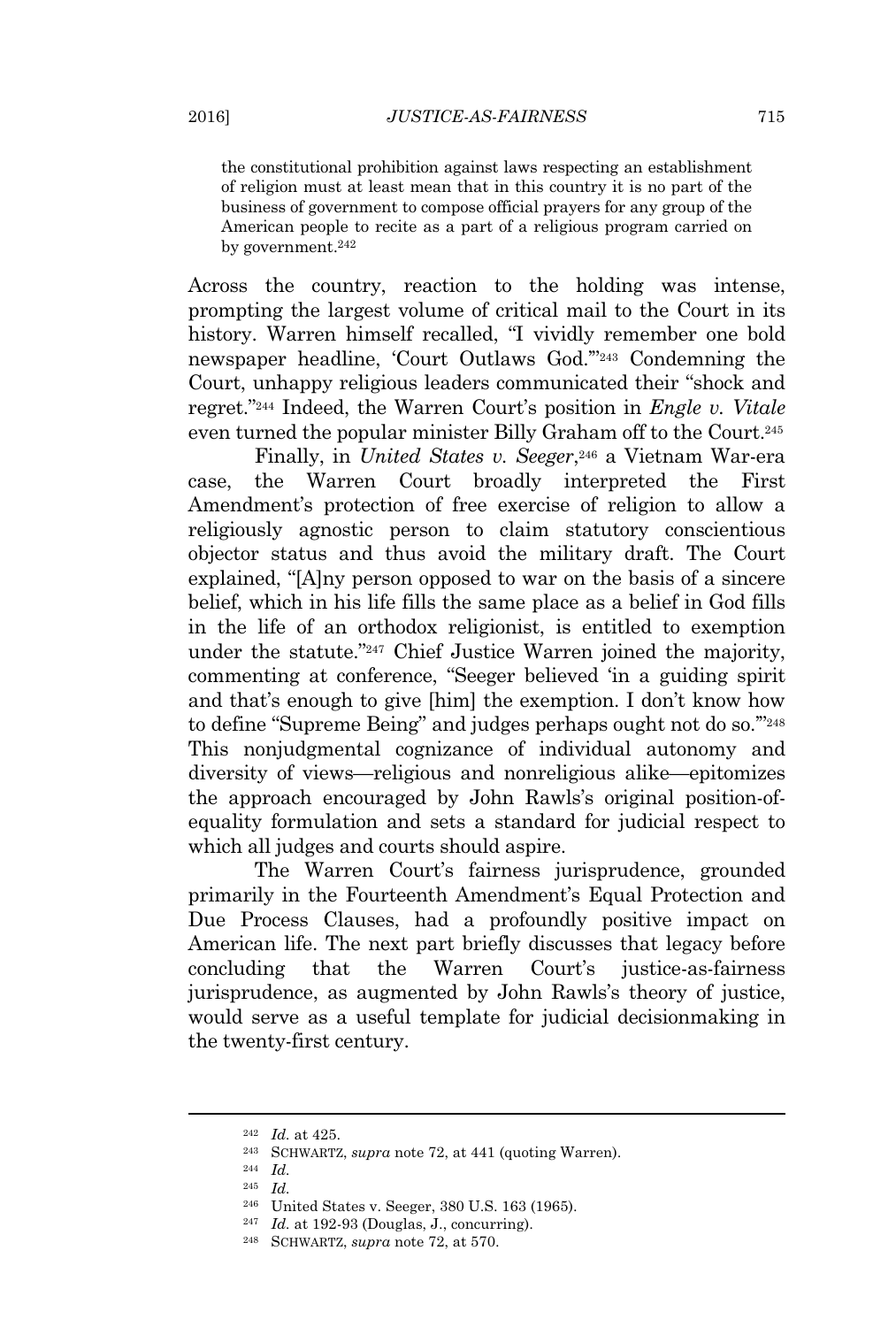#### III. THE WARREN COURT'S LEGACY: RAWLSIAN JUSTICE-AS-FAIRNESS AS JUDICIAL GUIDING PRINCIPLE

The Warren Court's legacy is imposing. Although the Court was hugely controversial in its day, its "great moral teaching," *Brown v. Board of Education*, "remains the ideal; the United States shall not be two societies, separate and unequal," 249 reflects Warren biographer Ed Cray. The benefits to redistricting accomplished by the reapportionment cases persist, and despite its widely contested beginnings, the concept of "one person, one vote" has become firmly implanted in the public consciousness as a core feature of basic fairness in the political system.<sup>250</sup> In criminal law, basic rights against self-incrimination and unreasonable search and seizure, as well as rights to legal representation, were finally given full force—against state and local governments as well as against the federal government during the Warren Court years.<sup>251</sup>

These axioms, in addition to the decisions that quelled the McCarthy-era communist witch hunts and gave meaning to the First Amendment's separation of church and state by forbidding prayer in public schools, have become integral threads in the American legal fabric. The enduring breadth and scope of the Warren Court's decisions is striking.<sup>252</sup> Indeed, with its embrace, both expressly and implicitly, of basic concepts of human rights and public virtue, the Court made impressive progress in pursuing the ideals of fairness and equal justice.<sup>253</sup> These Warren Court concepts, as further informed by John Rawls's "justice-asfairness" formulations, can provide useful tools for judicial decisionmaking in the twenty-first century.

#### *A. Opposition and Support*

The Warren Court was nothing if not polarizing. On one hand, its supporters and adherents sang the Court's praises for addressing long-neglected principles of fairness and equal justice. Meanwhile, its opponents were unrelenting in their criticism, thinking the Court "too doctrinaire, too eager to right what it takes to be wrong, too much concerned with grand abstractions of liberty at the expense of the orderly growth and continuity of the

<sup>249</sup> CRAY, *supra* note 1, at 530.

<sup>250</sup> *Id.*

<sup>251</sup> *Id.*

<sup>252</sup> NEWTON, *supra* note 64, at 517.

<sup>253</sup> Scheiber, *supra* note 2, at 21.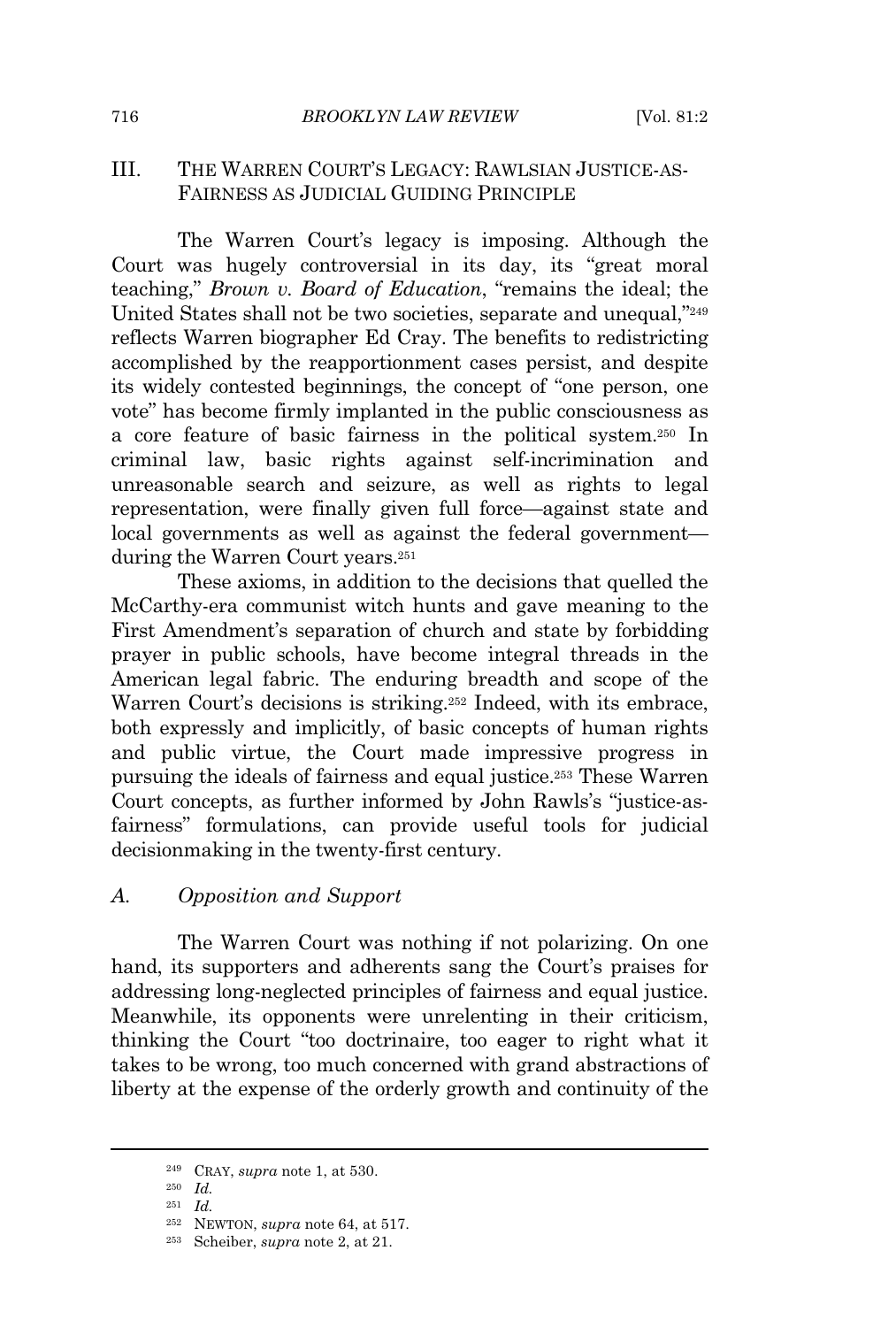law." <sup>254</sup> Whether "enlightened" or "unprincipled," the Warren Court engendered passionate opinions on both sides.

#### 1. Opposition

Any account of the Warren Court would be incomplete without mentioning the wrath it engendered among its critics. The heavy criticism began in the Warren Court's very first year with its decision in *Brown v. Board of Education* and continued with varying levels of intensity throughout the next 16 years.<sup>255</sup> Professor Gary McDowell said, for example, "Since *Brown,* the Court has continued to expand, and to confuse the public perception of, its power of equity. The result has been to substitute social-science speculation for precedent and principle as the standard of both constitutional meaning and equitable relief." <sup>256</sup> *Brown* was only the beginning, however.

As the Court in the mid-1950s began undoing the McCarthy era's damaging excesses by reversing trumped-up convictions of communists and their alleged sympathizers (culminating with Red Monday on June  $17, 1957$ ),<sup>257</sup> opponents' denunciations intensified. The widely circulated book, *Nine Men Against America: The Supreme Court and Its Assault on American Liberties*, <sup>258</sup> for example, asserted that on Red Monday, "[t]he Court really went to town—amid the cheers and hurrahs of the communist conspirators."<sup>259</sup>

<sup>257</sup> *See supra* notes 224-229 and accompanying text; CRAY, *supra* note 1, at 336-37.

 $^{258}$  ROSALIE M. GORDON, NINE MEN AGAINST AMERICA: THE SUPREME COURT AND ITS ATTACK ON AMERICAN LIBERTIES (1958).

<sup>259</sup> SCHWARTZ, *supra* note 72, at 250 (quoting GORDON, *supra* note 258, at 128). Regarding Red Monday, the book asserted,

"Chief Justice Warren . . . took away from congressional investigating committees their freedom of inquiry [in *Watkins*]"; in *Sweezy* "he nailed down the clamp . . . on the rights of the states to protect their students against subversive teachers"; and *Yates* "makes it practically impossible to prosecute conspirators against America."

<sup>254</sup> CRAY, *supra* note 1, at 436 (quoting *Newsweek*).

<sup>255</sup> Perhaps it was inevitable that the Warren Court triggered fierce opposition for its progressive approach. Throughout the millennia, institutions and individuals who have upset the well-settled, entrenched, too-often-unfair practices of the ruling classes have encountered intense resistance. Witness, for example, the hardships encountered by the brave individuals who have led the way throughout 400 years of American history in agitating against the discriminatory and unfair practices of the particular day's status quo. *See* MICHAEL ANTHONY LAWRENCE, RADICALS IN THEIR OWN TIME: FOUR HUNDRED YEARS OF STRUGGLE FOR LIBERTY AND EQUAL JUSTICE IN AMERICA (2011) (discussing the contributions of Roger Williams (d.1683), who advocated for religious liberty of conscience; Thomas Paine (d.1809), who promoted political and individual rights; Elizabeth Cady Stanton (d.1902), who agitated for women's rights; W.E.B. Du Bois (d.1963), who argued for black rights; and Vine Deloria, Jr. (d.2005), who advocated for Native American rights).

<sup>256</sup> MCDOWELL, *supra* note 116, at 9.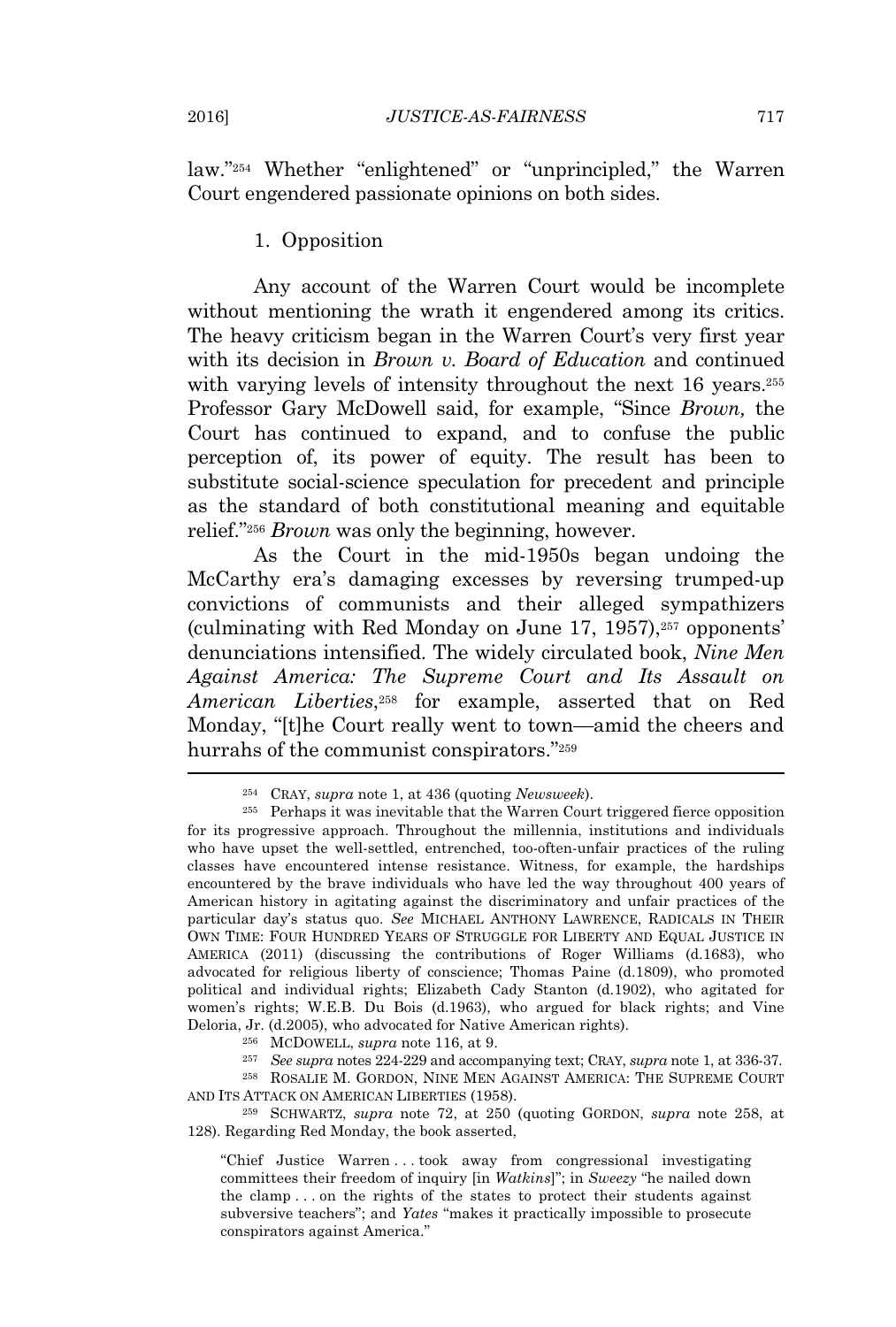Fueled by *Nine Men*, the first efforts to impeach Earl Warren began with the obscure Cinema Educational Guild in September 1957, and continued with such groups as the John Birch Society for the next decade or more.<sup>260</sup> "Impeach Earl Warren" signs were ubiquitous along the nation's roads and highways, and members of Congress received volumes of letters favoring impeachment. Flyers urging impeachment were even seen at Earl Warren High School in Downey, California, and during these years, Warren was frequently accosted at public functions by shouting protestors who would sometimes throw their "Impeach Earl Warren" signs at him.<sup>261</sup> The Georgia state legislature got into the act, too, voting to impeach Warren and the other Justices for committing "high crimes and misdemeanors." 262

It was not only anticommunists and segregationists who were opposed to the progressive Warren Court; business groups like the National Association of Manufacturers and the National Chamber of Commerce were also critical of the Court's perceived "antibusiness" posture on antitrust and labor issues.<sup>263</sup> Congress debated the Jenner-Butler bill (thwarted eventually by efforts led by Senate majority leader Lyndon B. Johnson), which would have removed the Court's appellate jurisdiction in security cases.<sup>264</sup> Even President Eisenhower, who had earlier opposed the school desegregation decisions,<sup>265</sup> jumped in, reportedly proclaiming that his appointment of Earl Warren as Chief Justice "was the biggest damn fool thing I ever did." 266

<sup>264</sup> SCHWARTZ, *supra* note 72, at 280; NEWTON, *supra* note 64, at 365-66.

*Id.* (quoting GORDON, *supra* note 258, at 128-30).

<sup>260</sup> CRAY, *supra* note 1, at 389-91; SCHWARTZ, *supra* note 72, at 250.

<sup>261</sup> SCHWARTZ, *supra* note 72, at 281-82, 627. For his part, Warren himself maintained a sense of humor. "Just below his framed commission as Chief Justice . . . on his library wall, there hung the 1965 *New Yorker* cartoon showing an indignant caricature of *Whistler's Mothe*r frantically embroidering a sampler, 'IMPEACH EARL WARREN,'" reports Schwartz. "According to one of his sons, 'It really breaks him up.' Warren himself laughingly told a Southern law clerk that, if he was fired by the Chief, he could go back home and run for Governor unopposed on both parties' tickets." *Id.* at 281-82 (footnote omitted).

<sup>262</sup> *Id.* at 250.

<sup>263</sup> CRAY, *supra* note 1, at 322.

<sup>265</sup> CRAY, *supra* note 1, at 337. "Eisenhower . . . regarded racial segregation as being so ingrained in social mores and long accepted in the law that the Court ought not to 'meddle' with it." Scheiber, *supra* note 2, at 5. Warren and the rest of the Justices resented Eisenhower's lack of support. William Douglas, for example, placed blame for the South's resistance to *Brown* squarely at the President's feet, commenting in his autobiography, "[Eisenhower's] ominous silence on our 1954 decision gave courage to the racists who decided to resist the decision ward by ward, precinct by precinct, town by town, and county by county." SCHWARTZ, *supra* note 72, at 175 (quoting William Douglas).

<sup>266</sup> CRAY, *supra* note 1, at 337. Despite the President's alleged disdain, during the Red Monday furor he "called on the nation to respect the Supreme Court, which he termed 'one of the great stabilizing influences of this country.'" SCHWARTZ, *supra* note 72, at 250.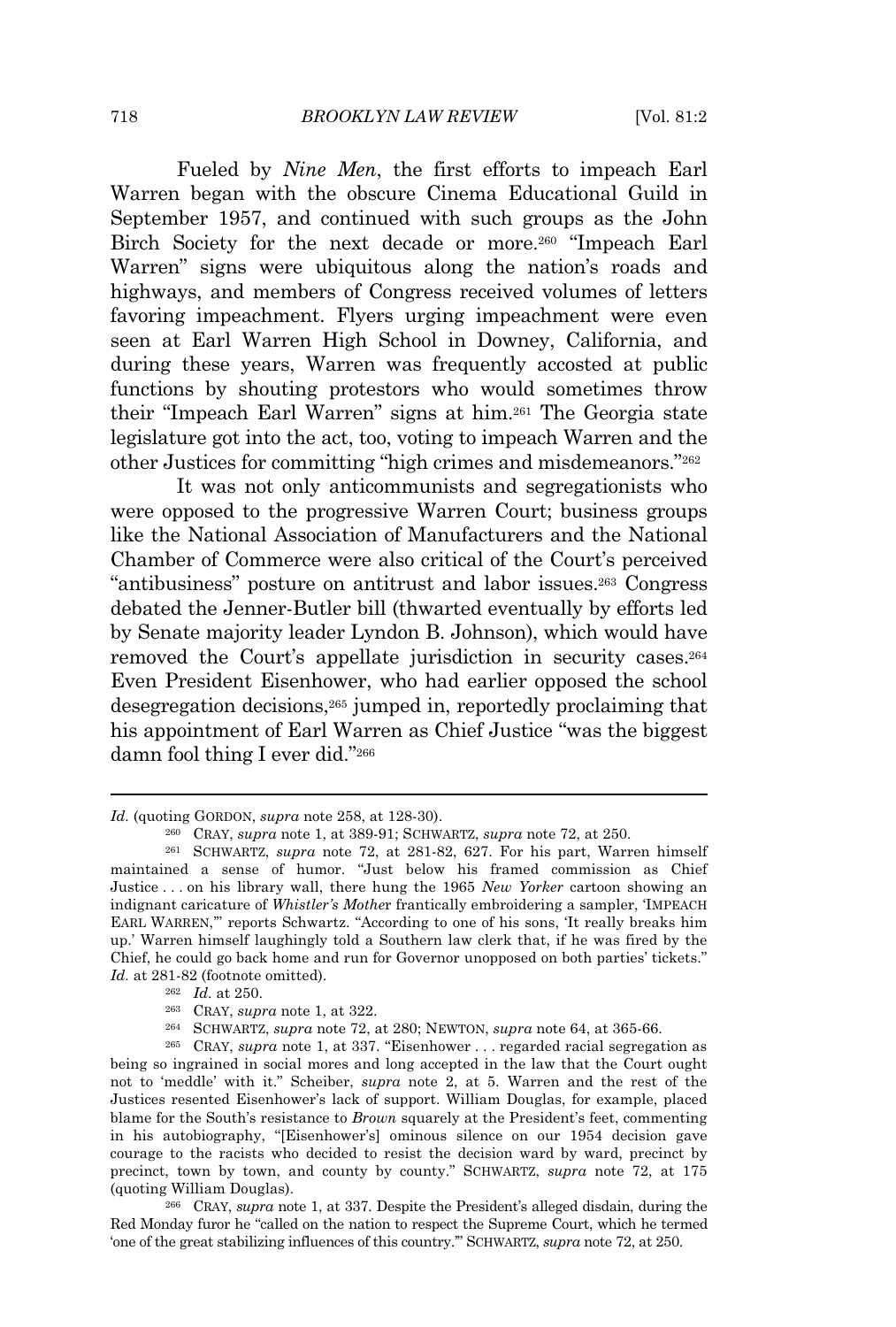By the early 1960s, 32 state legislatures had approved resolutions for a constitutional convention to discuss, among other things, the Warren Court's apportionment decisions.<sup>267</sup> Erwin Griswold, Harvard Law School dean, weighed in, stating, "The Supreme Court is as good a way as man has ever invented to resolve judicial problems—but I very much doubt that it's a good way to resolve political problems." 268

In 1964, Republican presidential nominee Senator Barry Goldwater accused the Warren Court of being the least faithful among the three branches of government to the principle of limited government and charged the Court with jeopardizing social order "just to give criminals a sporting chance to go free." <sup>269</sup> Stating that he would scrap the Court's criminal law decisions if elected, Goldwater further pledged to nominate to the Supreme Court only "seasoned men who will support the Constitution." 270

Specific criticism of the Warren Court's approach to statefederal relations long abounded. In a 1958 report, the unofficial Conference of State Chief Justices criticized the Warren Court for systematically moving power to the federal government from the states and for improperly making policy with its decisions.<sup>271</sup> The Warren Court's incorporation decisions of the 1960s just added fuel to the fire, to the point where there was a serious possibility for passage of a proposal, supported by many state legislatures, to gather the 50 state chief justices into a so-called Court of the Union. This new Court would be tasked with the authority to reverse Supreme Court decisions—a prospect that Earl Warren found particularly threatening.<sup>272</sup> As we shall see, however, many did not share such negative opinions of the Warren Court.

<sup>267</sup> CRAY, *supra* note 1, at 436. Thirty-four states would be the minimum required to call a convention. U.S. CONST. art. V.

<sup>268</sup> CRAY, *supra* note 1, at 436. The *U.S. News & World Report* observed critically after Earl Warren's 10-year Supreme Court anniversary that "the trend of the Warren Court in using its judicial authority to promote change in more and more fields shows no sign of abating." *Id.* at 410 (quoting *U.S. News & World Report*). Congress expressed its disapproval after the 1963 Term by limiting the Supreme Court Justices' pay raise to \$4,500 even while providing a full \$7,500 for other federal judges. SCHWARTZ, *supra* note 72, at 542.

<sup>269</sup> SCHWARTZ, *supra* note 72, at 542 (quoting Sen. Goldwater).

<sup>270</sup> *Id.* (quoting Sen. Goldwater).

<sup>271</sup> CRAY, *supra* note 1, at 352. The vote count among the state supreme court chief justices was 36-8 in favor of adopting the critical report. *Id.*

<sup>272</sup> CRAY, *supra* note 1, at 391.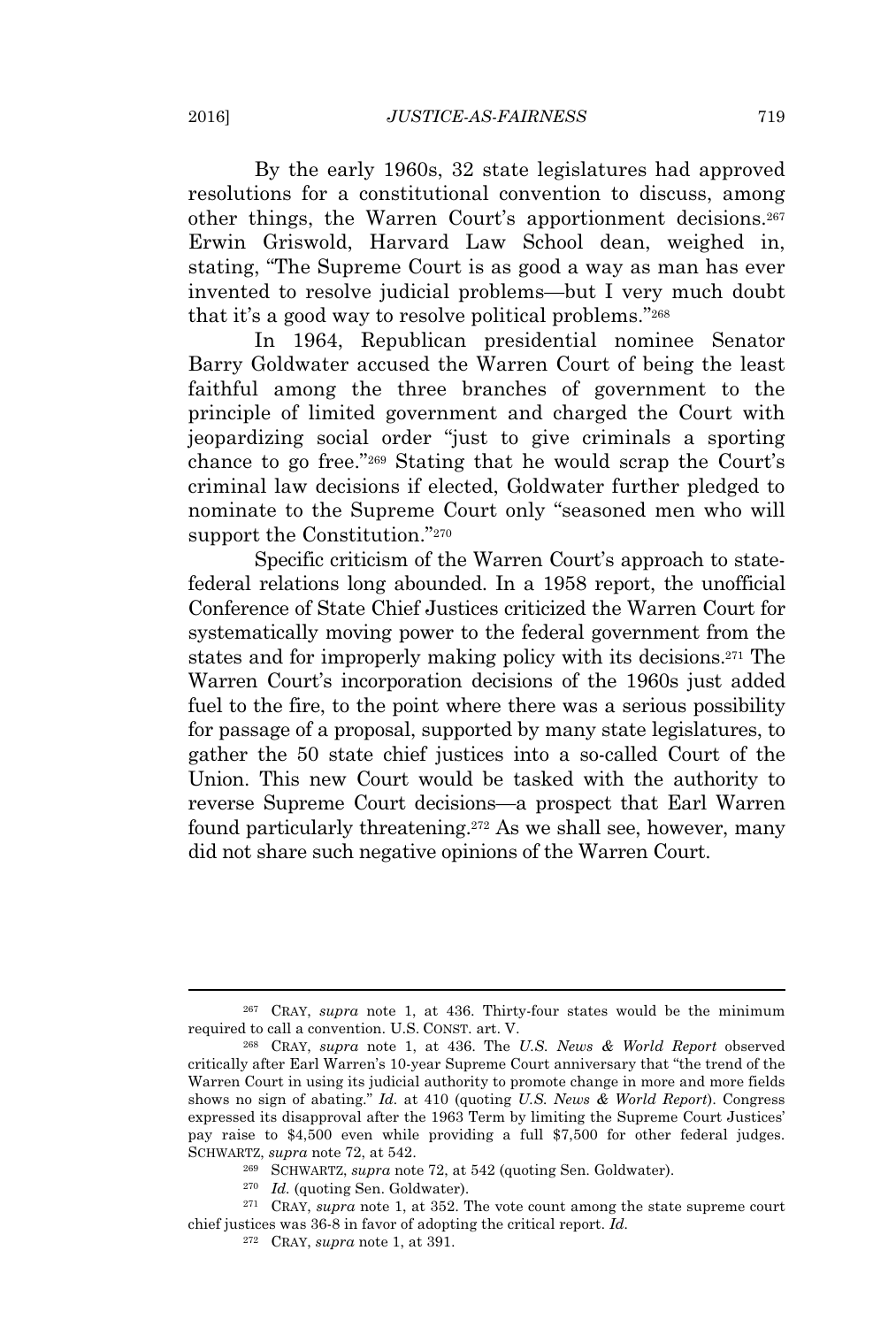#### 2. Support

Even while the Warren Court endured much criticism, it was also the object of copious high praise. Characterizing June 15, 1964, when the Court handed down *Reynolds v. Sims* (mandating that all voting districts must be apportioned on the basis of "one person, one vote"),<sup>273</sup> as "one of the great days in the Supreme Court's history," for example, the esteemed *New York Times* reporter Anthony Lewis asked rhetorically, "Where would we be today if the Supreme Court had not been willing ten years ago to tackle the great moral issue of racial discrimination that Congress had so long avoided?" 274

For its part, around the same time, the *Washington Post* editorialized, "[N]ot since the formative days of the Republic when John Marshall presided over its deliberation has the Supreme Court played so dynamic a part in American affairs as during the dozen years since Earl Warren became Chief Justice of the United States [Supreme Court]." <sup>275</sup> Recalling the period shortly after Warren's retirement, journalist Jim Newton stated, "[T]he early 1970s were full of reminders of Warren's esteem, as the Warren Court pivoted from its place as object of controversy to one of lionization and nostalgia." <sup>276</sup> It is no exaggeration to say that among its more ardent admirers, the Warren Court was a savior of sorts for the Constitution's concept of equal justice under the law.

The Warren Court's influence spread abroad, as well. In other countries, among the most admired aspects of the Court's jurisprudence was its commitment to criminal defendants' due process rights.<sup>277</sup> Reformers in Latin America, Canada, and elsewhere looked to the Warren Court as an inspirational judicial exemplar and agent for political and social change. In particular, the Court promoted the notion that judges could take principled stands against the executive and legislative branches of government in furtherance of protecting the less advantaged.<sup>278</sup>

Earl Warren himself, as the face of the Supreme Court that through a decade and a half of progressive jurisprudence created a more fair, just, and humane America, received many

<sup>273</sup> *See supra* notes 161-171 and accompanying text.

<sup>274</sup> SCHWARTZ, *supra* note 72, at 507 (quoting Anthony Lewis).

<sup>275</sup> CRAY, *supra* note 1, at 478.

<sup>276</sup> NEWTON, *supra* note 64, at 510.

<sup>277</sup> Scheiber, *supra* note 2, at 22-23 (stating that "[a] line of provisions in the 1987 Korean constitution and subsequent decisions of its constitutional court read like a catalogue of the major reforms that the Warren Court imposed on America's law of criminal procedure").

<sup>278</sup> *Id.* at 22-24.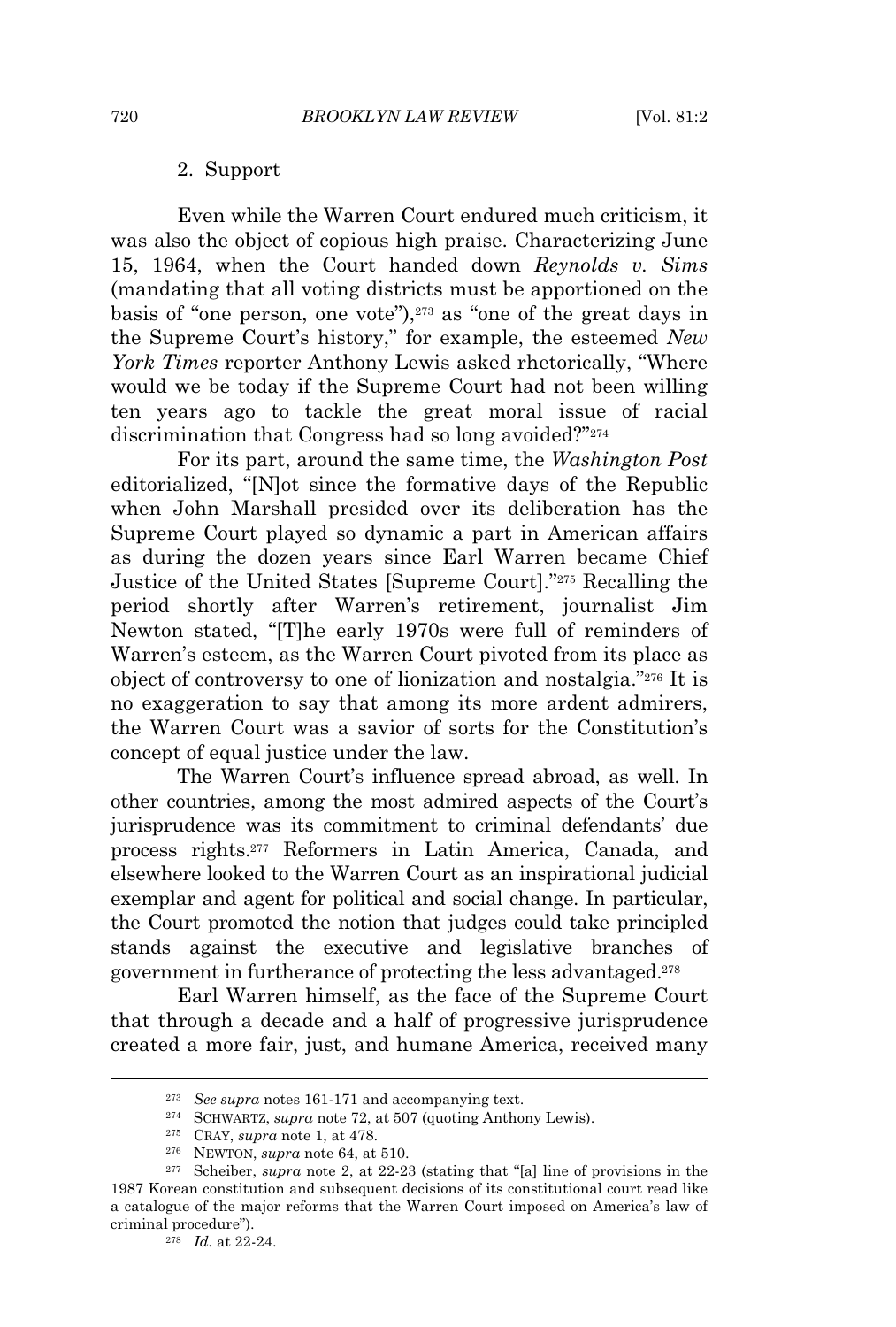personal plaudits as well. The *St. Louis Post-Dispatch* reported in 1966, for example, that "[m]ore and more, Justice Warren is being hailed as one of the great Chief Justices in history, a towering figure ranking with John Marshall and Charles Evan Hughes." The *New York Times Magazine* labeled him "the greatest Chief Justice in the nation's history," period.<sup>279</sup>

Internationally, from the time he delivered the Court's unanimous opinion in *Brown v. Board of Education* in 1954, Warren was virtually lionized. "Within an hour of the [*Brown*] decision, the Voice of America broadcast announced the opinion," wrote Cray. "Before nightfall, reports of *Brown* in thirty-four languages proclaimed the ruling a victory in the diplomatic war between East and West for the allegiance of unaligned nations." 280 The *San Francisco Chronicle* opined, "[t]o the vast majority of the peoples of the world who have colored skins, it will come as a blinding flash of light and hope."<sup>281</sup> "[Warren] has emerged," observed *Washington Post* columnist John P. Mackenzie, "as a world figure and symbol of an American commitment to equal justice to all races and income levels." <sup>282</sup> The Conferences on World Peace Through the Law, upon awarding Warren its first Human Rights Award in 1973, commented, "When history reviews the record of our day in terms of man, leadership and their accomplishment in advancing human rights, no name will loom larger than that of Earl Warren." <sup>283</sup> Solicitor General J. Lee Rankin recalled, "When you travel . . . , you realize [Warren] is the best-known American in the world. The new nations of Asia and Africa call him a saint—the greatest humanitarian in the Western Hemisphere since Abraham Lincoln," and jurists worldwide prominently placed on their office walls photographs of themselves with Chief Justice Warren.<sup>284</sup>

#### *B. Human Rights and Public Virtue*

A palpable subtext running through the Warren Court's jurisprudence (also clearly apparent in John Rawls's justice-as-

<sup>284</sup> *Id.* at 293.

<sup>279</sup> CRAY, *supra* note 1, at 478; *see also* NEWTON, *supra* note 64, at 510 (stating, "Warren himself was regularly included in any short list of great justices, sometimes joined only by Marshall and Charles Evan Hughes when ranked against history's other chief justices").

<sup>280</sup> CRAY, *supra* note 1, at 292.

<sup>281</sup> *Id.* (quoting the *San Francisco Chronicle* and further stating, "*Brown* unexpectedly raised the man who made that possible into a world figure").

<sup>282</sup> *Id.* at 479.

<sup>283</sup> *Id.* at 515. At the same conference two years earlier, Warren was recognized "for his landmark decisions upholding human rights which have justly earned him worldwide esteem as a champion of the liberty of man." *Id.*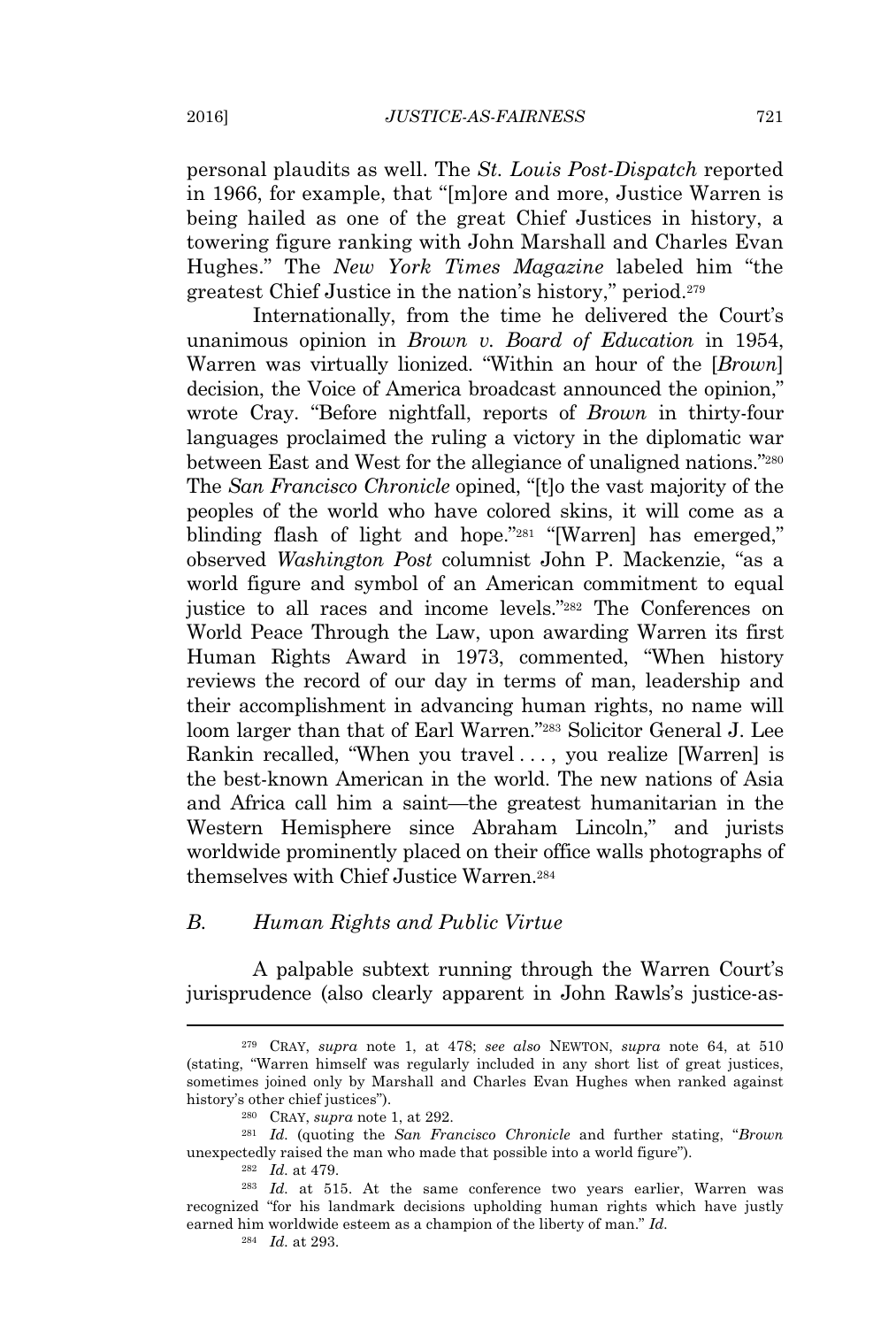fairness theory) was its recognition of basic human rights and its acknowledgment of the importance of public virtue in civil society.

#### 1. Human Rights

Concern for human rights and dignity had increased in the years following the atrocities of World War II, and the Warren Court reflected this heightened global awareness.<sup>285</sup> The Court's incorporation cases<sup>286</sup> "rais[ed] the floor of basic constitutional norms designed to protect individuals from unfair treatment by *any* government, state or federal [actor], . . . [and] can be seen as harbingers of what has become a more generalized human rights consciousness among jurists around the world." 287

*Brown v. Board of Education* in 1954 was the first Warren Court case to suggest that human dignity was a constitutional principle, holding that official school segregation was unconstitutional because it caused among blacks "a feeling of inferiority as to their status in the community that may affect their hearts and minds in a way unlikely ever to be undone." <sup>288</sup> This constitutional principle was then further emphasized in the civil rights movement of the 1960s, when both the legislative and executive branches extended their commitment to *Brown*'s principles through the promotion and passage of legislation such as the Civil Rights Act of 1964 and the Voting Rights Act of 1965.<sup>289</sup>

As noted, Chief Justice Warren was willing to move the Court in unprecedentedly assertive ways to impose upon the states the human rights principles contained first in the Fourteenth Amendment's Equal Protection Clause (*Brown*) <sup>290</sup> and later the Bill of Rights (the incorporation cases).<sup>291</sup> In principle, Warren understood the Constitution's commitment to a federalist system where the national and state governments share power. He did not, however, believe that federalism as a concept was so static as to require the same sort of state-national balance that existed at the time of the framing, the Reconstruction amendments, or any

<sup>285</sup> Jackson, *supra* note 115, at 139.

<sup>286</sup> *See supra* notes 173-204 and accompanying text.

<sup>287</sup> Jackson, *supra* note 115, at 138-39. This consciousness is reflected "in international documents and in the new constitutions adopted in other federal systems such as Germany, India, and, later on, Canada." *Id.* at 138 (footnotes omitted); *see also* Scheiber, *supra* note 2, at 10-12 (discussing the Warren Court's role in applying, through the process of "incorporation," many Bill of Rights provisions to the states).

<sup>288</sup> Brown v. Bd. of Educ., 347 U.S. 483, 494 (1954).

<sup>289</sup> *See, e.g.*, Bruce Ackerman, *Dignity is a Constitutional Principle*, N.Y. TIMES (Mar. 29, 2014), http://www.nytimes.com/2014/03/30/opinion/sunday/dignity-is-aconstitutional-principle.html [http://perma.cc/LT9N-D3JF].

<sup>290</sup> *See supra* notes 132-148 and accompanying text.

<sup>291</sup> *See supra* notes 173-204 and accompanying text.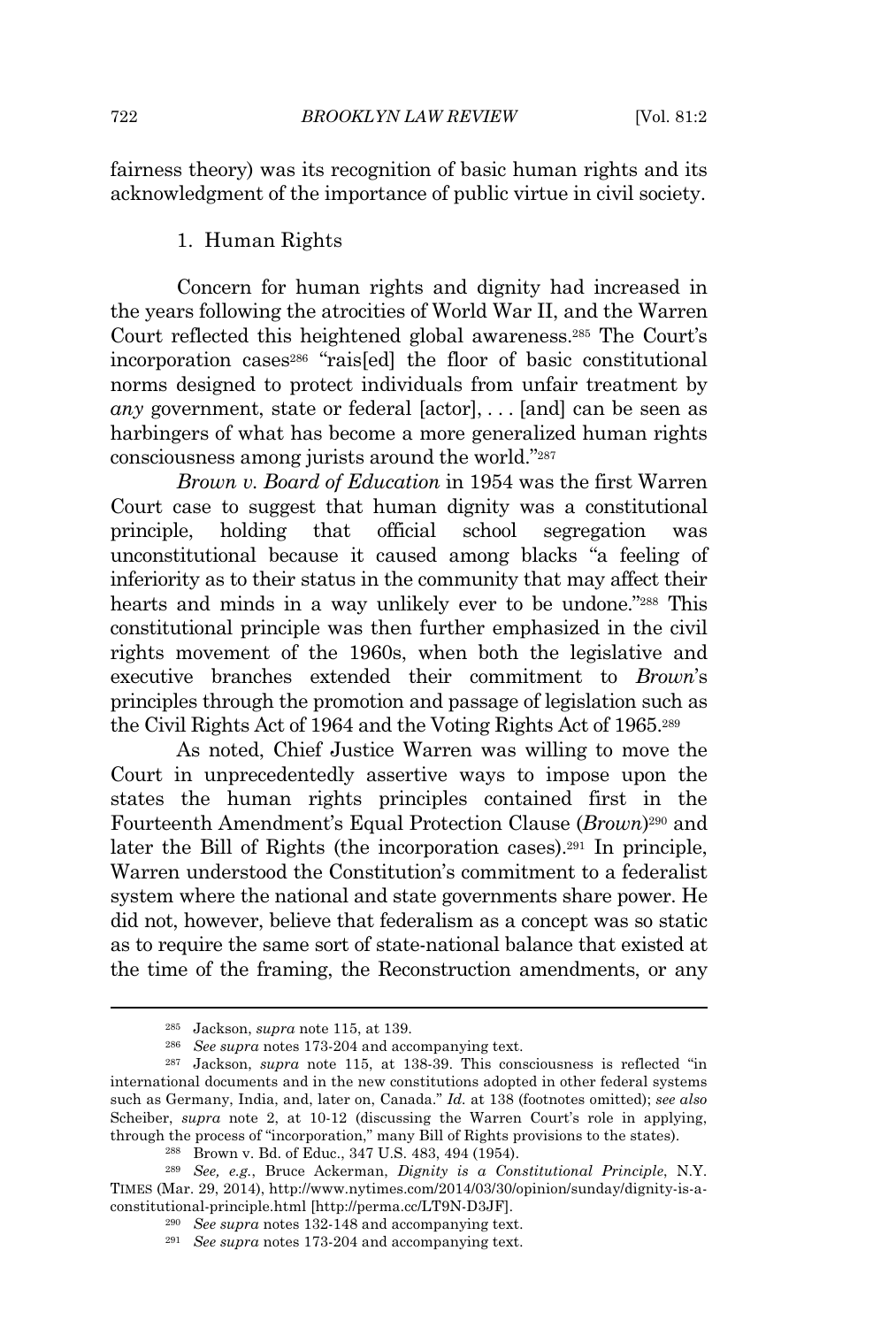other time in the past.<sup>292</sup> Indeed, the Warren Court believed deeply in the U.S. Constitution as an optimistic instrument for advancing equal justice and recognizing human rights in the context of a more modern, globally interconnected world.<sup>293</sup>

2. Public Virtue

Another characteristic of the Warren Court was its implicit recognition of the importance of encouraging a sense of "public virtue," or common good, in society. This principle, time honored from the nation's founding, is epitomized by Earl Warren's 1953 comment as he moved from California governor to the U.S. Supreme Court: "I am glad to be going to the Supreme Court because now I can help the less fortunate, the people in our society who suffer, the disadvantaged." 294

Time and again, the Court that bore Warren's name practiced this sort of principled, public-minded altruism, employing principles that would later become associated with John Rawls's "justice-as-fairness" approach (based on providing fairly for even the least-advantaged members of society). Rawls's "original position may derive from rules that stress rationality and self-interest," <sup>295</sup> Professor Bruce Antkowiak explained, "but the veil of ignorance changes societal decision-making from an exercise in selfishness to one of public-mindedness . . . . When the veil [is lifted], a sense of shared, common good emerges that society affirms publicly. In affirming this common good, the society becomes 'well-ordered."<sup>296</sup> This concept would be very familiar to America's founding generation, which had deeply held ideas of public virtue—or "Public Spirit"—and what constituted virtuous conduct. "Virtue was the common bond that tied together the Greek, Roman, Christian, British, and European ideas of government and politics to which the founders responded." 297

<sup>292</sup> Scheiber, *supra* note 2, at 18.

<sup>293</sup> Jackson, *supra* note 115, at 186-87 (stating, "Sensitivity to international democratic norms was a marked feature in the Warren Court's jurisprudence," and noting "[t]he Warren Court's references to the Universal Declaration [of Human Rights] and to other aspects of the nascent structure of international human rights"). The modern Supreme Court, by contrast, has been much more insular. *Id.* (stating, "[W]e see the emergence of an aggressive strand of hostility expressed, notably by Justice Scalia, to the idea that U.S. constitutional decision making would benefit from considering the legal views or experiences of other countries or international bodies").

<sup>294</sup> CRAY, *supra* note 1, at 255.

<sup>295</sup> Antkowiak, *supra* note 43, at 601.

<sup>296</sup> *Id.* (footnotes omitted).

<sup>297</sup> Richard Vetterli and Gary Bryner, *Public Virtue and the Roots of American Government*, 27 BYU STUD. 29, 29 (1987) ("The idea of virtue was central to the political thought of the founders of the American republic. Every body of thought they encountered, every intellectual tradition they consulted, every major theory of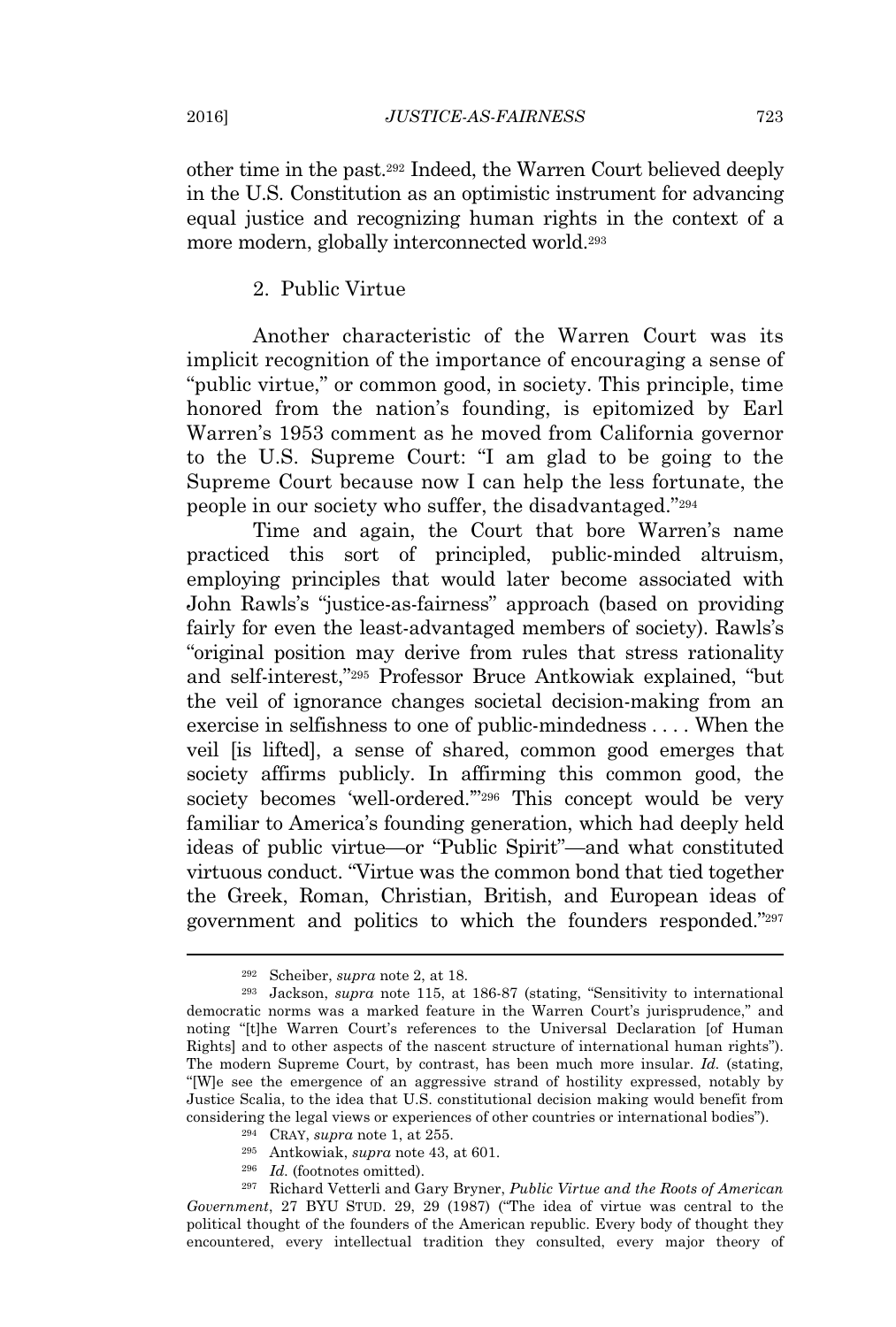Leaders of the day understood virtue as the very foundation upon which republican government is built and recognized it as a key factor in advancing the common good.<sup>298</sup>

Thomas Paine, America's revolutionary polemicist and best-selling eighteenth-century author, insisted that acting in the public good was not to act against the good of individuals. Rather, by acting for the good of everyone, each individual was served.<sup>299</sup> Paine also commented:

When it shall be said in any country . . . my poor are happy; neither ignorance nor distress is to be found among them; my jails are empty of prisoners, my streets of beggars; the aged are not in want; the taxes are not oppressive . . . ; when these things can be said, then may that country boast its constitution and its government.<sup>300</sup>

Paine believed that virtuous nations have special responsibilities for the well-being of the weak, poor, and vulnerable. He advocated, therefore, for such policies as progressive taxation, aid to the unemployed, and free public education.<sup>301</sup>

Throughout the following two centuries, as articulated by many prominent progressive thinkers, the ideas of public virtue and common good made a large sweep of the American social and political landscapes. Though battered in the uber-capitalist frenzy of recent decades, ideas extolling the common good do still exist today. As one of the foremost moral authorities of recent times, Pope John Paul II, put it, human beings should seek to pursue the common good—"[the] good of all and of each individual, because we are really responsible for all." <sup>302</sup> Not surprisingly, the ideas of public virtue and common good go hand-in-hand with the Golden Rule, an idea that has long been practiced in one form or another by all of the world's major religions.<sup>303</sup>

Earl Warren believed in these principles. A few years after leaving the Court, he commented in a *New York Times* opinion editorial that social welfare programs are "not an evil word" when hunger affects millions of Americans.<sup>304</sup> "When

republican government by which they were influenced emphasized the importance of personal and public virtue.").

<sup>298</sup> *Id.* at 46.

<sup>299</sup> 1 Thomas Paine, *Dissertations on Government*, *in* THE POLITICAL AND MISCELLANEOUS WORKS OF THOMAS PAINE (London, R. Carlile, 1819).

<sup>300</sup> THOMAS PAINE, THE RIGHTS OF MAN 144-45 (London, Watts & Co. 1906).

<sup>301</sup> ERIC FONER, TOM PAINE AND REVOLUTIONARY AMERICA 219 (1976); JACK FRUCHTMAN, JR., THOMAS PAINE: APOSTLE OF FREEDOM 259 (1994).

<sup>302</sup> Michael Gerson, *Elevated by the Common Good*, WASH. POST (May 7, 2013), https://www.washingtonpost.com/opinions/michael-gerson-elevated-by-the-common-good /2013/05/07/b58f8dd2-b683-11e2-92f3-f291801936b8\_story.html [http://perma.cc/8XX3- BD86] (quoting Pope John Paul II, who died in 2005).

<sup>303</sup> *See supra* note 10 and accompanying text.

<sup>304</sup> CRAY, *supra* note 1, at 516 (quoting Warren).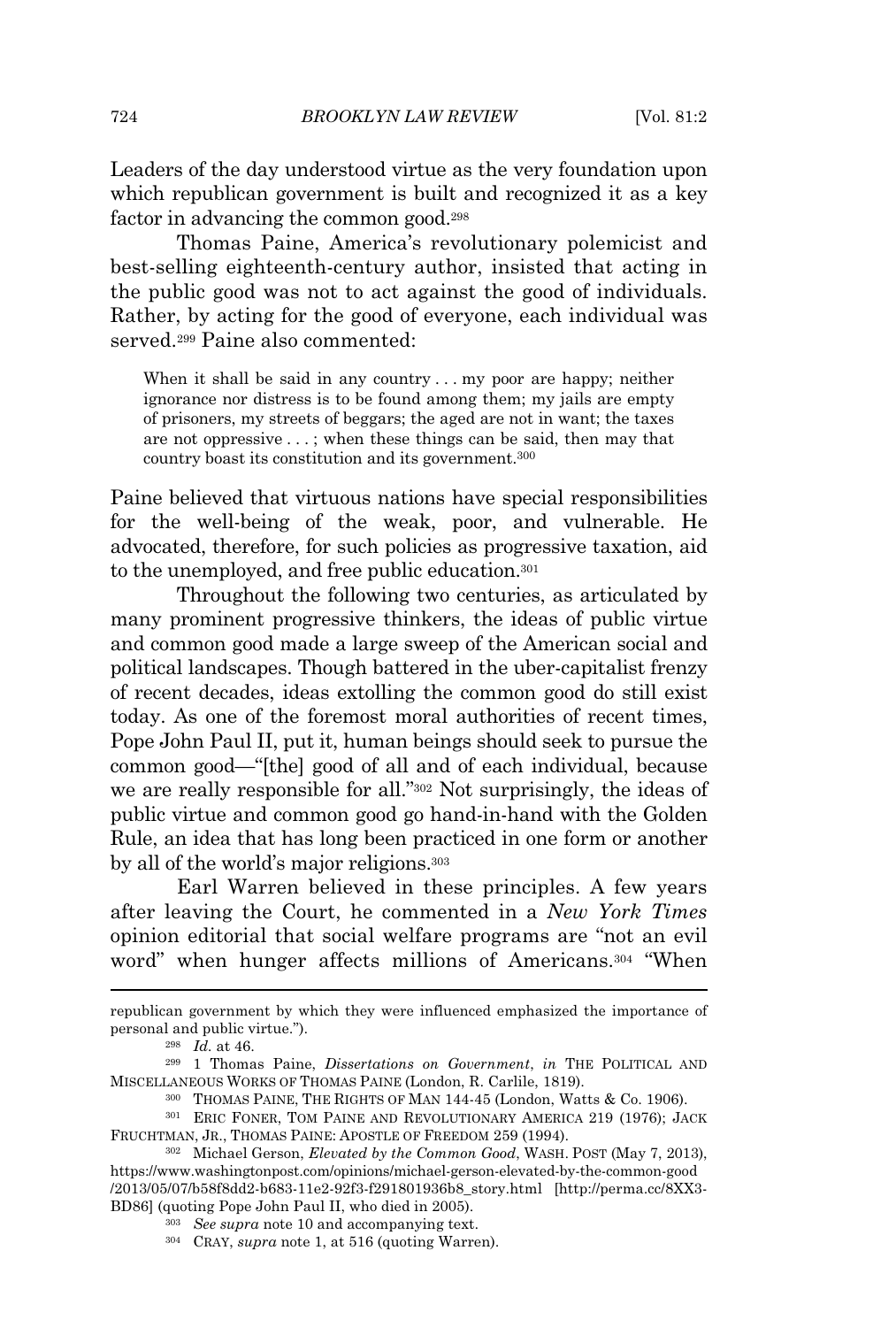hundreds of millions of dollars are given to bankrupt railroads, failing defense manufacturers, shipping interests and the like, the words 'welfare' or 'relief' are not used," he noted ironically. "Instead such things are done to 'strengthen the economy.'" 305

Fortunately, traditional ideals of public virtue and concern for the common good have not disappeared entirely from twentyfirst-century public discourse. As President Barack Obama stated in his second inaugural address on January 20, 2013,

[P]reserving our individual freedoms ultimately requires collective action . . . . For we, the people, understand that our country cannot succeed when a shrinking few do very well and a growing many barely make it  $\dots$ . We, the people, still believe that every citizen deserves a basic measure of security and dignity.<sup>306</sup>

The president essentially invoked the veil-of-ignorance paradigm in recognizing "that no matter how responsibly we live our lives, any one of us at any time may face a job loss, or a sudden illness, or a home swept away in a terrible storm." Obama insisted that "[t]he commitments we make to each other through Medicare and Medicaid and Social Security, these things do not sap our initiative, they strengthen us. They do not make us a nation of takers; they free us to take the risks that make this country great." 307

Responding to Obama's Rawlsian remarks,<sup>308</sup> conservativeleaning *New York Times* columnist David Brooks commented that "[Obama's] critique was implicit. There has been too much 'me' too much individualism and narcissism, too much retreating into the private sphere. There hasn't been enough 'us,' not enough communal action for the common good." <sup>309</sup> And *Washington Post* columnist Michael Gerson suggested that "American politics would be elevated by a renewed commitment to the common good, . . . [making it] more civil, admirable and humane." <sup>310</sup> By honoring basic concepts of human rights and public virtue, the

<sup>305</sup> *Id.*

<sup>306</sup> President Barack Obama, Inaugural Address by President Obama at the United States Capitol (Jan. 21, 2013), http://www.whitehouse.gov/the-press-office/2013/ 01/21/inaugural-address-president-barack-obama [http://perma.cc/V5WJ-8MVS].

<sup>307</sup> *Id.*

<sup>308</sup> Indeed, a review of Obama's speech in *The Economist* is titled, "Obama's Rawlsian Vision." *Equality of Opportunity: Obama's Rawlsian Vision*, ECONOMIST (Feb. 19, 2013, 5:26 PM), http://www.economist.com/blogs/democracyinamerica/2013/02/equalityopportunity [http://perma.cc/X3KQ-LN95].

<sup>309</sup> David Brooks, *The Collective Turn*, N.Y. TIMES (Jan. 21, 2013), http://www.nytimes.com/2013/01/22/opinion/brooks-the-collective-turn.html?\_r=0 [http://p erma.cc/M3QJ-9LYL].

<sup>310</sup> Gerson, *supra* note 302.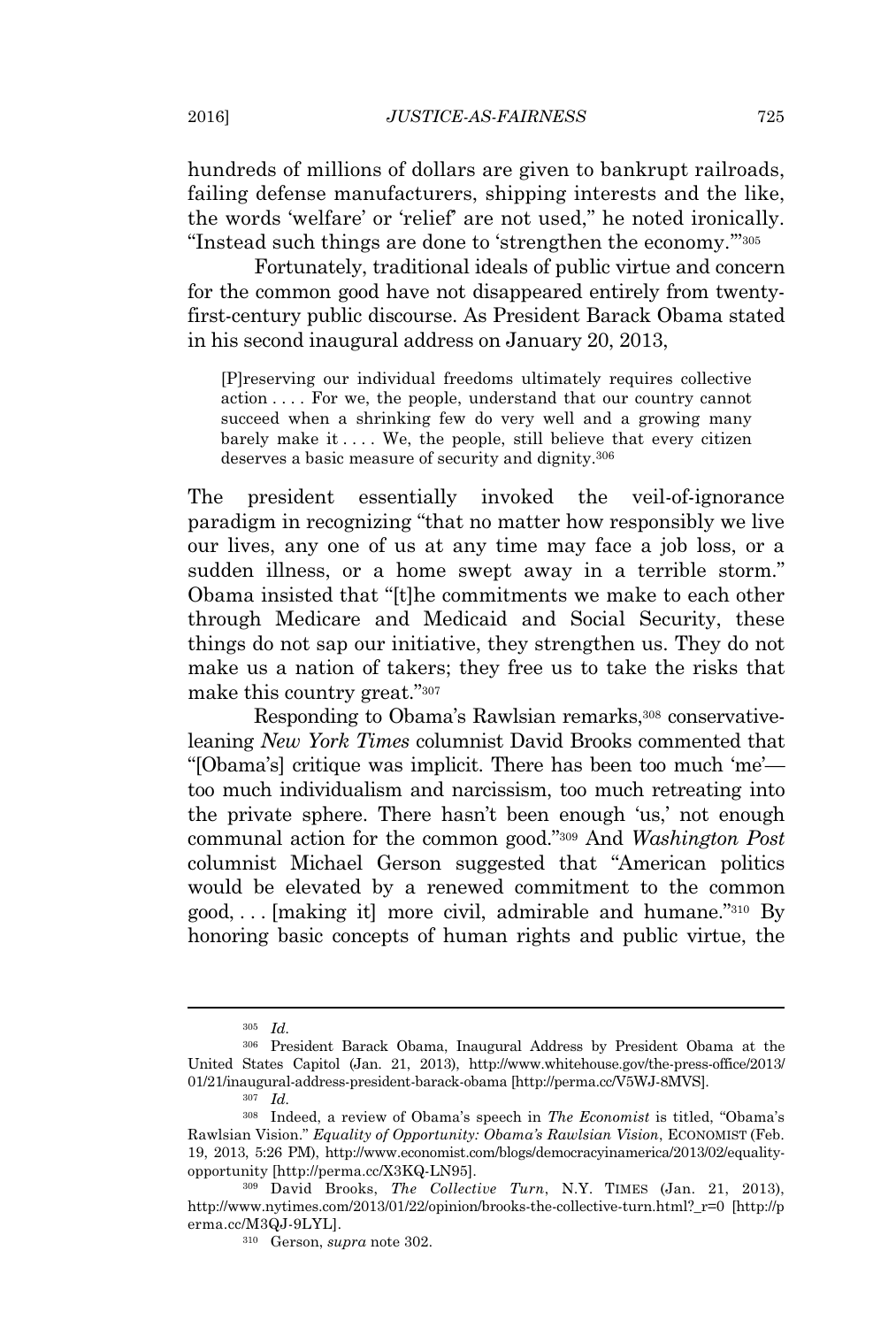Warren Court epitomized how a modern governmental institution can advance the worthy ideals of fairness and equal justice.

#### **CONCLUSION**

It would be useful, in order to create a more fair, just, and humane America, to look to Rawlsian justice-as-fairness theory for guidance in judicial decisionmaking. In light of common law imperatives of *stare decisis*, an acceptable way for judges to proceed would be to adopt as a normative ideal the (essentially Rawlsian) equity-based fairness jurisprudence approach employed so effectively by the Warren Court in the years 1953–1969.

John Rawls reasoned that the justice-as-fairness principles may serve, at the very least, "as a guiding framework, which if jurists find it convincing, may orient their reflections, complement their knowledge, and assist their judgment." <sup>311</sup> And it *is* proper for judges to look to political philosophy for guidance. Judges should not consider political philosophy as irrelevant, since they often behave as de facto political philosophers when interpreting the Constitution and imparting constitutional values. "Avoiding political philosophy means doing bad philosophy, not doing without it." <sup>312</sup> And among existing political philosophies dealing with "justice" as a concept, Rawls's theory is vastly superior to any other.<sup>313</sup>

Justice-as-fairness decisionmaking, as based primarily in the properly expansive Equal Protection and Due Process Clauses, is neither inappropriate nor arbitrary. Indeed, its approach of reasoning from behind a veil of ignorance is probably more objective than many decisions claiming to be based on the often uncertain or ambiguous "original intent" of long-deceased ancestors. The noted historian Joseph Ellis reports that the original intent doctrine "has always struck most historians of the founding era as rather bizarre." <sup>314</sup> For, as historians, they understand how much deep disagreement there was at the Constitutional Convention and at the state ratifying conventions about the Constitution's basic provisions. Original intent doctrine "requires you to believe that the 'miracle at Philadelphia' was a uniquely omniscient occasion when 55 mere mortals were permitted a glimpse of the eternal verities and then embalmed

<sup>311</sup> Rawls, *supra* note 44, at 84*.*

<sup>312</sup> Griffin, *supra* note 14, at 779.

<sup>313</sup> *Id.* at 779-82.

<sup>314</sup> Joseph J. Ellis, *Immaculate Misconception and the Supreme Court*, WASH. POST (May 7, 2010), http://www.washingtonpost.com/wp-dyn/content/article/2010/05/ 02/AR2010050202446.html [http://perma.cc/C6R4-DRHE].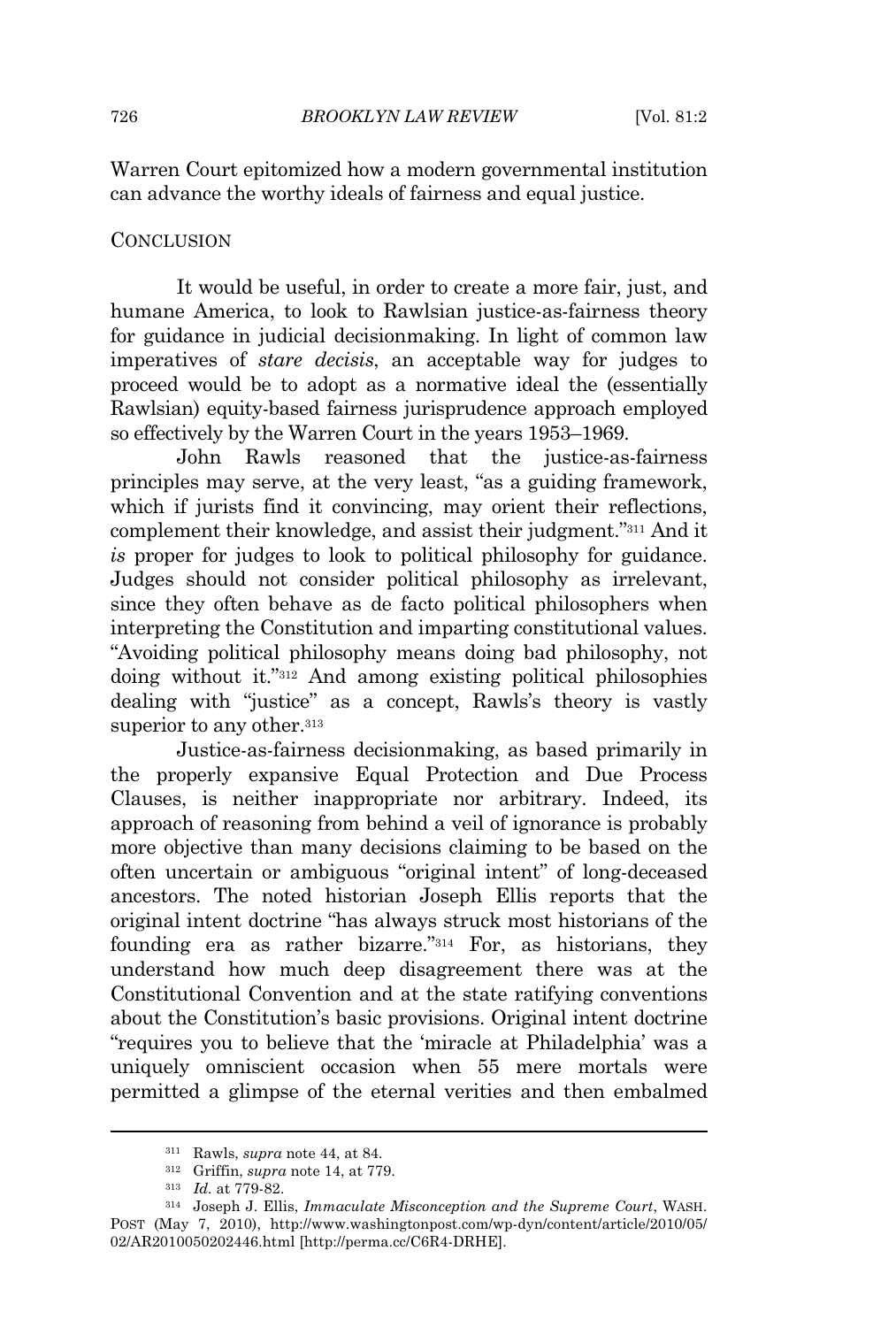their insights in the document. Any professional historian proposing such an interpretation today would be laughed off the stage." Ellis concluded, "That four sitting justices on the Supreme Court—Antonin Scalia, Clarence Thomas, John Roberts and Samuel Alito—claim to believe in it, or some version of it, is truly strange." <sup>315</sup> And yet original intent reasoning continues to dominate constitutional discourse.

To illustrate how a judge might perform a Rawlsian justice-as-fairness analysis, consider a court's determination of probable cause for issuing a warrant to search the home of a person suspected of (and later charged with) committing a crime, such as a home robbery. Such a determination involves the interests of three parties—the defendant, the victim, and society. From behind the veil of ignorance, the judge places herself in the position of each of the three parties arguing separately for just consideration. From the perspective of the defendant, the invasion of privacy is at least upsetting—and even shocking if the defendant is truly innocent. The victim, for her part, would want the police not to be unnecessarily hampered as they search for evidence of the robbery. Finally, society wants to know that the neighborhood is safe from criminals but is also concerned about overzealous policing leading to excessive intrusions on home privacy. Proceeding in this way, the judge would then ask whether "a rational, self-interested person adjudicating this case [would] find the amount of evidence presented . . . sufficient to justify . . . [the search] regardless of whether they would turn out later to be the victim of the crime, the person searched, or the neighbor down the street? If yes, probable cause exists." 316

It is important to note, however, that judges will differ even when applying Rawlsian analysis. Judges are human beings, after all. Even so, the justice-as-fairness approach does provide a useful framework for courts seeking just outcomes.<sup>317</sup> Ultimately, justice is served through such a process, which bases the probable cause determination on the balancing of personal and societal interests in a way that seeks to maximize the common good. And not insignificantly, judges may accordingly find that their opinions "weather the test of time" by applying original position analysis.<sup>318</sup>

Rawls believed that "[h]istorically one of the main defects of constitutional government has been the failure to insure the

<sup>315</sup> *Id.*

<sup>316</sup> Antkowiak, *supra* note 43, at 598.

<sup>317</sup> *Id.* at 599; *see also, e.g.*, Griffin, *supra* note 14, at 716 (stating, "Rawls's theory remains the best and most relevant theory of justice available").

<sup>318</sup> Antkowiak, *supra* note 43, at 605-06.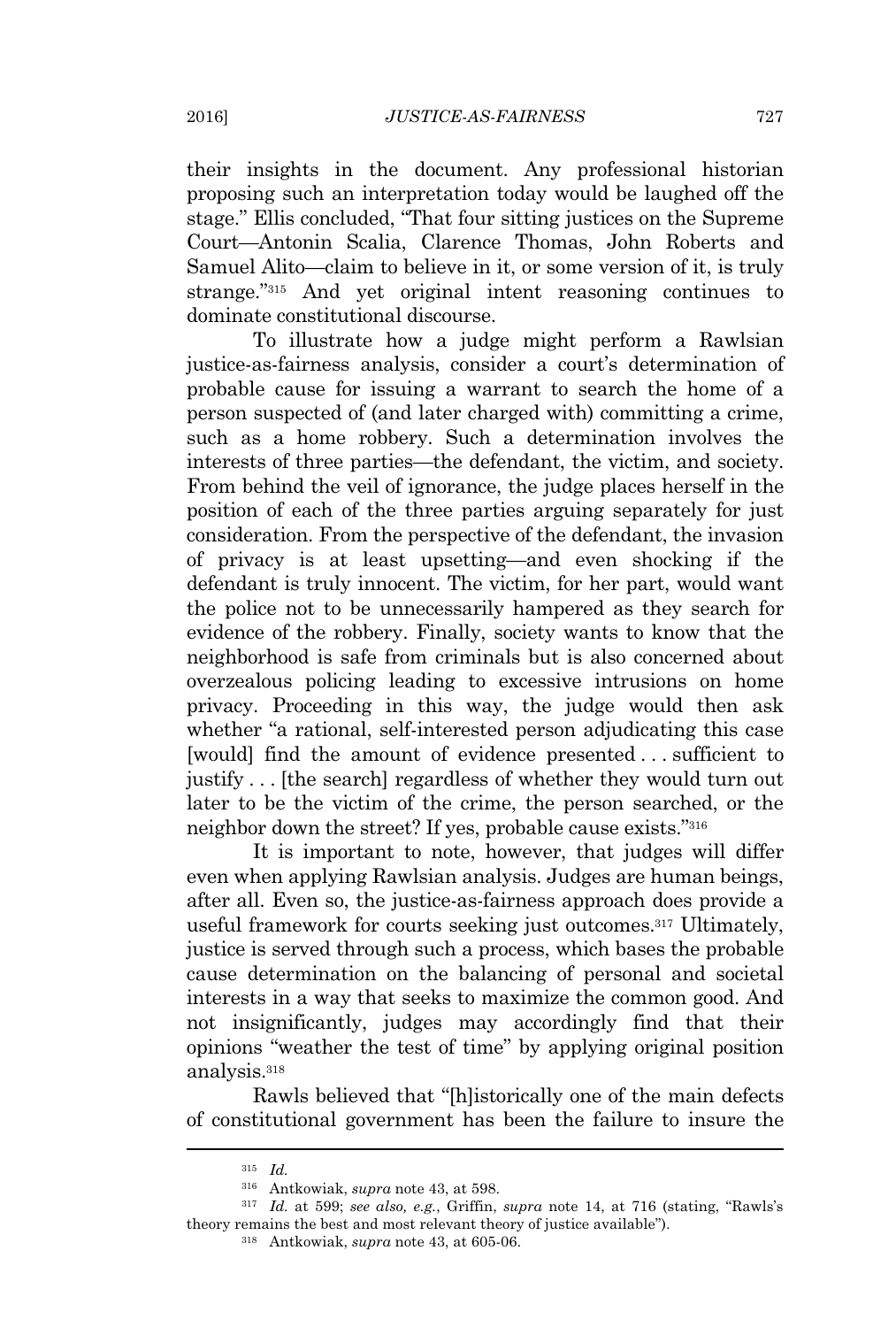fair value of political liberty," <sup>319</sup> or the right to participate equally, fully, and meaningfully in a democratic society. "Disparities in the distribution of property and wealth that far exceed what is compatible with political equality have generally been tolerated by the legal system." <sup>320</sup> This is a major problem in America, where today, income inequality is higher than at any time since the early 1900s and where money plays such an outsized role in the political process.<sup>321</sup> As Justice Louis Brandeis once warned in the decades following the last Gilded Age, "[w]e can have democracy in this country, or we can have great wealth concentrated in the hands of a few, but we can't have both." 322

It should be emphasized that, according to Rawls, "full and meaningful participation" does not require absolutely equal participation. The second principle of justice permits inequalities in economic goods, so it follows that not every person, in practical terms, has the same opportunity to participate. Absolute equality is not the goal; rather, the goal is to "take whatever steps we can to ensure that everyone has a fair chance to hold public office, to be informed about political issues, to place items on the public agenda, and generally to influence the political process." 323

There is no doubt that Supreme Court decisions since the Warren Court have failed to meet a standard of "taking whatever steps we can to ensure that everyone has a fair chance" to participate meaningfully in the political process. First, money in politics is out of control. The wealthy enjoy a massively disproportionate voice and role in the political process, as enabled by the Court's decidedly non-Rawlsian, overly broad, and formalistic interpretations of the First Amendment's protection of free expression—first in 1976 in *Buckley v. Valeo*, <sup>324</sup> and most

<sup>320</sup> *Id.*

<sup>322</sup> *Louis D. Brandeis Quotes*, BRAINYQUOTE, http://www.brainyquote.com/quotes/ quotes/l/louisdbra140392.html [http://perma.cc/B9BR-EVPK] (last visited Mar. 4, 2016).

<sup>319</sup> Griffin, *supra* note 14, at 770 (quoting JOHN RAWLS, A THEORY OF JUSTICE (1971)).

<sup>321</sup> The sheer scale of wealthy donors' outsized contributions vis-à-vis those of average citizens is illustrated by the following figures from the 2012 elections: "The top 32 Super PAC donors, giving an average of \$9.9 million each, matched the \$313.0 million that President Obama and Mitt Romney raised from all of their small donors combined that's at least 3.7 million people giving less than \$200." Furthermore, "[n]early 60% of Super PAC funding came from just 159 donors contributing at least \$1 million. More than 93% of the money Super PACs raised came in contributions of at least \$10,000—from just 3,318 donors, or the equivalent of 0.0011% of the U.S. population," and "[i]t would take 322,000 average-earning American families giving an equivalent share of their net worth to match the Adelsons' \$91.8 million in Super PAC contributions." BLAIR BOWIE & ADAM LIOZ, BILLION DOLLAR DEMOCRACY: THE UNPRECEDENTED ROLE OF MONEY IN THE 2012 ELECTIONS (2013), http://www.demos.org/sites/default/files/publications/billion.pdf [http:// perma.cc/WT2X-ZXLC] (last visited Mar. 4, 2016).

<sup>323</sup> Griffin, *supra* note 14, at 770.

<sup>324</sup> Buckley v. Valeo, 424 U.S. 1 (1976).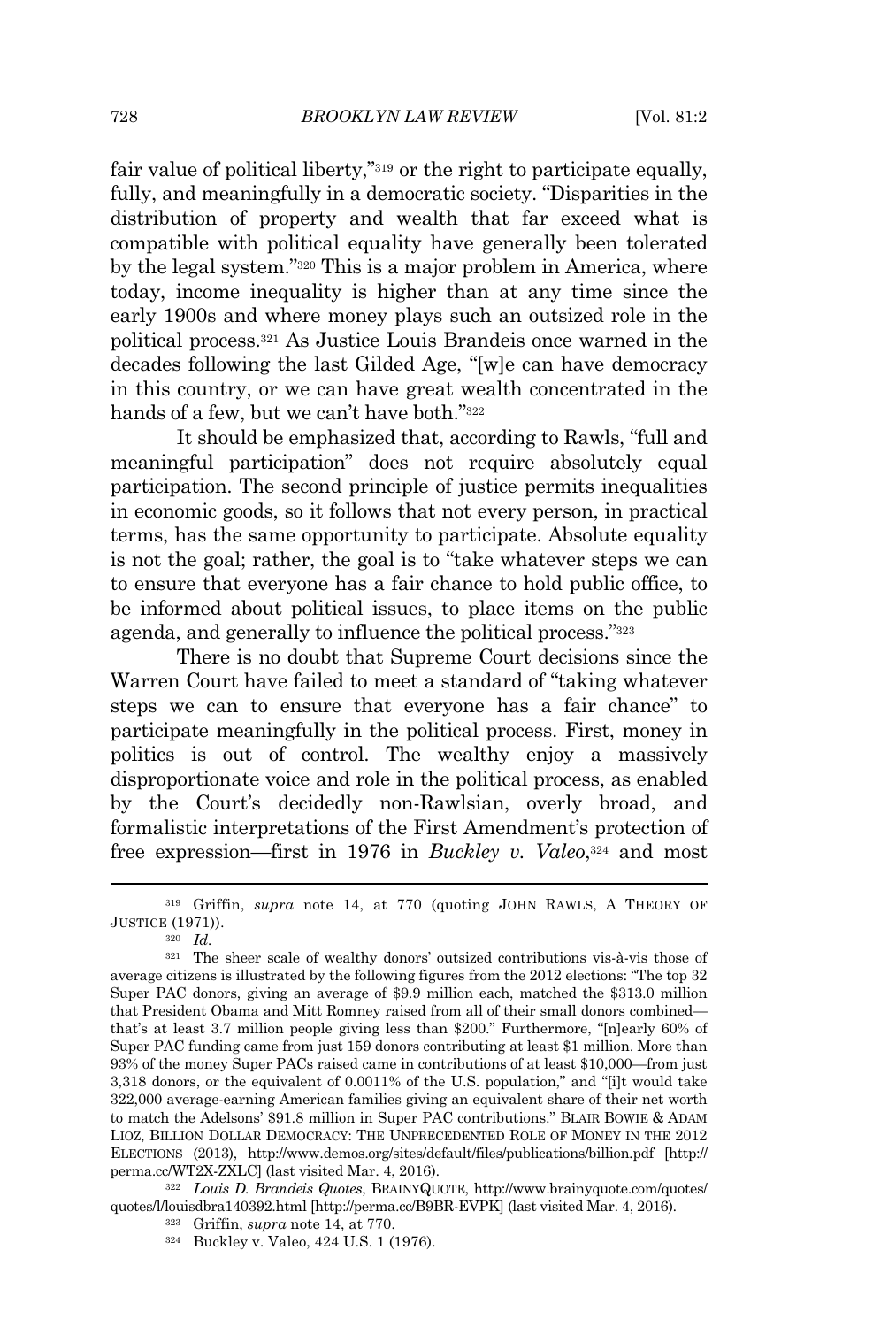recently in 2010 in *Citizens United v. FEC*. <sup>325</sup> Rawls, who advocated for the independence of political parties from private wealth, campaign and election public financing, caps on the amount of contributions to political campaigns, and government subsidies for full discussion of public issues, was highly critical of *Buckley* for striking down campaign finance legislation.<sup>326</sup>

Second, for millions of citizens, the fair chance for meaningful participation in the political process has been severely compromised by the Roberts Court's recent gutting of the Voting Rights Act of 1965 in *Shelby County v. Holder*, <sup>327</sup> a case demonstrating a disturbing lack of concern for the corollary to the one person, one vote principle that states should make every effort to enable and encourage all eligible voters to vote. In *Shelby County*, the Court struck down the Act's formula requiring states and localities with a history of discrimination to receive preapproval from the Justice Department before making changes to their voting laws. (This despite the fact that the Act had been renewed by Congress in 2006 by a vote of 390-33 in the House and 98-0 in the Senate—rare agreement among Democrats and Republicans in a highly partisan Congress.) In short, far from seeking to enable and encourage all eligible voters to vote, *Shelby County* instead made it much easier for jurisdictions that have previously discriminated to discriminate once again—as demonstrated by the changes made by a number of the previously affected jurisdictions to re-impose discriminatory voting practices shortly after the decision was announced.<sup>328</sup>

The decisions of the Burger, Rehnquist, and Roberts Courts are placed in particularly harsh light when compared to those of the Warren Court half a century ago.<sup>329</sup> The Warren

<sup>329</sup> New York University professor Burt Neuborne captures well the frustration with the post-Warren Supreme Court in a letter to the *New York Times*:

<sup>325</sup> Citizens United v. FEC, 558 U.S. 310 (2010); *see* McCutcheon v. FEC, 134 S. Ct. 1434 (2014). In these cases, the Court has favored the wealthy (who often have copious funds to invest) by conferring enhanced "personhood" status on corporations and other organizations, to which skeptics are said to wryly reply: "[A] corporation will never truly be a citizen until you can execute one in Texas." Timothy Egan, *The Conscience of a Corporation*, N.Y. TIMES (Apr. 3, 2015), http://www.nytimes.com/2015/04/03/opinion/ timothy-egan-the-conscience-of-a-corporation.html?emc=edit\_th\_20150404&nl=todayshead lines&nlid=51212577 [http://perma.cc/9DL6-W8GD].

<sup>326</sup> Griffin, *supra* note 14, at 770.

<sup>327</sup> Shelby Cty. v. Holder, 133 S. Ct. 2612 (2013).

<sup>328</sup> *See, e.g.*, Kara Brandeisky et al., *Everything That's Happened Since Supreme Court Ruled on Voting Rights Act*, PROPUBLICA (Nov. 4, 2014, 12:31 PM), http://www.propublica.org/article/voting-rights-by-state-map [http://perma.cc/F52M-KSHZ] ("Two months after . . . [*Shelby County* was handed down], North Carolina cut early voting and eliminated same-day registration"; "[s]even [former] preclearance states have announced new restrictions since [*Shelby County*]"; "Virginia has purged 38,000 voters, and Kansas has suspended registration for 17,500.").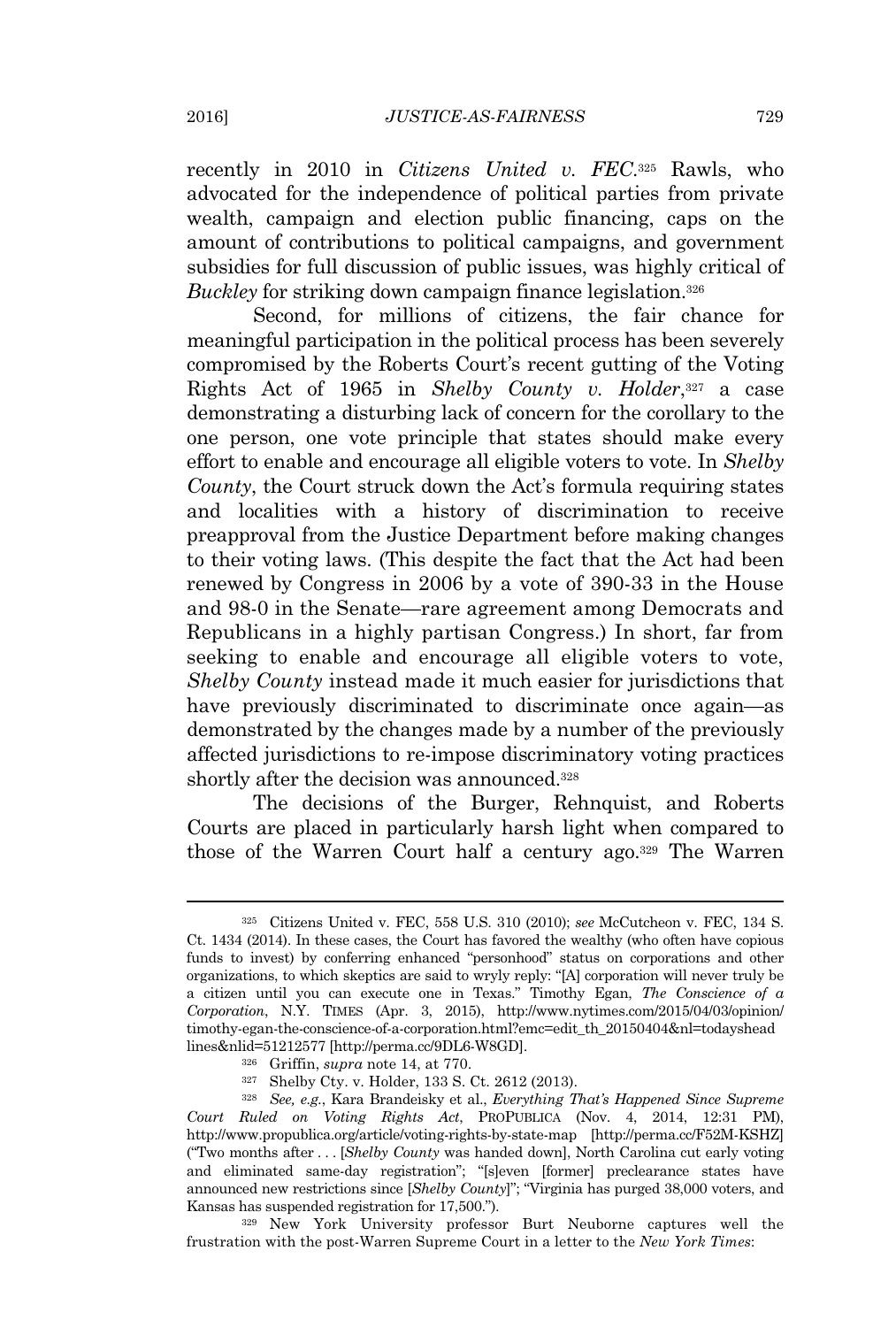Court *did* in fact attempt to meet a standard of "taking whatever steps we can to ensure that everyone has a fair chance" to participate meaningfully in the political process.<sup>330</sup> Dubbed the "fair politics" institution by some,<sup>331</sup> the Warren Court played a vital role in guaranteeing the political liberty of all Americans with its landmark "one person, one vote" reapportionment cases. Indeed, "Chief Justice Warren claimed the reapportionment decisions as his Court's greatest accomplishment because more than any other decisions . . . they attempted to create a fair society in which everyone has an equal chance .... [P]olitics should provide 'fair and effective representation for all citizens.'" 332

Were they to adopt a Rawlsian-based justice-as-fairness approach to the campaign finance and voting rights cases, the Justices in the majority in *Citizens United* and *Shelby County* (Chief Justice John Roberts and Justices Samuel Alito, Anthony Kennedy, Antonin Scalia, and Clarence Thomas) would imagine from behind the veil-of-ignorance that they might themselves be members of an at-risk minority or other group whose votes are in

The people gave us a practical way to allow underfunded candidates to compete with rich ones. The Supreme Court told us that it was unfair to the rich. The people walled off the vast trove of corporate wealth from our elections. The Supreme Court told us that unlimited corporate electioneering was good for us.

The people drew legislative lines to help racial minorities recover from centuries of political exclusion. The Supreme Court told us that it was a dangerous form of racism.

But when today's politicians entrench themselves in power by putting hurdles in the way of poor people voting, gerrymandering district lines to assure the re-election of incumbents, and stacking the electoral deck in favor of the majority party, the Supreme Court just stands by.

. . . .

... Poor people have to jump through hoops to vote. The party in power controls the outcome in too many legislative elections. And the superrich have turned too many of our elected representatives into wholly owned subsidiaries, and most of our elections into auctions. Madison would weep.

Burt Neuborne, *Letter to the Editor: Invitation to a Dialogue: Democracy Gone Awry*, N.Y. TIMES (Nov. 5, 2013), http://www.nytimes.com/2013/11/06/opinion/invitation-to-adialogue-democracy-gone-awry.html [http://perma.cc/G7HP-KF3W].

- <sup>330</sup> Griffin, *supra* note 14, at 770.
- <sup>331</sup> Anderson & Cain, *supra* note 85, at 43.
- <sup>332</sup> *Id.*

Fifty years of Supreme Court tinkering with our political system has resulted in a democracy so dysfunctional that no rational person would choose it.

The people, through their elected representatives, gave us an effective Voting Rights Act to protect minority voters. The Supreme Court told us that we don't need it anymore. The people gave us a campaign finance law limiting the expansive political power of the rich. The Supreme Court told us that unlimited campaign spending by the 1 percent doesn't corrupt the democratic process.